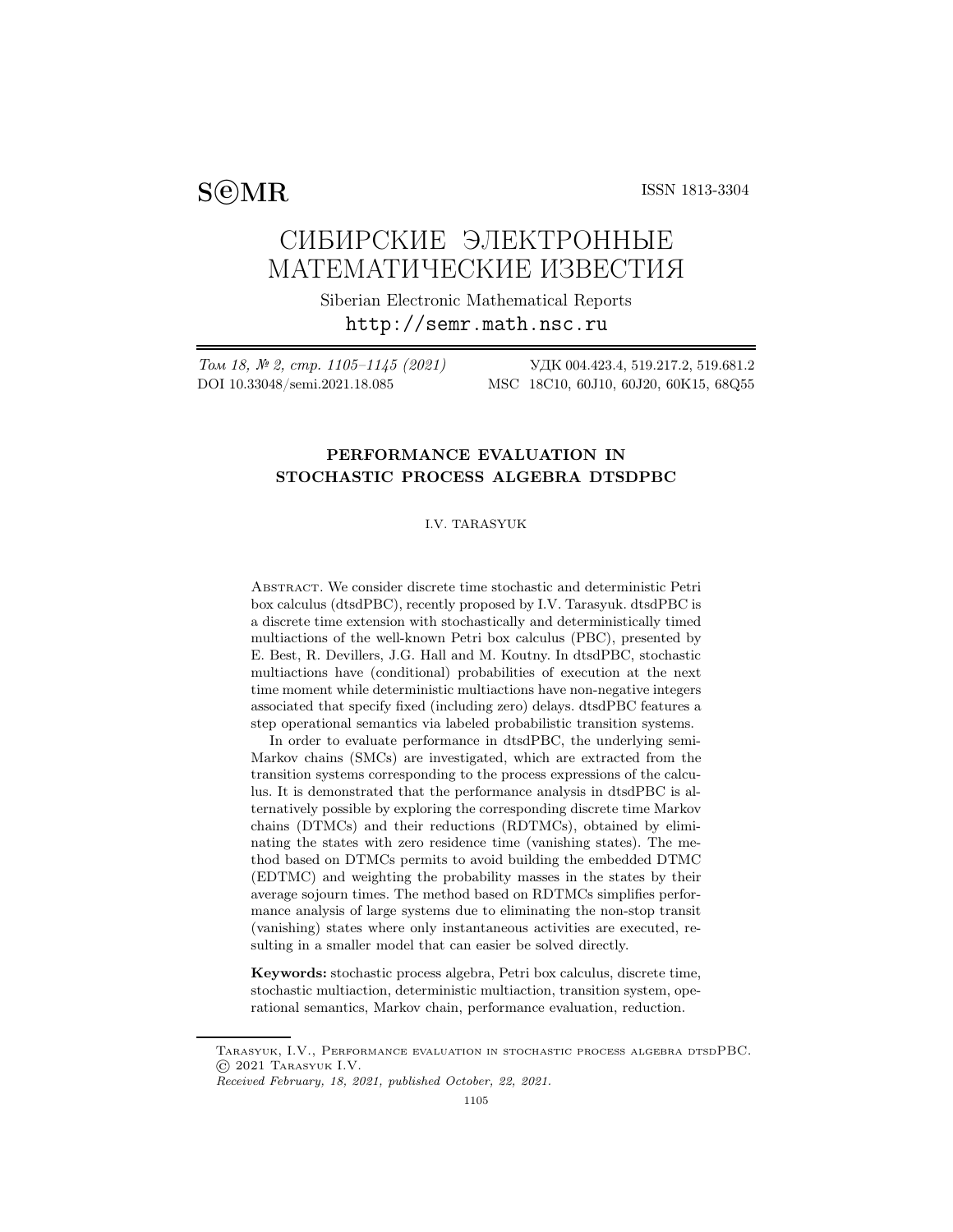#### 1. INTRODUCTION

Process calculi, like CSP [24], ACP [6] and CCS [40] are well-known formal models for specification of computing systems and analysis of their behaviour. In such process algebras (PAs), processes are described by formulas, and verification of the behavioural properties is accomplished at a syntactic level via equivalences, axioms and inference rules. Recently, stochastic extensions of PAs were proposed, like MTIPP [22], PEPA [23] and EMPA [8]. Such stochastic process algebras (SPAs) specify actions which can occur (qualitative features) and associate with the actions the distribution parameters of their random delays (quantitative characteristics).

1.1. Petri box calculus (PBC). Petri box calculus (PBC) [9, 11, 10] is a flexible and expressive process algebra developed as a tool for specification of the Petri nets (PNs) structure and their interrelations. Its goal was also to propose a compositional semantics for high level constructs of concurrent programming languages in terms of elementary PNs. Formulas of PBC are combined from multisets of elementary actions and their conjugates, called multiactions (basic formulas). The empty multiset of actions is interpreted as the silent multiaction specifying an invisible activity. The operational semantics of PBC is of step type, since its SOS rules have transitions with (multi)sets of activities, corresponding to simultaneous executions of activities (steps). A denotational semantics of PBC was proposed via a subclass of PNs with an interface and considered up to isomorphism, called Petri boxes. The extensions of PBC with a deterministic, a nondeterministic or a stochastic model of time exist.

1.2. Time extensions of PBC. A time extension of PBC with a nondeterministic time model, called time Petri box calculus (tPBC), was proposed in [26]. In tPBC, timing information is added by associating time intervals with instantaneous actions. tPBC has a step time operational semantics in terms of labeled transition systems. Its denotational semantics was defined in terms of a subclass of labeled time Petri nets (LtPNs), based on tPNs [39] and called time Petri boxes (ct-boxes).

Another time enrichment of PBC, called Timed Petri box calculus (TPBC), was defined in [35, 36], it accommodates a deterministic model of time. In contrast to tPBC, multiactions of TPBC are not instantaneous, but have time durations. TPBC has a step timed operational semantics in terms of labeled transition systems. The denotational semantics of TPBC was defined in terms of a subclass of labeled Timed Petri nets (LTPNs), based on TPNs [46] and called Timed Petri boxes (T-boxes).

The third time extension of PBC, called arc time Petri box calculus (atPBC), was constructed in [44, 45], and it implements a nondeterministic time. In atPBC, multiactions are associated with time delay intervals. atPBC possesses a step time operational semantics in terms of labeled transition systems. Its denotational semantics was defined on a subclass of labeled arc time Petri nets (atPNs), based of those from [12, 20], where time restrictions are associated with the arcs, called arc time Petri boxes (at-boxes). tPBC, TPBC and atPBC, all adapt the discrete time approach, but TPBC has no immediate (multi)actions.

1.3. Stochastic extensions of PBC. A stochastic extension of PBC, called stochastic Petri box calculus (sPBC), was proposed in [33, 29, 30]. In sPBC, multiactions have stochastic delays that follow (negative) exponential distribution. Each multiaction is equipped with a rate that is a parameter of the corresponding exponential distribution. The instantaneous execution of a stochastic multiaction is possible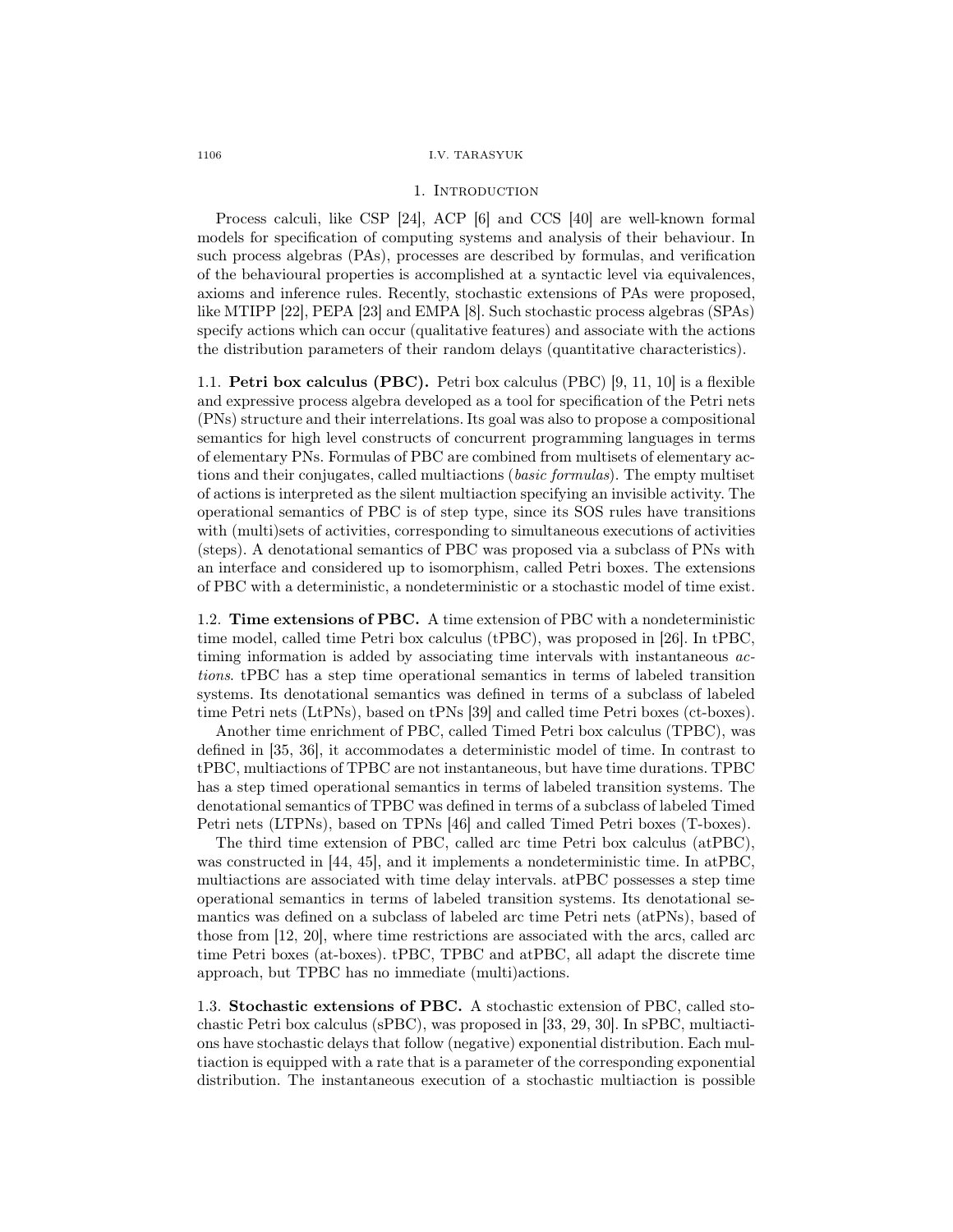only after the corresponding stochastic time delay. The calculus has an interleaving operational semantics defined via transition systems labeled with multiactions and their rates. Its denotational semantics was defined in terms of a subclass of labeled continuous time stochastic PNs, based on CTSPNs [37, 2] and called stochastic Petri boxes (s-boxes). In sPBC, performance of the processes is evaluated by analyzing their underlying continuous time Markov chains (CTMCs).

sPBC was enriched with immediate multiactions having zero delay in [31, 32]. We call such an extension generalized sPBC (gsPBC). An interleaving operational semantics of gsPBC was constructed via transition systems labeled with stochastic or immediate multiactions together with their rates or probabilities. A denotational semantics of gsPBC was defined via a subclass of labeled generalized stochastic PNs, based on GSPNs [37, 2, 3] and called generalized stochastic Petri boxes (gs-boxes). The performance analysis in gsPBC is based on semi-Markov chains (SMCs).

In [48, 49, 50, 51], a discrete time stochastic extension dtsPBC of PBC was presented. In dtsPBC, the residence time in the process states is geometrically distributed. A step operational semantics of dtsPBC was constructed via labeled probabilistic transition systems. Its denotational semantics was defined in terms of a subclass of labeled discrete time stochastic PNs (LDTSPNs), based on DTSPNs [41, 42] and called discrete time stochastic Petri boxes (dts-boxes). The performance evaluation in dtsPBC is accomplished via the underlying discrete time Markov chains (DTMCs) of the algebraic processes.

In [53, 54, 55, 56], we presented a calculus dtsiPBC, an extension with immediate multiactions of dtsPBC. The step operational semantics of dtsiPBC was constructed with the use of labeled probabilistic transition systems. Its denotational semantics was defined in terms of a subclass of labeled discrete time stochastic and immediate PNs (LDTSIPNs), based on the extension of DTSPNs [41, 42] with transition labeling and immediate transitions, called dtsi-boxes. The corresponding stochastic process, the underlying SMC, was constructed and investigated, with the purpose of performance evaluation. In addition, the alternative solution methods were developed, based on the underlying ordinary and reduced DTMCs.

1.4. Our contributions. As a basis model, we take an extension of dtsiPBC with deterministic multiactions, called discrete time stochastic and deterministic Petri box calculus (dtsdPBC) [52]. It enhances the expressiveness of dtsiPBC and extends the application area of the associated specification and analysis techniques. In dtsdPBC, besides the probabilities from the real-valued interval (0; 1) that are used to calculate discrete time delays of stochastic multiactions, also non-negative integers are used to specify fixed time delays of deterministic multiactions (including zero delay, which is the case of immediate multiactions). To resolve conflicts among deterministic multiactions, they are additionally equipped with positive real-valued weights. As argued in [63, 59, 60], a combination of deterministic and stochastic delays fits well to model technical systems with constant (fixed) durations of the regular non-random activities and probabilistically distributed (stochastic) durations of the randomly occurring activities.

dtsdPBC has a step operational semantics, constructed with the use of labeled probabilistic transition systems. The denotational semantics of dtsdPBC is defined in terms of an interface-featured subclass of labeled discrete time stochastic and deterministic Petri nets (LDTSPNs with deterministic transitions, LDTSDPNs), based on the extension of DTSPNs [41, 42] with transition labeling and deterministic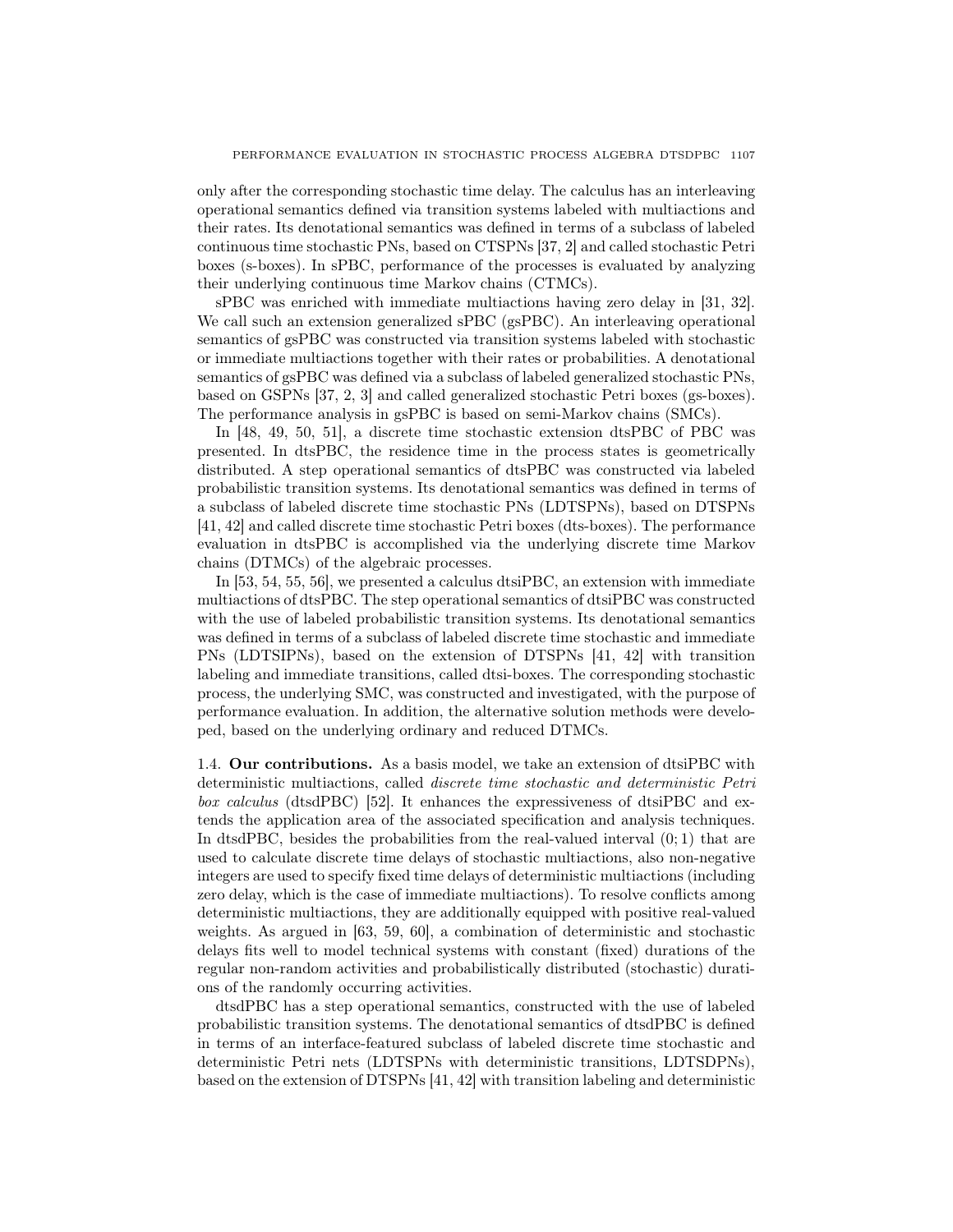transitions, called dtsd-boxes. Here we do not consider the denotational semantics of the calculus, since it was extensively described in our previous publication [52]. In that paper, a consistency of the operational and denotational semantics with respect to step stochastic bisimulation equivalence was proved, hence, all the results established for the former can be transferred to the latter up to that equivalence.

The main result of this paper is the performance analysis methods in the framework of dtsdPBC. To evaluate performance, we construct and solve the underlying stochastic process, which is a semi-Markov chain (SMC). The obtained stationary probability masses in the states of the SMC are used to calculate the performance measures (indices) of interest. We call that approach embedding, since the SMC is described by the embedded DTMC (EDTMC) specifying the state change probabilities, together with the probability distribution functions (PDFs) of the residence times in the states. The alternative solution techniques are also developed, based on the corresponding discrete time Markov chain (DTMC) and its reduction (RDTMC) by eliminating vanishing states, i.e. those with zero sojourn (residence) times. The approach based on the DTMC allows one to avoid the costly intermediate stages of building the EDTMC, weighting the probability masses in the states by their average sojourn times (rescaling) and final normalization. We call that approach abstraction, since we abstract from all vanishing states by taking into account only the (normalized) DTMC-based stationary probabilities of the tangible states, i.e. those with positive sojourn times. The approach based on the RDTMC simplifies performance analysis of large systems due to eliminating the non-stop transit (vanishing) states where only instantaneous activities can be executed, resulting in a smaller model having only tangible states that can be solved directly with less efforts. We call that approach elimination, since we eliminate all vanishing states.

Thus, the main contributions of the paper are the following.

- Performance analysis in dtsdPBC via semi-Markov chains (embedding).
- The solution technique via discrete time Markov chains *(abstraction)*.
- The solution method via reduced discrete time Markov chains (*elimination*).

1.5. Structure of the paper. The paper is organized as follows. In Section 2, the syntax of algebra dtsdPBC is proposed. In Section 3, we present the operational semantics of the calculus in terms of labeled probabilistic transition systems. In Section 4, the underlying stochastic process (SMC) is defined and analyzed, after which the alternative solution methods are outlined, based on the corresponding DTMC and RDTMC. Section 5 summarizes the results obtained and outlines research perspectives in this area. The long and complex proofs are moved to Appendix A.

## 2. Syntax

In this section, we propose the syntax: activities, operations and expressions.

**Definition 1.** Let X be a set. A finite multiset (bag) M over X is a mapping  $M: X \to \mathbb{N}$  with  $|\{x \in X \mid M(x) > 0\}| < \infty$ , i.e. it has a finite number of elements.

We denote the set of all finite multisets over a set X by  $\mathbb{N}_{fin}^X$ . Let  $M, M' \in \mathbb{N}_{fin}^X$ . The cardinality of M is  $|M| = \sum_{x \in X} M(x)$ . We write  $x \in M$  if  $M(x) > 0$  and  $M \subseteq M'$  if  $\forall x \in X$   $M(x) \leq M'(x)$ . We define  $(M + M')(x) = M(x) + M'(x)$  and  $(M - M')(x) = \max\{0, M(x) - M'(x)\}.$  When  $\forall x \in X$ ,  $M(x) \leq 1$ , M can be seen as a proper set  $M \subseteq X$ . The set of all subsets (powerset) of X is denoted by  $2^X$ .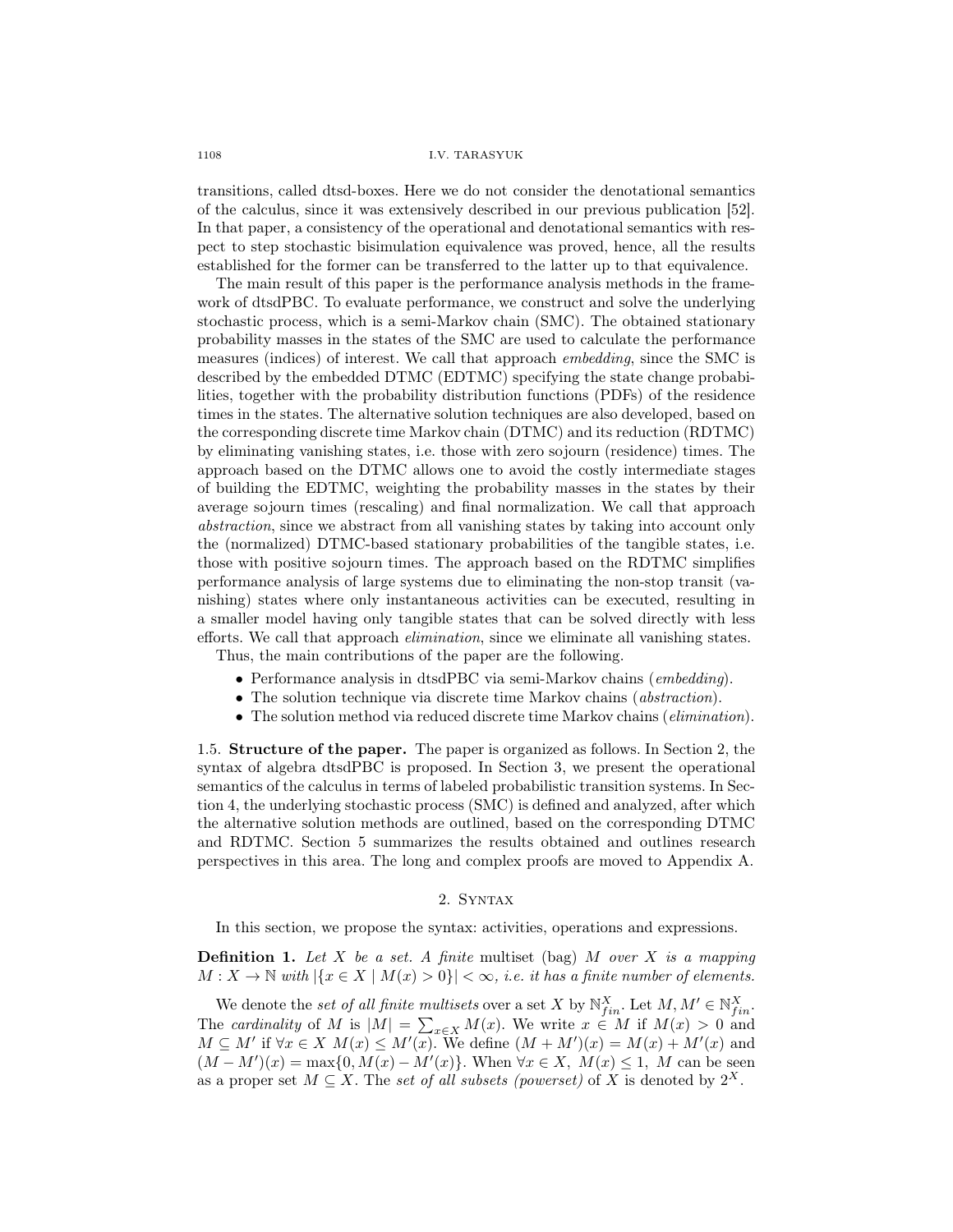Let  $Act = \{a, b, \ldots\}$  be the set of *elementary actions*. Then  $\widehat{Act} = \{\hat{a}, \hat{b}, \ldots\}$  is the set of conjugated actions (conjugates) such that  $\hat{a} \neq a$  and  $\hat{a} = a$ . Let  $\mathcal{A} = Act \cup \widehat{Act}$ be the set of all actions, and  $\mathcal{L} = \mathbb{N}_{fin}^{\mathcal{A}}$  be the set of all multiactions. Note that  $\emptyset \in \mathcal{L}$  specifies an internal move, i.e. the execution of a multiaction without visible action names. The *alphabet* of  $\alpha \in \mathcal{L}$  is defined as  $\mathcal{A}(\alpha) = \{x \in \mathcal{A} \mid \alpha(x) > 0\}.$ 

A stochastic multiaction is a pair  $(\alpha, \rho)$ , where  $\alpha \in \mathcal{L}$  and  $\rho \in (0, 1)$  is the *probability* of the multiaction  $\alpha$ . This probability is interpreted as that of independent execution of the stochastic multiaction at the next discrete time moment. Such probabilities are used to calculate those to execute (possibly empty) sets of stochastic multiactions after one time unit delay. The probability 1 is left for (implicitly assigned to) waiting multiactions, i.e. positively delayed deterministic multiactions (to be defined later), which have weights to resolve conflicts with other waiting multiactions. We do not have probability 0 of stochastic multiactions, since they would not be performed in this case. Let  $\mathcal{SL}$  be the set of all stochastic multiactions.

A deterministic multiaction is a pair  $(\alpha, \xi_i^{\theta})$ , where  $\alpha \in \mathcal{L}, \theta \in \mathbb{N}$  is the non-negative integer-valued (fixed) delay and  $l \in \mathbb{R}_{>0} = (0, \infty)$  is the positive real-valued weight of the multiaction  $\alpha$ . This weight is interpreted as a measure of importance (urgency, interest) or a bonus reward associated with execution of the deterministic multiaction at the moment when the corresponding delay has expired. Such weights are used to calculate the probabilities to execute sets of deterministic multiactions after their delays. An immediate multiaction is a deterministic multiaction with the delay 0 while a waiting multiaction is a deterministic multiaction with a positive delay. In case of no conflicts among waiting multiactions, whose remaining times to execute (RTEs) are equal to one time unit, they are executed with probability 1 at the next moment. Deterministic multiactions have a priority over stochastic ones while immediate multiactions have a priority over waiting ones. Different types of multiactions cannot participate together in some step (parallel execution). Let  $\mathcal{DL}$  be the set of all deterministic multiactions,  $\mathcal{IL}$  be the set of all immediate multiactions and WL be the set of all waiting multiactions. We have  $\mathcal{DL} = \mathcal{IL} \cup \mathcal{WL}$ .

The same multiaction  $\alpha \in \mathcal{L}$  may have different probabilities, (fixed) delays and weights in the same specification. An activity is a stochastic or a deterministic multiaction. Let  $SDE = \mathcal{SL} \cup \mathcal{DL} = \mathcal{SL} \cup \mathcal{IL} \cup \mathcal{WL}$  be the set of all activities. The alphabet of an activity  $(\alpha, \kappa) \in SDC$  is defined as  $\mathcal{A}(\alpha, \kappa) = \mathcal{A}(\alpha)$ . The alphabet of a multiset of activities  $\Upsilon \in \mathbb{N}_{fin}^{SD\mathcal{L}}$  is defined as  $\mathcal{A}(\Upsilon) = \cup_{(\alpha,\kappa) \in \Upsilon} \mathcal{A}(\alpha)$ .

Activities are combined into formulas (process expressions) by the following operations: sequence ;, choice  $[]$ , parallelism  $\parallel$ , relabeling  $[f]$  of actions, restriction rs over a single action, synchronization sy on an action and its conjugate, and iteration [ ∗ ∗ ] with three arguments: initialization, body and termination.

Sequence (sequential composition) and choice (composition) have a standard interpretation, like in other process algebras, but parallelism (parallel composition) does not include synchronization, unlike the corresponding operation in CCS [40].

Relabeling functions  $f : A \to A$  are bijections preserving conjugates, i.e.  $\forall x \in \mathbb{R}$  $\mathcal{A} f(\hat{x}) = f(x)$ . Relabeling is extended to multiactions in the usual way: for  $\alpha \in \mathcal{L}$ we define  $f(\alpha) = \sum_{x \in \alpha} f(x)$ . Relabeling is extended to activities: for  $(\alpha, \kappa) \in \mathcal{SDL}$ , we define  $f(\alpha, \kappa) = (f(\alpha), \kappa)$ . Relabeling is extended to the multisets of activities: for  $\Upsilon \in \mathbb{N}_{fin}^{SD\mathcal{L}}$  we define  $f(\Upsilon) = \sum_{(\alpha,\kappa) \in \Upsilon} (f(\alpha), \kappa)$ . The sums are considered with the multiplicity when applied to multisets:  $f(\alpha) = \sum_{x \in \alpha} f(x) = \sum_{x \in \mathcal{A}} \alpha(x) f(x)$ .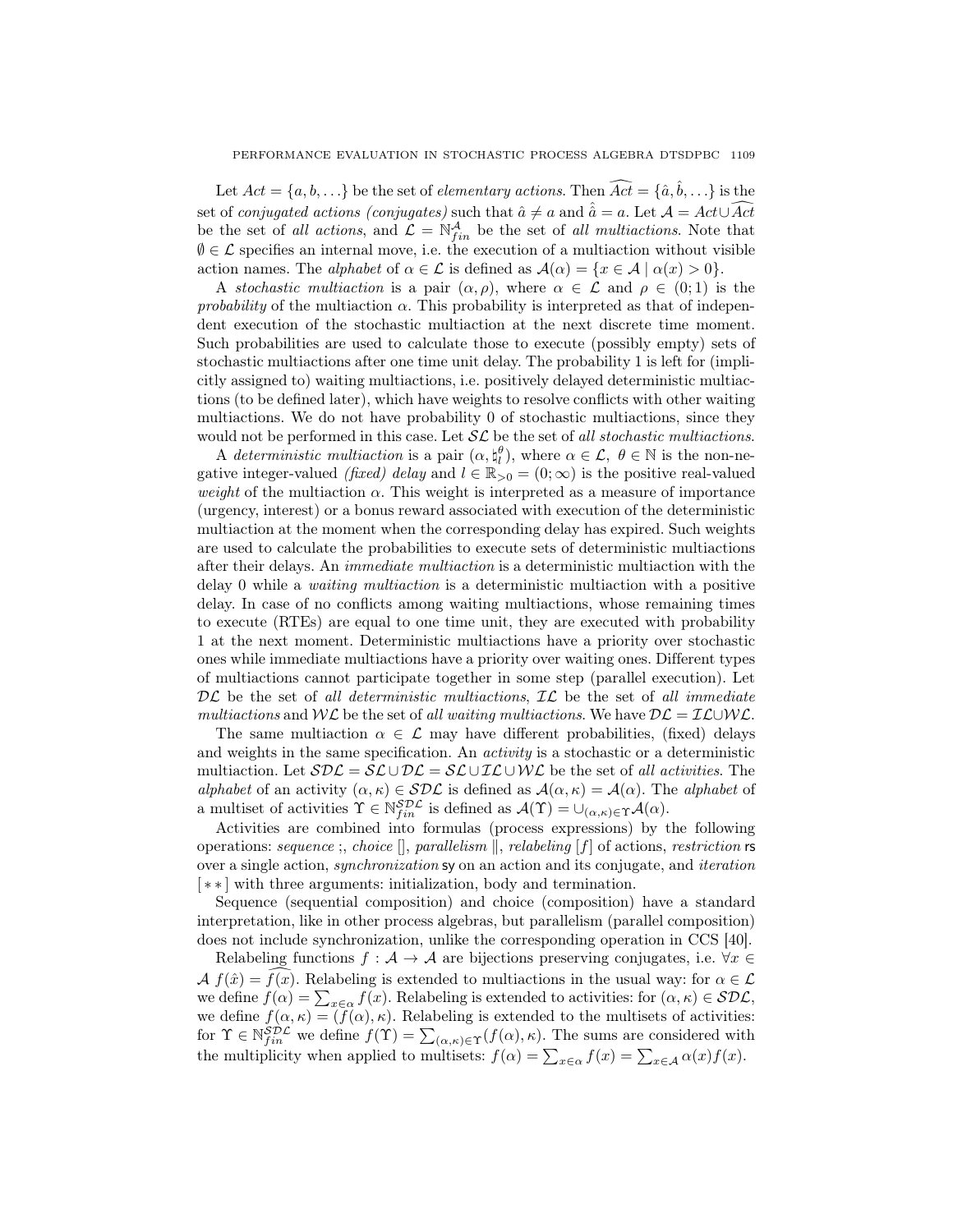Restriction over an elementary action  $a \in Act$  means that, for a given expression, any process behaviour containing  $\alpha$  or its conjugate  $\hat{\alpha}$  is not allowed.

Let  $\alpha, \beta \in \mathcal{L}$  be two multiactions such that for some elementary action  $a \in \mathcal{A}ct$ we have  $a \in \alpha$  and  $\hat{a} \in \beta$ , or  $\hat{a} \in \alpha$  and  $a \in \beta$ . Then, synchronization of  $\alpha$  and  $\beta$ by a is defined as  $(\alpha \oplus_{a} \beta)(x) = \begin{cases} \alpha(x) + \beta(x) - 1, & \text{if } x = a \text{ or } x = \hat{a}; \\ \alpha(x) + \beta(x) & \text{otherwise.} \end{cases}$  $\alpha(x) + \beta(x)$ , otherwise. Activities are synchronized via their multiaction parts, i.e. the synchronization by  $a$ of two activities, whose multiaction parts  $\alpha$  and  $\beta$  possess the properties mentioned above, results in the activity with the multiaction part  $\alpha \oplus_{a} \beta$ . We may synchronize activities of the same type only: either both stochastic multiactions or both deterministic ones with the same delay, since stochastic, waiting and immediate multiactions have different priorities, and diverse delays of waiting multiactions would contradict their joint timing. Hence, the multiactions of different types cannot be executed together (note that the execution of immediate multiactions takes no time, unlike that of waiting or stochastic ones). Synchronization by a means that, for a given expression with a process behaviour containing two concurrent activities that can be synchronized by a, there exists also the behaviour that differs from the former only in that the two activities are replaced by the result of their synchronization.

In the iteration, the initialization subprocess is executed first, then the body is performed zero or more times, and finally, the termination subprocess is executed.

Static expressions specify the structure of processes, i.e. how activities are combined by operations in order to construct the composite process-algebraic formulas. As for the PN intuition, static expressions correspond to unmarked LDTSDPNs [52]. A marking is the allocation of tokens in the places of a PN and markings are used to describe dynamic behaviour of PNs in terms of transition firings.

We assume that every waiting multiaction has a countdown timer associated, whose value is the time left till the moment when the waiting multiaction can be execued. Therefore, besides standard (unstamped) waiting multiactions  $(\alpha, \xi_l^{\theta}) \in \mathcal{WL}$ , a special case of the stamped waiting multiactions should be considered in the definition of static expressions. Each (time) stamped waiting multiaction  $(\alpha, \xi_l^{\theta})^{\delta}$ has an extra superscript  $\delta \in \{1, \ldots, \theta\}$  that specifies a time stamp indicating the latest value of the timer associated with that multiaction. The standard waiting multiactions have no time stamps, to demonstrate irrelevance of the timer values for them (for example, their timers have not yet started or have already finished). The notion of the alphabet part for (the multisets of) stamped waiting multiactions is defined like that for (the multisets of) unstamped waiting multiactions.

By reasons of simplicity, we do not assign the timer value superscripts  $\delta$  to immediate multiactions, a special case of deterministic multiactions  $(\alpha, \natural_l^\theta)$  with the delay  $\theta = 0$  in the form of  $(\alpha, \xi_l^0)$ , since their timer values can only be equal to 0.

**Definition 2.** Let  $(\alpha, \kappa) \in \mathcal{SDL}$ ,  $(\alpha, \xi) \in \mathcal{WL}$ ,  $\delta \in \{1, ..., \theta\}$  and  $a \in Act$ . A static expression of dtsdPBC is

$$
E ::= (\alpha, \kappa) | (\alpha, \mathfrak{h}_l^{\theta})^{\delta} | E; E | E | E | E | E | E | E | f | | E \text{ is a } | E \text{ syl } a | [E * E * E].
$$

Let *StatExpr* denote the set of all *static expressions* of dtsdPBC.

To avoid technical difficulties with the iteration operator, we should not allow concurrency at the highest level of the second argument of iteration. This is not a severe restriction, since we can always prefix parallel expressions by an activity with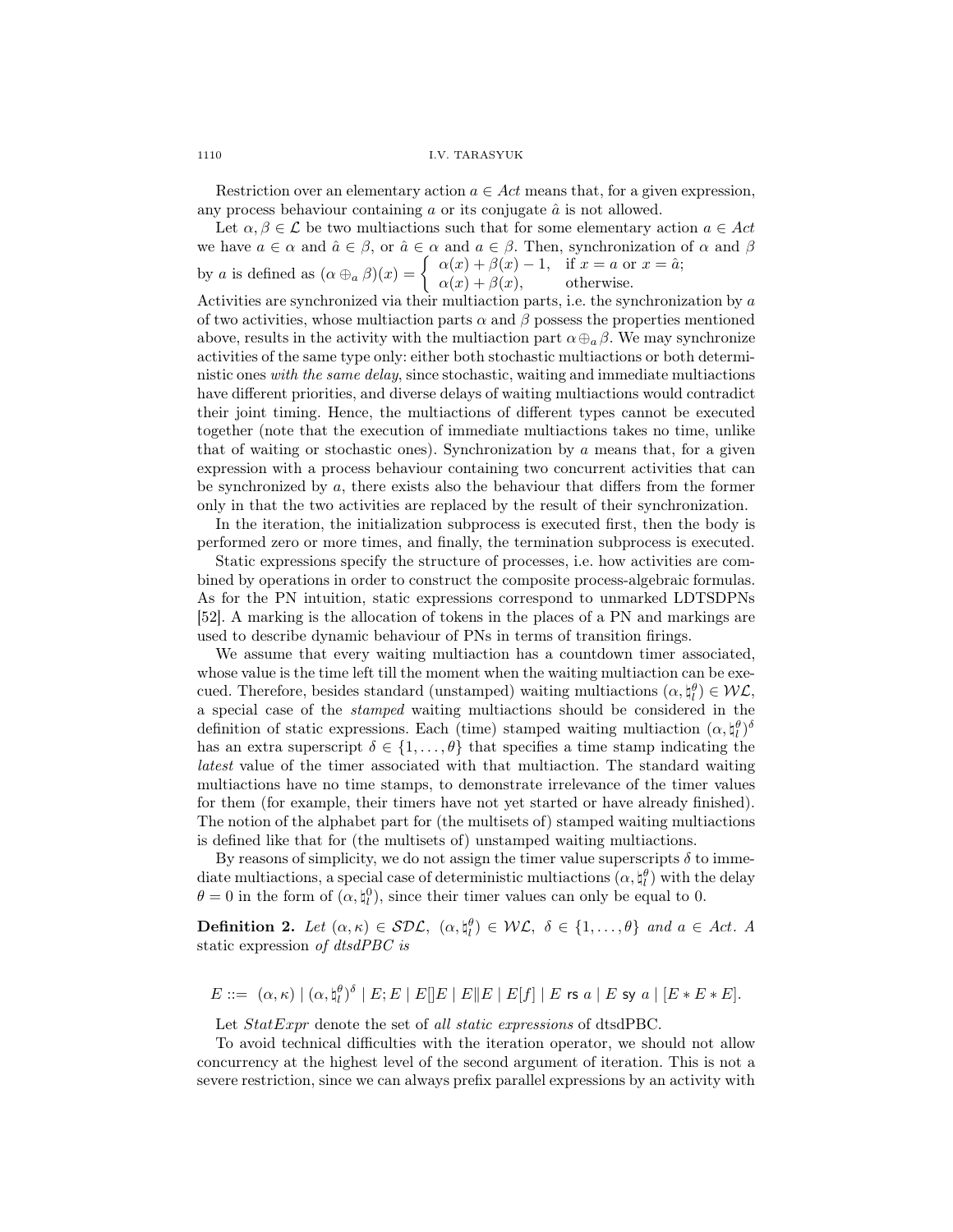the empty multiaction part. Relaxing the restriction can result in LDTSDPNs [52] which are not safe, like shown for PNs in [10]. A PN is n-bounded ( $n \in \mathbb{N}$ ) if for all its reachable (from the initial marking by the sequences of transition firings) markings there are at most  $n$  tokens in every place, and a PN is safe if it is 1-bounded.

**Definition 3.** Let  $(\alpha, \kappa) \in \mathcal{SDL}$ ,  $(\alpha, \xi) \in \mathcal{WL}$ ,  $\delta \in \{1, ..., \theta\}$  and  $a \in Act$ . A regular static expression of dtsdPBC is

 $E::= \ (\alpha,\kappa) \mid (\alpha,\natural^{\theta}_{l})^{\delta} \mid E^{\cdot}_{l}E \mid E[\mid E \mid E \mid E[\mid f] \mid E$  rs  $a \mid E$  sy  $a \mid [E*D*E],$ where  $D ::= (\alpha, \kappa) | (\alpha, \natural_l^{\theta})^{\delta} | D; E | D[]D | D[f] | D$  rs  $a | D$  sy  $a | [D * D * E].$ 

Let RegStatExpr denote the set of all regular static expressions of dtsdPBC.

Let  $E$  be a regular static expression. The underlying timer-free regular static expression  $|E$  of  $E$  is obtained by removing from it all timer value superscripts.

The set of all stochastic multiactions (from the syntax) of E is  $\mathcal{SL}(E) = \{(\alpha, \rho) \mid$  $(\alpha, \rho)$  is a subexpression of E.f. The set of all immediate multiactions (from the syntax) of E is  $\mathcal{IL}(E) = \{(\alpha, \xi_i^0) \mid (\alpha, \xi_i^0) \text{ is a subexpression of } E\}.$  The set of all waiting multiactions (from the syntax) of E is  $W\mathcal{L}(E) = \{(\alpha, \natural_l^{\theta}) \mid (\alpha, \natural_l^{\theta}) \text{ or } (\alpha, \natural_l^{\theta})^{\delta} \}$ is a subexpression of E for  $\delta \in \{1, \ldots, \theta\}\}$ . Thus, the set of all deterministic multiactions (from the syntax) of E is  $\mathcal{DL}(E)=\mathcal{IL}(E)\cup \mathcal{WL}(E)$  and the set of all activities (from the syntax) of E is  $S\mathcal{DL}(E)=\mathcal{SL}(E)\cup\mathcal{DL}(E)=\mathcal{SL}(E)\cup\mathcal{IL}(E)\cup\mathcal{WL}(E).$ 

Dynamic expressions specify the states of processes, i.e. particular stages of the process behaviour. As for the Petri net intuition, dynamic expressions correspond to marked LDTSDPNs [52]. Dynamic expressions are obtained from static ones, by annotating them with upper or lower bars which specify the active components of the system at the current moment of time. The dynamic expression with upper bar (the overlined one)  $\overline{E}$  denotes the *initial*, and that with lower bar (the underlined one)  $E$  denotes the *final* state of the process specified by a static expression  $E$ .

For every overlined stamped waiting multiaction  $(\alpha, \xi_l^{\theta})^{\delta}$ , the superscript  $\delta \in$  $\{1,\ldots,\theta\}$  specifies the *current* value of the *running* countdown timer associated with the waiting multiaction. That decreasing discrete timer is started with the *initial* value  $\theta$  (the waiting multiaction delay) at the moment when the waiting multiaction becomes overlined. Then such a newly overlined stamped waiting multiaction  $(\alpha, \xi_l^{\theta})^{\theta}$  is similar to the freshly overlined unstamped waiting multiaction  $(\alpha, \natural_l^{\theta})$ . Such similarity will be captured by the structural equivalence, defined later.

While the stamped waiting multiaction stays overlined with the process execution, the timer decrements by one discrete time unit with each global time tick until the timer value becomes 1. This means that one unit of time remains till execution of that multiaction (the remaining time to execute, RTE, equals one). Its execution should follow in the next moment with probability 1, in case there are no conflicting with it immediate multiactions or conflicting waiting multiactions whose RTEs equal to one, and it is not affected by restriction. An activity is affected by restriction, if it is within the scope of a restriction operation with the argument action, such that it or its conjugate is contained in the multiaction part of that activity.

**Definition 4.** Let  $E \in StatExpr$  and  $a \in Act$ . A dynamic expression of dtsdPBC is

$$
G ::= \overline{E} | \underline{E} | G; E | E; G | G[]E | E[]G | G[]G | G[f] | G \text{ rs } a | G \text{ sy } a |
$$
  

$$
[G * E * E] | [E * G * E] | [E * E * G].
$$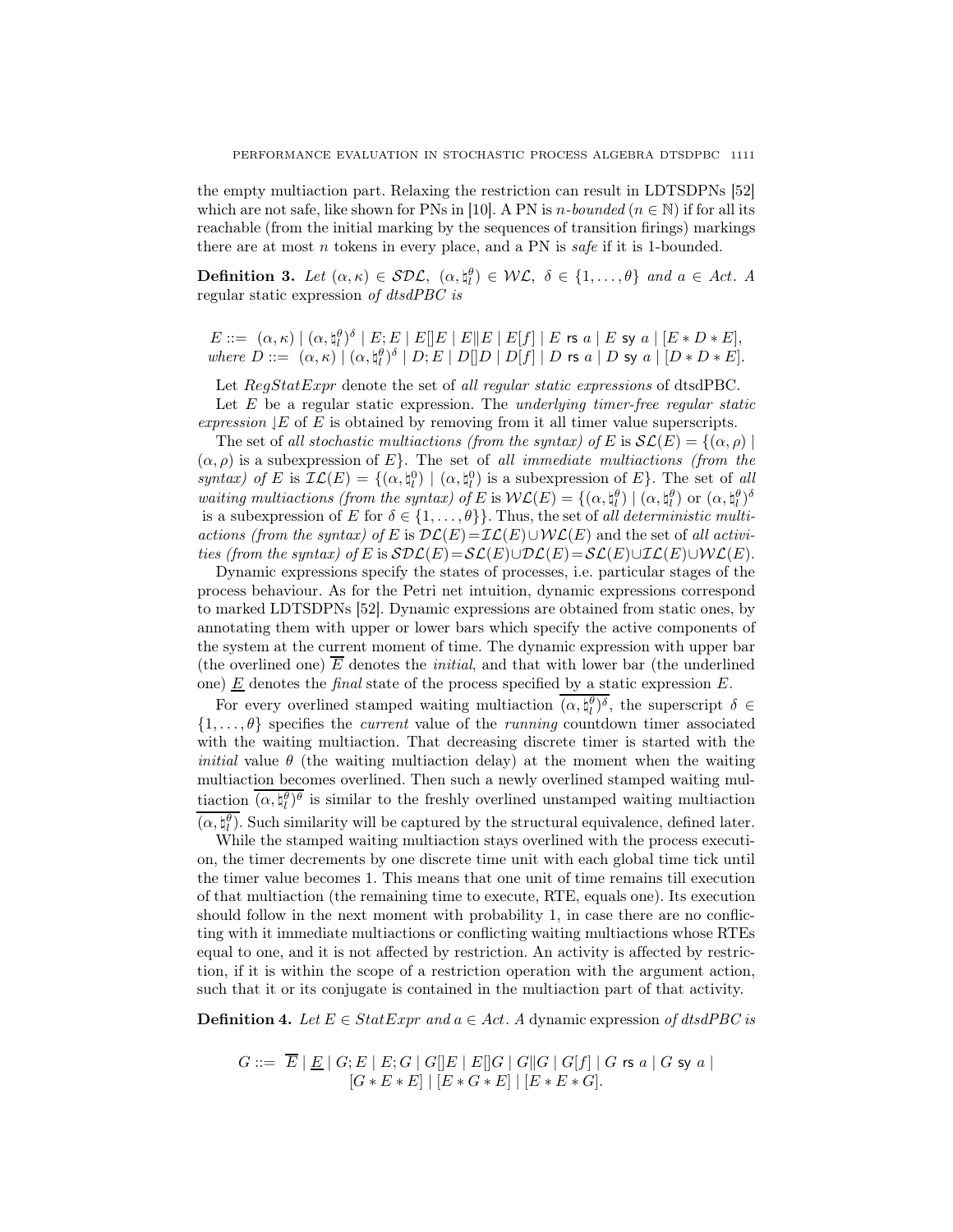Let  $DynExpr$  denote the set of all dynamic expressions of dtsdPBC.

Let G be a dynamic expression. The *underlying static (line-free)* expression  $|G|$ of G is obtained by removing from it all upper and lower bars. If the underlying static expression of a dynamic one is not regular, the corresponding LDTSDPN can be non-safe [52] (but it is 2-bounded in the worst case, like shown for PNs in [10]).

## **Definition 5.** A dynamic expression G is regular if  $|G|$  is regular.

Let  $RegDynExpr$  denote the set of all regular dynamic expressions of dtsdPBC. Let  $G$  be a regular dynamic expression. The underlying timer-free regular dynamic expression  $\vert G \vert$  of G is obtained by removing from it all timer value superscripts.

The set of all stochastic (immediate or waiting, respectively) multiactions (from the syntax) of G is defined as  $\mathcal{SL}(G) = \mathcal{SL}(|G|)$  ( $\mathcal{IL}(G) = \mathcal{IL}(|G|)$  or  $\mathcal{WL}(G) =$  $W\mathcal{L}(|G|)$ , respectively). Thus, the set of all deterministic multiactions (from the syntax) of G is  $\mathcal{DL}(G) = \mathcal{IL}(G) \cup \mathcal{WL}(G)$  and the set of all activities (from the syntax) of G is  $SDL(G) = SL(G) \cup DL(G) = SL(G) \cup LL(G) \cup WL(G)$ .

### 3. Operational semantics

In this section, we define the operational semantics via labeled transition systems.

3.1. Inaction rules. The inaction rules for dynamic expressions describe their structural transformations in the form of  $G \Rightarrow \tilde{G}$  which do not change the states of the specified processes. The goal of those syntactic transformations is to obtain the well-structured resulting expressions called operative ones to which no inaction rules can be further applied. The application of an inaction rule to a dynamic expression does not lead to any discrete time tick or any transition firing in the corresponding LDTSDPN [52], hence, its current marking stays unchanged.

Thus, an application of every inaction rule does not require any delay, i.e. the dynamic expression transformation described by the rule is accomplished instantly.

In Table 1, we define inaction rules for regular dynamic expressions being overlined and underlined static ones. In this table,  $(\alpha, \natural_l^{\theta}) \in \mathcal{WL}, \ \delta \in \{1, ..., \theta\}, \ E, F, K \in$  $RegStatExpr$  and  $a \in Act$ . The first inaction rule suggests that the timer value of each newly overlined waiting multiaction is set to the delay of it.

| $(\alpha, \natural_l^{\theta}) \Rightarrow (\alpha, \natural_l^{\theta})^{\theta}$ | $\overline{E;F} \Rightarrow \overline{E};F$                                                                                                     | $E; F \Rightarrow E; \overline{F}$       |
|------------------------------------------------------------------------------------|-------------------------------------------------------------------------------------------------------------------------------------------------|------------------------------------------|
| $E; E \Rightarrow E; F$                                                            | $\overline{E  F} \Rightarrow \overline{E  F}$                                                                                                   | $\overline{E[ F } \Rightarrow E[ F ]$    |
| $E[ F \Rightarrow E[]F$                                                            | $E[\underline{F} \Rightarrow E[\underline{F}]$                                                                                                  | $E  F \Rightarrow E  F$                  |
| $E  E \Rightarrow E  F$                                                            | $\overline{E[f]} \Rightarrow \overline{E}[f]$                                                                                                   | $\underline{E}[f] \Rightarrow E[f]$      |
| E rs $a \Rightarrow \overline{E}$ rs $a$                                           | $\underline{E}$ rs $a \Rightarrow \underline{E}$ rs $\underline{a}$                                                                             | E sy $a \Rightarrow \overline{E}$ sy $a$ |
| E sy $a \Rightarrow E$ sy $a$                                                      | $\overline{[E*F*K]} \Rightarrow [\overline{E}*F*K] \quad [\underline{E}*F*K] \Rightarrow [E*\overline{F}*K]$                                    |                                          |
|                                                                                    | $[E * E * K] \Rightarrow [E * \overline{F} * K] \quad [E * E * K] \Rightarrow [E * F * \overline{K}] \quad [E * F * K] \Rightarrow [E * F * K]$ |                                          |

Table 1. Inaction rules for overlined and underlined regular static expressions

In Table 2, we introduce inaction rules for regular dynamic expressions in the arbitrary form. In this table,  $E, F \in RegStatexpr$ ,  $G, H, G, H \in RegDynExpr$  and  $a \in Act$ . By reason of brevity, two distinct inaction rules with the same premises are collated in some cases, resulting in the inaction rules with double conclusion.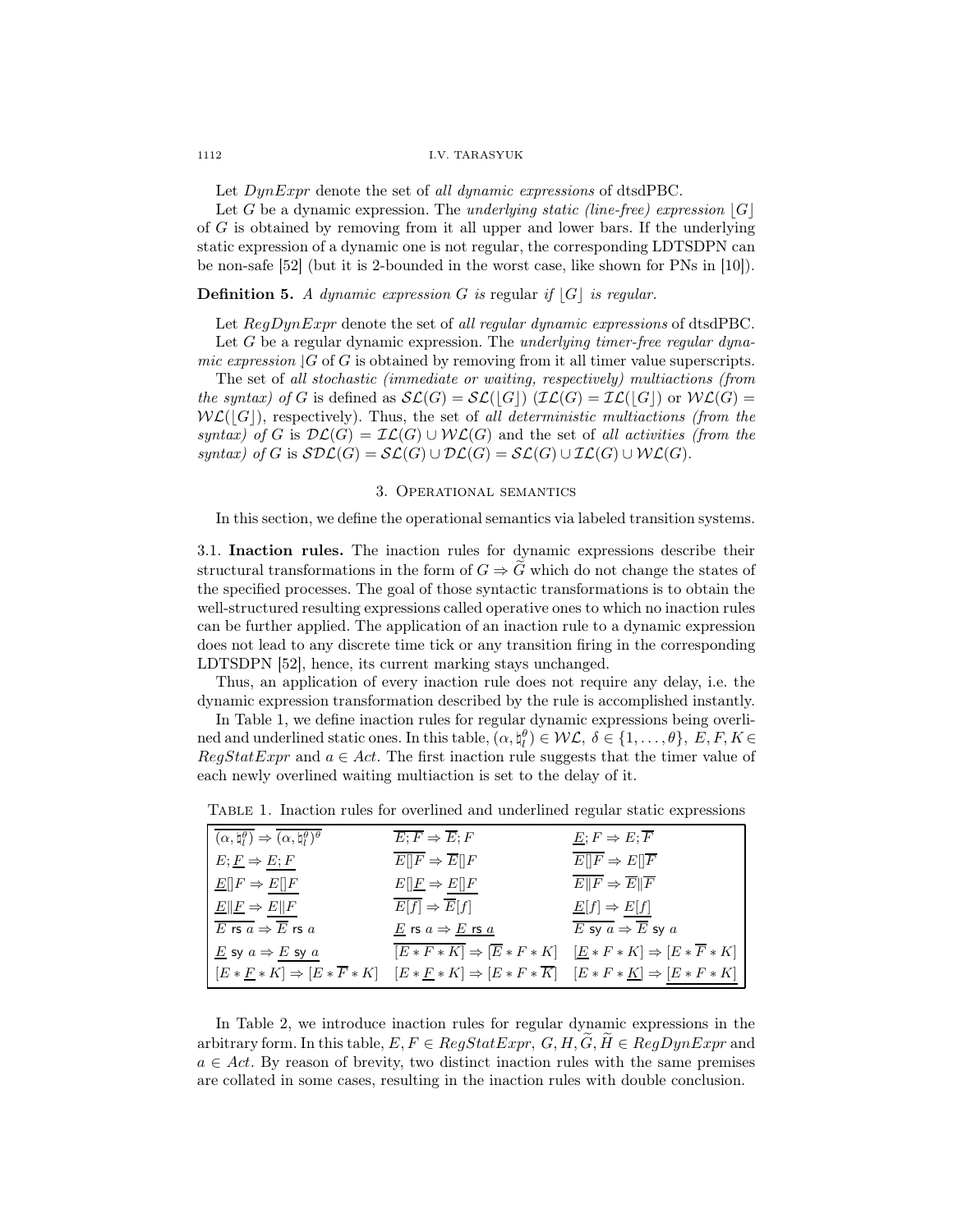| $G \Rightarrow \tilde{G}, o \in \{;,\ \}$                                                                                                                             | $G \Rightarrow \tilde{G}$             |
|-----------------------------------------------------------------------------------------------------------------------------------------------------------------------|---------------------------------------|
| $G \circ E \Rightarrow \widetilde{G} \circ E, E \circ G \Rightarrow E \circ \widetilde{G} \quad G  H \Rightarrow \widetilde{G}  H, H  G \Rightarrow H  \widetilde{G}$ |                                       |
| $G \Rightarrow \widetilde{G}$ $G \Rightarrow \widetilde{G}$ , $\circ \in \{rs, sy\}$                                                                                  | $G \Rightarrow \tilde{G}$             |
| $\overline{G[f] \Rightarrow \widetilde{G}[f]}$ $\overline{G \circ a \Rightarrow \widetilde{G} \circ a}$ $\overline{[G * E * F] \Rightarrow [\widetilde{G} * E * F]}$  |                                       |
| $G \Rightarrow \tilde{G}$                                                                                                                                             | $G \Rightarrow \tilde{G}$             |
| $[E * G * F] \Rightarrow [E * \tilde{G} * F]$                                                                                                                         | $[E * F * G] \Rightarrow [E * F * G]$ |

Table 2. Inaction rules for arbitrary regular dynamic expressions

**Definition 6.** A regular dynamic expression  $G$  is operative if no inaction rule can be applied to it.

Let  $OpRegDynExpr$  denote the set of all operative regular dynamic expressions of dtsdPBC. Note that any dynamic expression can be always transformed into a (not necessarily unique) operative one by using the inaction rules.

In the following, we consider regular expressions only and omit the word "regular".

**Definition 7.** The relation  $\approx$  =  $(\Rightarrow \cup \Leftarrow)^*$  is a structural equivalence of dynamic expressions in dtsdPBC. Thus, two dynamic expressions  $G$  and  $G'$  are structurally equivalent, denoted by  $G \approx G'$ , if they can be reached from each other by applying the inaction rules in a forward or a backward direction.

Let X be some set. We denote the Cartesian product  $X \times X$  by  $X^2$ . Let  $\mathcal{E} \subseteq X^2$ be an equivalence relation on X. Then the *equivalence class* (with respect to  $\mathcal{E}$ ) of an element  $x \in X$  is defined by  $[x]_{\mathcal{E}} = \{y \in X \mid (x, y) \in \mathcal{E}\}\)$ . The equivalence  $\mathcal{E}$ partitions X into the set of equivalence classes  $X/\varepsilon = \{ [x]_{\varepsilon} \mid x \in X \}.$ 

Let G be a dynamic expression. Then  $[G]_{\approx} = \{H \mid G \approx H\}$  is the equivalence class of G with respect to the structural equivalence, called the (corresponding) state. Next, G is an *initial* dynamic expression, denoted by  $init(G)$ , if  $\exists E \in$  $RegStatExpr$   $G \in \mathbb{E}|_{\approx}$ . Further, G is a final dynamic expression, denoted by  $final(G)$ , if  $\exists E \in RegStatExpr \ G \in [\underline{E}]_{\approx}$ .

Let G be a dynamic expression and  $s = [G]_{\approx}$ . The set of all enabled stochastic multiactions of s is  $EnaSto(s) = \{(\alpha, \rho) \in \mathcal{SL} \mid \exists H \in s \cap OpRegDynExpr (\alpha, \rho)$  is a subexpression of  $H$ }. The set of all enabled immediate multiactions of  $s$  is

 $Enalmm(s) = \{(\alpha, \natural_l^0) \in \mathcal{IL} \mid \exists H \in s \cap OpRegDynExpr \overline{(\alpha, \natural_l^0)} \text{ is a subexpression }\}$ of H}. The set of all enabled waiting multiactions of s is  $EnaWait(s) = \{(\alpha, \xi_i^{\theta}) \in$  $\mathcal{W}\mathcal{L} \mid \exists H \in s \cap OpRegDynExpr \; (\alpha, \natural_l^{\theta})^{\delta}, \; \delta \in \{1, \ldots, \theta\}, \; \text{is a subexpression of} \; H \}.$ The set of all newly enabled waiting multiactions of s is  $EnaWaitNew(s) =$  $\{(\alpha, \natural_l^{\theta}) \in \mathcal{WL} \mid \exists H \in s \cap OpRegDynExpr \ (\alpha, \natural_l^{\theta})^{\theta} \text{ is a subexpression of } H\}.$ 

Thus, the set of all enabled deterministic multiactions of s is  $EnaDet(s)$  =  $EnaImm(s) \cup EnaWait(s)$  and the set of all enabled activities of s is  $Ena(s)$  =  $EnaSto(s) \cup EnaDet(s) = EnaSto(s) \cup EnaImm(s) \cup EnaWait(s)$ . Then  $Ena(s)$  $Ena(|G|_{\approx})$  is an algebraic analogue of the set of all transitions enabled at the initial marking of the LDTSDPN  $[52]$  corresponding to G. The activities, resulted from synchronization, are not present in the syntax of the dynamic expressions. Their enabledness status can be recovered by observing that of the pair of synchronized activities from the syntax (they both should be enabled for enabling their synchronous product), even if they are affected by restriction after the synchronization.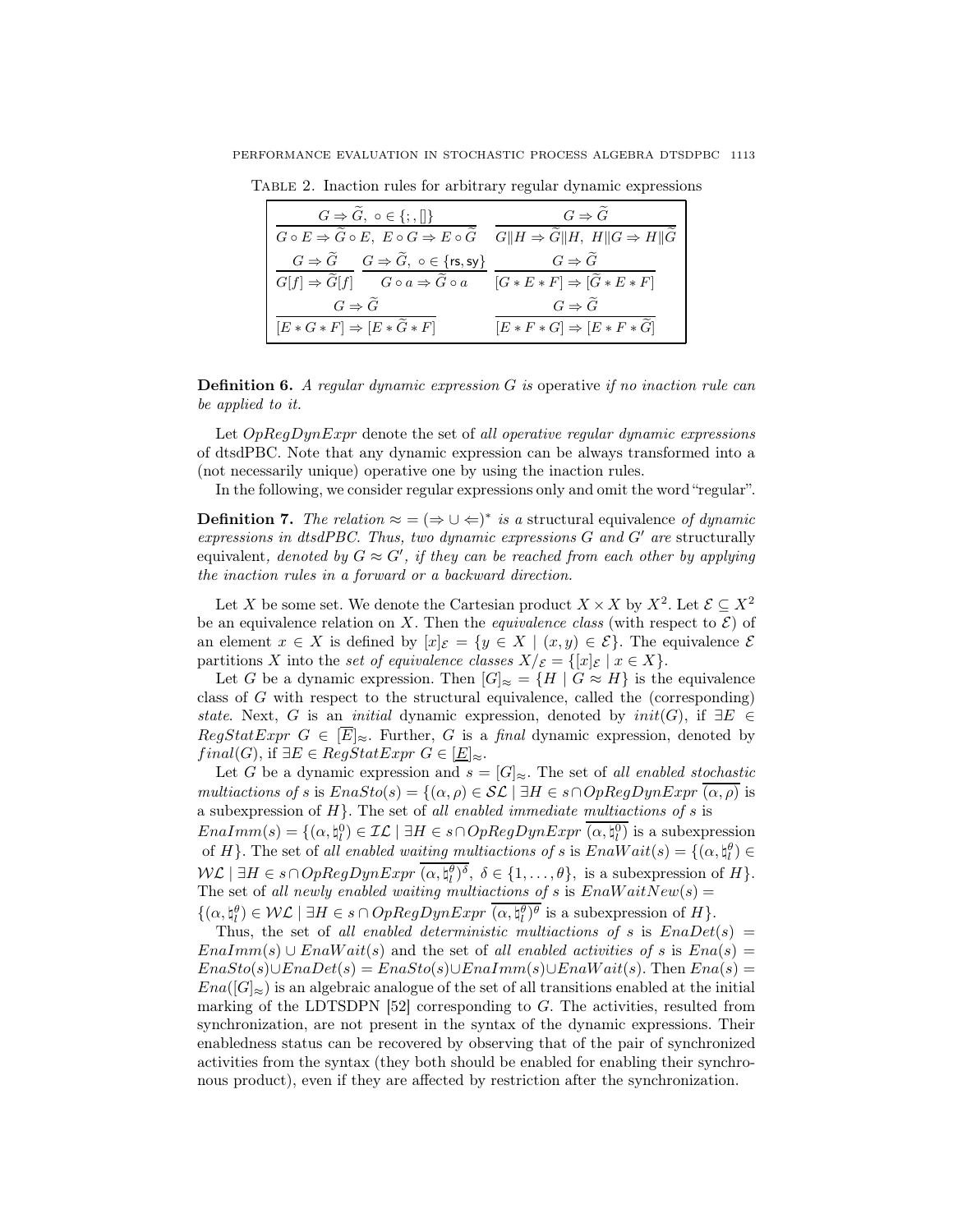**Definition 8.** An operative dynamic expression  $G$  is saturated (with the values of timers), if each enabled waiting multiaction of  $[G]_{\approx}$ , being (certainly) superscribed with the value of its timer and possibly overlined, is the subexpression of G.

Let  $SaOpRegDynExpr$  denote the set of all saturated operative dynamic expressions of dtsdPBC.

Proposition 1. Any operative dynamic expression can be always transformed into the saturated one by applying the inaction rules in a forward or a backward direction.

## *Proof.* See [52].

Thus, any dynamic expression can be always transformed into a (not necessarily unique) saturated operative one by (possibly reverse) applying the inaction rules.

Let G be a saturated operative dynamic expression. Then  $\circlearrowleft G$  denotes the *timer* decrement operator  $\circlearrowleft$ , applied to G. The result is a saturated operative dynamic expression, obtained from G via decrementing by one all greater than 1 values of the timers associated with all (if any) stamped waiting multiactions from the syntax of G. Thus, each such stamped waiting multiaction changes its timer value from  $\delta \in$  $\mathbb{N}_{\geq 1}$  in G to max $\{1,\delta-1\}$  in  $\circlearrowleft G$ . The timer decrement operator affects the (possibly overlined or underlined) stamped waiting multiactions being the subexpressions of G as follows:  $(\alpha, \xi_l^{\theta})^{\delta}$  is replaced with  $(\alpha, \xi_l^{\theta})^{\max\{1, \delta - 1\}}$  and  $(\alpha, \xi_l^{\theta})^{\delta}$  is replaced with  $(\alpha, \natural_l^{\theta})^{\max\{1, \delta-1\}}$  while  $(\alpha, \natural_l^{\theta})^{\delta}$  is replaced with  $(\alpha, \natural_l^{\theta})^{\max\{1, \delta-1\}}$ .

Note that when  $\delta = 1$ , we have  $\max\{1, \delta - 1\} = \max\{1, 0\} = 1$ , hence, the timer value  $\delta = 1$  may remain unchanged for a stamped waiting multiaction that is not executed by some reason at the next time moment, but stays stamped. For example, that stamped waiting multiaction may be affected by restriction. If the timer values cannot be decremented with a time tick for all stamped waiting multiactions (if any) from G then  $\circ$  G = G and we obtain so-called *empty loop* transition, defined later.

Observe that the timer decrement operator keeps stamping of the waiting multiactions, since it may only decrease their timer values, so that the stamped waiting multiactions stay stamped (with their timer values, possibly decremented by one).

3.2. Action and empty move rules. The action rules are applied when some activities are executed. With these rules we capture the prioritization among different types of multiactions. We also have the empty move rule, used to capture a delay of one discrete time unit when no immediate or waiting multiactions are executable. In this case, the empty multiset of activities is executed. The action and empty move rules will be used later to determine all multisets of activities which can be executed from the structural equivalence class of every dynamic expression (i.e. from the state of the corresponding process). This information together with that about probabilities or delays and weights of the activities to be executed from the current process state will be used to calculate the probabilities of such executions.

The action rules with stochastic (immediate or waiting, respectively) multiactions describe dynamic expression transformations in the form of  $G \stackrel{\Gamma}{\to} \widetilde{G}$  ( $G \stackrel{I}{\to} \widetilde{G}$  or  $G \stackrel{W}{\rightarrow} \tilde{G}$ , respectively) due to execution of non-empty multisets  $\Gamma$  of stochastic (I of immediate or W of waiting, respectively) multiactions. The rules represent possible state changes of the specified processes when some non-empty multisets of stochastic (immediate or waiting, respectively) multiactions are executed. The application of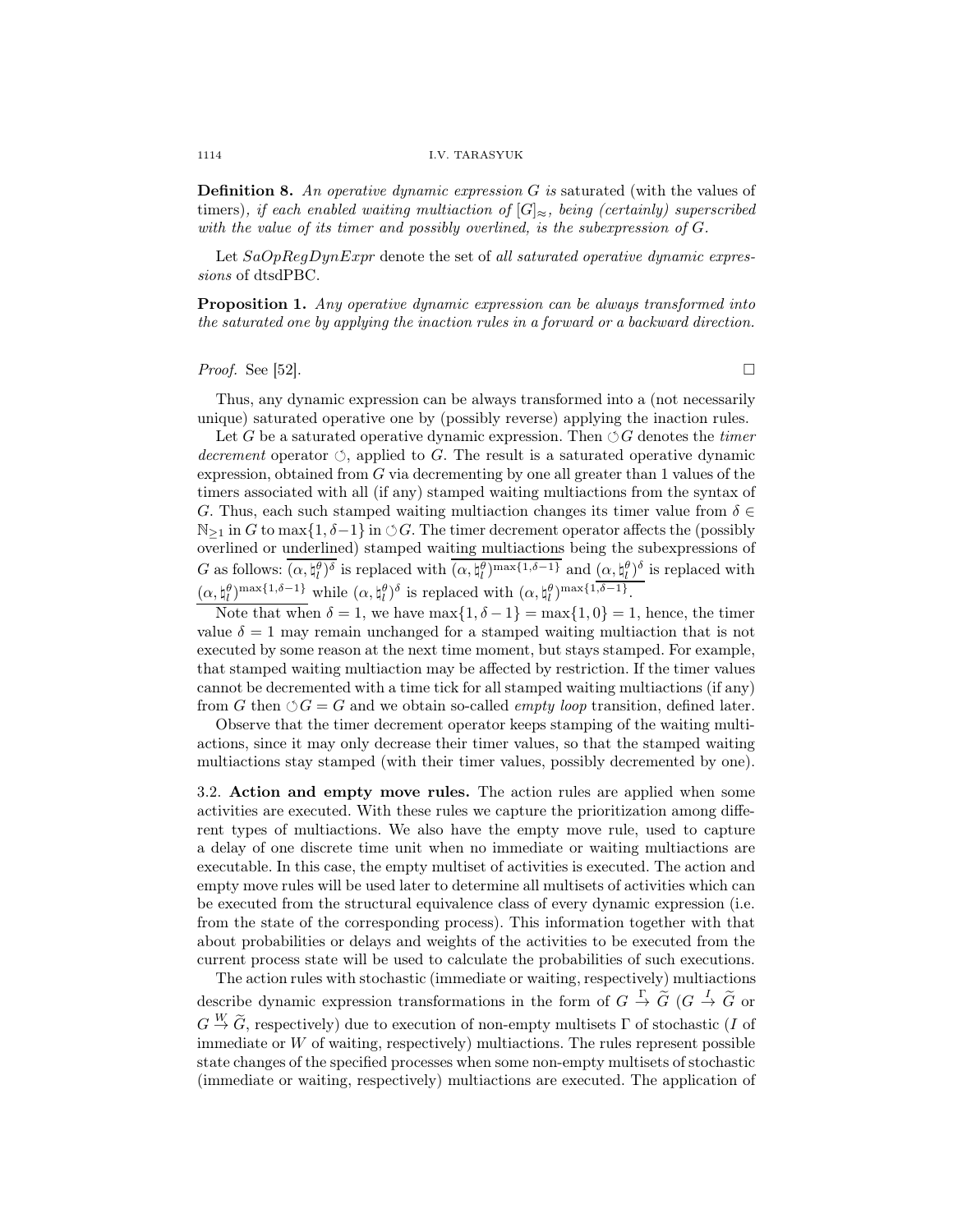an action rule with stochastic (immediate or waiting, respectively) multiactions to a dynamic expression leads in the corresponding LDTSDPN [52] to a discrete time tick at which some stochastic or waiting transitions fire (or to the instantaneous firing of some immediate transitions) and possible change of the current marking. The current marking stays unchanged only if there is a self-loop produced by the iterative execution of a non-empty multiset, which must be one-element, since we allow no concurrency at the highest level of the second argument of iteration.

The empty move rule (applicable only when no immediate or waiting multiactions can be executed from the current state) describes dynamic expression transformations in the form of  $G \stackrel{\emptyset}{\rightarrow} \circlearrowleft G$ , called the *empty moves*, due to execution of the empty multiset of activities at a discrete time tick. When no timer values are decremented within  $G$  with the empty multiset execution at the next moment (for example, if G contains no stamped waiting multiactions), we have  $\circ$  G = G. In such a case, the empty move from G is in the form of  $G \stackrel{\emptyset}{\rightarrow} G$ , called the *empty loop*. The application of the empty move rule to a dynamic expression leads to a discrete time tick in the corresponding LDTSDPN [52] at which no transitions fire and the current marking is not changed, but the timer values of the waiting transitions enabled at the marking (if any) are decremented by one. This is a new rule that has no prototype among inaction rules of PBC, since it represents a time delay.

Thus, an application of every action rule with stochastic or waiting multiactions or the empty move rule requires one discrete time unit delay, i.e. the execution of a (possibly empty) multiset of stochastic or (non-empty) multiset of waiting multiactions leading to the dynamic expression transformation described by the rule is accomplished instantly after one time unit. An application of every action rule with immediate multiactions does not take any time, i.e. the execution of a (non-empty) multiset of immediate multiactions is accomplished instantly at the current moment.

The expressions of dtsdPBC can contain identical activities. To avoid technical difficulties, such as calculation of the probabilities for multiple transitions, we can enumerate coinciding activities from left to right in the syntax of expressions. The new activities, resulted from synchronization, will be annotated with concatenation of numberings of the activities they come from, hence, the numbering should have a tree structure to reflect the effect of multiple synchronizations. We now define the numbering which encodes a binary tree with the leaves labeled by natural numbers.

**Definition 9.** The numbering of expressions is  $\iota ::= n | (\iota)(\iota)$ , where  $n \in \mathbb{N}$ .

Let Num denote the set of all numberings of expressions.

The new activities resulting from synchronizations in different orders should be considered up to permutation of their numbering. In this way, we shall recognize different instances of the same activity. If we compare the contents of different numberings, i.e. the sets of natural numbers in them, we shall identify the mentioned instances. The *content* of a numbering  $\iota \in Num$  is

$$
Cont(\iota) = \begin{cases} {\iota}, & \iota \in \mathbb{N}; \\ Cont(\iota_1) \cup Cont(\iota_2), & \iota = (\iota_1)(\iota_2). \end{cases}
$$

After the enumeration, the multisets of activities from the expressions become the proper sets. In the following, we suppose that the identical activities are enumerated when needed to avoid ambiguity. This enumeration is considered to be implicit.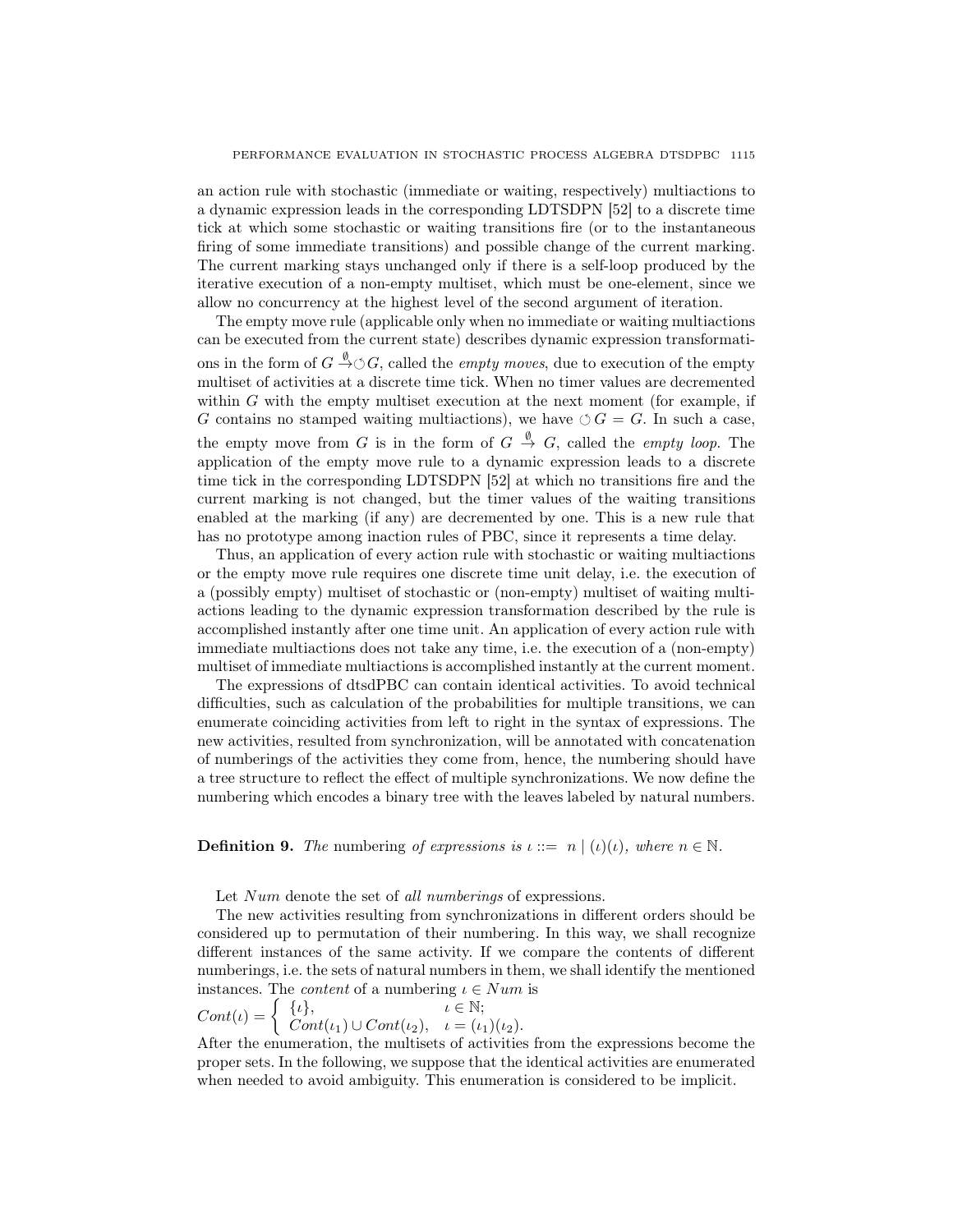**Definition 10.** Let  $G \in OpRegDynExpr$ . We define the set of all non-empty multisets of activities which can be potentially executed from  $G$ , denoted by  $Can(G)$ . Let  $(\alpha, \kappa) \in \mathcal{SDL}$ ,  $E, F \in RegStatexpr$ ,  $H \in OpRegDynExpr$  and  $a \in Act$ .

- (1) If  $final(G)$  then  $Can(G) = \emptyset$ .
- (2) If  $G = \overline{(\alpha, \kappa)^{\delta}}$  and  $\kappa = \natural_{l}^{\theta}, \ \theta \in \mathbb{N}_{\geq 2}, \ l \in \mathbb{R}_{>0}, \ \delta \in \{2, \ldots, \theta\}, \ then \ Can(G) = \emptyset.$
- (3) If  $G = \overline{(\alpha, \kappa)}$  and  $\kappa \in (0, 1)$  or  $\kappa = \natural_l^0$ ,  $l \in \mathbb{R}_{>0}$ , then  $Can(G) = \{\{(\alpha, \kappa)\}\}.$
- (4) If  $G = \overline{(\alpha, \kappa)^1}$  and  $\kappa = \natural_l^{\theta}, \ \theta \in \mathbb{N}_{\geq 1}, \ l \in \mathbb{R}_{>0}, \ then \ Can(G) = \{\{(\alpha, \kappa)\}\}.$
- (5) If  $\Upsilon \in Can(G)$  then  $\Upsilon \in Can(G \circ E)$ ,  $\Upsilon \in Can(E \circ G)$  ( $\circ \in \{\cdot, \cdot\}$ ),  $\Upsilon \in Can(G||H), \ \Upsilon \in Can(H||G), \ f(\Upsilon) \in Can(G|f]), \ \Upsilon \in Can(G \text{ rs } a)$ (when  $a, \hat{a} \notin A(\Upsilon)$ ),  $\Upsilon \in Can(G \text{ sy } a)$ ,  $\Upsilon \in Can([G * E * F])$ ,  $\Upsilon \in Can([E * G * F]), \ \Upsilon \in Can([E * F * G]).$
- (6) If  $\Upsilon \in Can(G)$  and  $\Xi \in Can(H)$  then  $\Upsilon + \Xi \in Can(G||H)$ .
- (7) If  $\Upsilon \in Can(G \text{ sy } a)$  and  $(\alpha, \kappa), (\beta, \lambda) \in \Upsilon$  are different,  $a \in \alpha, \ \hat{a} \in \beta$ , then
- (a)  $(\Upsilon + {\alpha \oplus_{a} \beta, \kappa \cdot \lambda}) {\alpha, \kappa}, (\beta, \lambda)$ )  $\in Can(G \text{ sy } a) \text{ if } \kappa, \lambda \in (0, 1);$ 
	- (b)  $(\Upsilon + \{(\alpha \oplus_a \beta, \natural_{l+m}^{\theta})\} \{(\alpha, \kappa), (\beta, \lambda)\}) \in Can(G \text{ sy } a) \text{ if } \kappa = \natural_{l}^{\theta},$  $\lambda = \n\sharp_m^{\theta}, \ \theta \in \mathbb{N}, \ l, m \in \mathbb{R}_{>0}.$

When we synchronize the same multiset of activities in different orders, we obtain several activities with the same multiaction and probability or delay and weight parts, but with different numberings having the same content. Then we only consider a single one of the resulting activities.

If  $\Upsilon \in Can(G)$  then by definition of  $Can(G)$ ,  $\forall \Xi \subseteq \Upsilon$ ,  $\Xi \neq \emptyset$ , we have  $\Xi \in Can(G)$ .

Let  $G \in OpRegDynExpr$  and  $Can(G) \neq \emptyset$ . Obviously, if there are only stochastic (immediate or waiting, respectively) multiactions in the multisets from  $Can(G)$ then these stochastic (immediate or waiting, respectively) multiactions can be executed from G. Otherwise, besides stochastic ones, there are also deterministic (immediate and/or waiting) multiactions in the multisets from  $Can(G)$ . By the note above, there are non-empty multisets of deterministic multiactions in  $Can(G)$ as well, i.e.  $\exists \Upsilon \in Can(G) \ \Upsilon \in \mathbb{N}_{fin}^{\mathcal{DL}} \setminus \{\emptyset\}$ . In this case, no stochastic multiactions can be executed from  $G$ , even if  $Can(G)$  contains non-empty multisets of stochastic multiactions, since deterministic multiactions have a priority over stochastic ones, and should be executed first. Further, if there are no stochastic, but both waiting and immediate multiactions in the multisets from  $Can(G)$ , then, analogously, no waiting multiactions can be executed from  $G$ , since immediate multiactions have a priority over waiting ones (besides that over stochastic ones).

When there are only waiting and, possibly, stochastic multiactions in the multisets from  $Can(G)$  then only waiting ones can be executed from G. Then just maxi $mal$  non-empty multisets of waiting multiactions can be executed from  $G$ , since all non-conflicting waiting multiactions cannot wait and they should occur at the next time moment with probability 1. The next definition formalizes these requirements.

**Definition 11.** Let  $G \in OpRegDynExpr$ . The set of all non-empty multisets of activities which can be executed from  $G$  is

$$
Now(G) = \begin{cases} Can(G) \cap \mathbb{N}_{fin}^{\mathcal{IL}}, & Can(G) \cap \mathbb{N}_{fin}^{\mathcal{IL}} \neq \emptyset; \\ \{W \in Can(G) \cap \mathbb{N}_{fin}^{\mathcal{WL}} \mid & (Can(G) \cap \mathbb{N}_{fin}^{\mathcal{IL}} = \emptyset) \land \\ \forall V \in Can(G) \cap \mathbb{N}_{fin}^{\mathcal{WL}} \mid W \subseteq V \implies V = W \}, & (Can(G) \cap \mathbb{N}_{fin}^{\mathcal{UL}} \neq \emptyset); \\ Can(G), & otherwise. \end{cases}
$$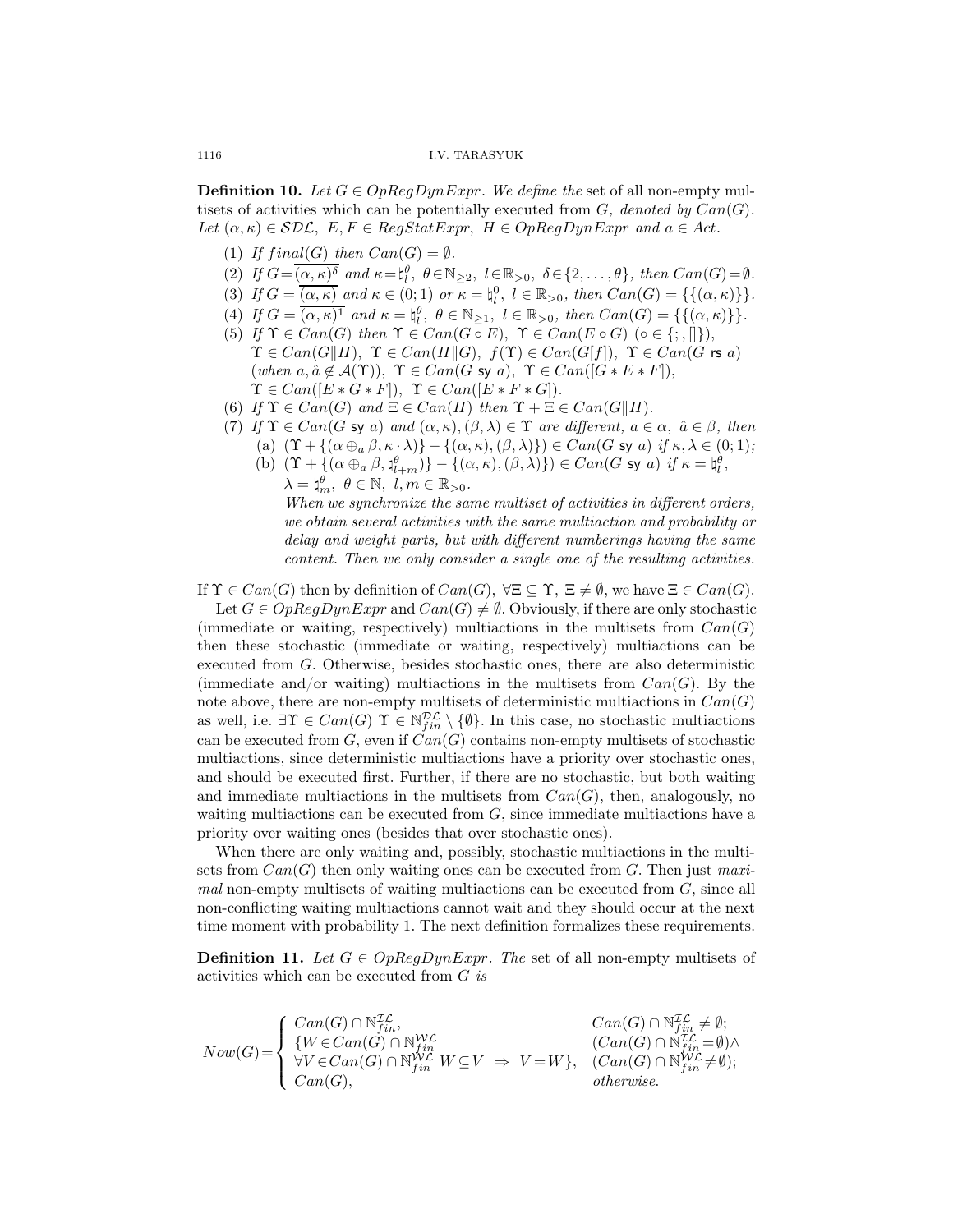Let  $G \in OpRegDynExpr$ . The expression G is s-tangible (stochastically tangible), denoted by  $stang(G)$ , if  $Now(G) \subseteq \mathbb{N}_{fin}^{\mathcal{SL}} \setminus \{\emptyset\}$ . In particular, we have  $stang(G)$ , if  $Now(G) = \emptyset$ . The expression G is w-tangible (waitingly tangible), denoted by  $wtang(G)$ , if  $\emptyset \neq Now(G) \subseteq \mathbb{N}_{fin}^{W\mathcal{L}} \setminus \{\emptyset\}$ . The expression G is tangible, denoted by  $tang(G)$ , if  $stang(G)$  or  $wtang(G)$ , i.e.  $Now(G) \subseteq (\mathbb{N}_{fin}^{\mathcal{SL}} \cup \mathbb{N}_{fin}^{\mathcal{W\mathcal{L}}}) \setminus \{\emptyset\}$ . Again, we particularly have  $tang(G)$ , if  $Now(G) = \emptyset$ . Otherwise, the expression G is vanishing, denoted by  $vanish(G)$ , and in this case  $\emptyset \neq Now(G) \subseteq N_{fin}^{\mathcal{IL}} \setminus \{\emptyset\}$ . Note that the operative dynamic expressions from  $[G]_{\approx}$  may have different types in general.

Let  $G \in RegDynExpr$ . We write  $stang([G]_{\approx})$ , if  $\forall H \in [G]_{\approx} \cap OpRegDynExpr$ stang(H). We write wtang( $[G]_{\approx}$ ), if  $\exists H \in [G]_{\approx} \cap OpRegDynExpr$  wtang(H) and  $\forall H' \in [G]_{\approx} \cap OpRegDynExpr$  tang $(H')$ . We write  $tang([G]_{\approx})$ , if  $stang([G]_{\approx})$  or *wtang*( $[G]_{\approx}$ ). Otherwise, we write *vanish*( $[G]_{\approx}$ ), and in this case  $\exists H \in [G]_{\approx} \cap$  $OpRegDynExpr$  vanish $(H)$ .

In Table 3, we define the action and empty move rules. In the table,  $(\alpha, \rho), (\beta, \chi) \in$  $\mathcal{SL}, \ (\alpha, \mathfrak{h}_l^0), (\beta, \mathfrak{h}_m^0) \in \mathcal{IL} \text{ and } (\alpha, \mathfrak{h}_l^{\theta}), (\beta, \mathfrak{h}_m^{\theta}) \in \mathcal{WL}. \text{ Further}, E, F \in RegStatexpr,$  $\lbrack l \rbrack, \lbrack l \rbrack, \lbrack q, \lbrack q, \lbrack q \rbrack \rbrack$  $G, H \in SatOpRegDynExpr, G, H \in RegDynExpr$  and  $a \in Act$ . Next,  $\Gamma, \Delta \in \mathbb{N}_{fin}^{SL} \setminus \{\emptyset\}, \Gamma' \in \mathbb{N}_{fin}^{SL}, I, J \in \mathbb{N}_{fin}^{IL} \setminus \{\emptyset\}, I' \in \mathbb{N}_{fin}^{IL}, V, W \in \mathbb{N}_{fin}^{WL} \setminus \{\emptyset\}, V' \in \mathbb{N}_{fin}^{WL}$  and  $\Upsilon \in \mathbb{N}_{fin}^{SDL} \setminus \{\emptyset\}.$  We denote  $\Upsilon_a = \{$ 

We use the following abbreviations in the names of the rules from the table: "E" for "Empty move", "B" for "Basis case", "S" for "Sequence", "C" for "Choice", "P" for "Parallel", "L" for "reLabeling", "R" for "Restriction", "I" for "Iteraton" and "Sy" for "Synchronization". The first rule in the table is the empty move rule E. The other rules are the action rules, describing transformations of dynamic expressions, which are built using particular algebraic operations. If we cannot merge the rules with stochastic, immediate ans waiting multiactions in one rule for some operation then we get the coupled action rules. In such cases, the names of the action rules with stochastic multiactions have a suffix 's', those with immediate multiactions have a suffix 'i', and those with waiting multiactions have a suffix 'w'.

For explanation of the rules in Table 3, see [52]. We do not have self-synchronization, i.e. synchronization of an activity with itself, since all the (enumerated) activities executed together are considered to be different. This allows us to avoid cumbersome and unexpected behaviour, as well as many technical difficulties [10].

Notice that the timers of all waiting multiactions that lose their enabledness when a state change occurs become inactive (turned off) and their values become irrelevant while the timers of all those preserving their enabledness continue running with their stored values. Hence, we adapt the *enabling memory* memory policy [38, 1, 2, 3] when the process states are changed and the enabledness of deterministic multiactions is possibly modified (immediate multiactions may be seen as those with the timers displaying a single value 0, so we do not need to store their values). Then the timer values of waiting multiactions are taken as the enabling memory variables.

Similar in [26], we are mainly interested in the dynamic expressions, inferred by applying the inaction rules (also in the reverse direction) and action rules from the overlined static expressions, such that no stamped (i.e. superscribed with the timer values) waiting multiaction is a subexpression of them. The reason is to ensure that time proceeds uniformly and only enabled waiting multiactions are stamped. We call such dynamic expressions reachable, by analogy with the reachable states of LDTSDPNs  $[52]$ . Formally, a dynamic expression G is *reachable*, if there exists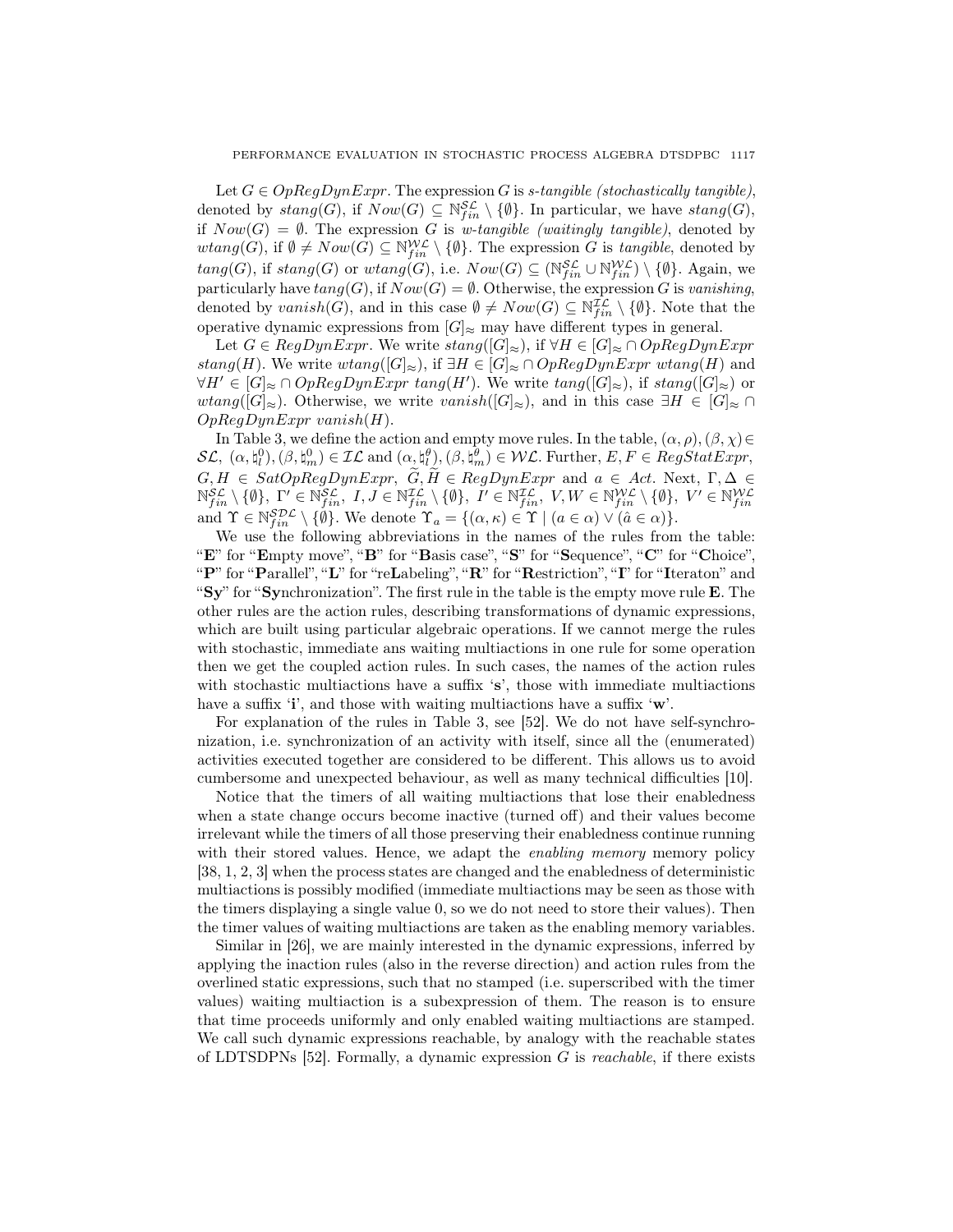Table 3. Action and empty move rules

|                                                                                                                                                                                                                                                                                                                                                                                                                                 | $\mathbf{E}\xrightarrow[G\xrightarrow[\theta\to 0]{\mathcal{B}}\mathbf{B}\mathbf{s}\xrightarrow[\alpha,\rho)\xrightarrow{\{(\alpha,\rho)\}}(\alpha,\rho)\mathbf{Bi}\xrightarrow[\alpha,\natural^0_0]{\{(\alpha,\natural^0_l)\}}\xrightarrow{\{(\alpha,\natural^0_l)\}}\mathbf{B}\mathbf{w}\xrightarrow[\alpha,\natural^{\theta}_l)^1\xrightarrow{\{(\alpha,\natural^{\theta}_l)\}}(\alpha,\natural^{\theta}_l)$                                                                                                     |
|---------------------------------------------------------------------------------------------------------------------------------------------------------------------------------------------------------------------------------------------------------------------------------------------------------------------------------------------------------------------------------------------------------------------------------|---------------------------------------------------------------------------------------------------------------------------------------------------------------------------------------------------------------------------------------------------------------------------------------------------------------------------------------------------------------------------------------------------------------------------------------------------------------------------------------------------------------------|
| $\mathbf{S} \xrightarrow[G; E \xrightarrow{\Upsilon} \widetilde{G}; E, E; G \xrightarrow{\Upsilon} E; \widetilde{G}$                                                                                                                                                                                                                                                                                                            | $\textbf{Cs} \xrightarrow{G \xrightarrow{\Gamma} \widetilde{G}, \ \neg init(G) \vee (init(G) \wedge stag([\overline{E}]_{\approx}))} G  E \xrightarrow{\Gamma} \widetilde{G}  E, E  G \xrightarrow{\Gamma}  E \widetilde{G}$                                                                                                                                                                                                                                                                                        |
| Ci $\frac{G \stackrel{I}{\rightarrow} \widetilde{G}}{G}$<br>$\frac{\mathrm{G} \to \mathrm{G}}{G[\hspace{-.10em}][E \to \widetilde{G}]\hspace{-.10em}][\hspace{-.10em}][E, \hspace{.10em}E\hspace{-.10em}][\hspace{-.10em}][G \to \hspace{-.10em}][E\hspace{-.10em}][\hspace{-.10em}\widetilde{G}]}$                                                                                                                             | $\mathbf{C}\mathbf{w} \xrightarrow{G \xrightarrow{V} \widetilde{G}, \ \neg init(G) \vee (init(G) \wedge tang([\overline{E}]_{\approx}))} G[[E \xrightarrow{V} \widetilde{G}]] \downarrow E, \ E[[G \xrightarrow{V} \downarrow E][\widetilde{G}$                                                                                                                                                                                                                                                                     |
| <b>P1s</b> $\frac{G \stackrel{\Gamma}{\rightarrow} \widetilde{G}, \ \text{stang}([H]_{\approx})}{G  H \stackrel{\Gamma}{\rightarrow} \widetilde{G}   \circ H, \ H  G \stackrel{\Gamma}{\rightarrow} \circ H  \widetilde{G}}$ <b>P1i</b> $\frac{G \stackrel{\overline{f}}{\rightarrow} \widetilde{G}}{G  H \stackrel{\overline{f}}{\rightarrow} \widetilde{G}  H, \ H  G \stackrel{\overline{f}}{\rightarrow} H  \widetilde{G}}$ |                                                                                                                                                                                                                                                                                                                                                                                                                                                                                                                     |
|                                                                                                                                                                                                                                                                                                                                                                                                                                 |                                                                                                                                                                                                                                                                                                                                                                                                                                                                                                                     |
|                                                                                                                                                                                                                                                                                                                                                                                                                                 | $\mathbf{P1w}\xrightarrow[G][H\stackrel{\vee}{\to} \widetilde{G}]\xrightarrow[V\stackrel{\vee}{\to} \widetilde{G},\ \text{stang}([H]_{\approx})\stackrel{\vee}{\to} 2\mathbf{S}\xrightarrow[G]\stackrel{\Gamma}{\to} \widetilde{G},\ \text{if}\ \stackrel{\Delta}{\to} \widetilde{H}]{G} \mathbf{P2s}\xrightarrow[G][H\stackrel{\Gamma+\Delta}{\to} \widetilde{G}][\widetilde{H}]\mathbf{P2i}\xrightarrow[G][H\stackrel{I+J}{\to} \widetilde{G}][\widetilde{H}]{G}$                                                 |
| $P2w \xrightarrow[G][H]{} \frac{G \xrightarrow{V} \widetilde{G}, H \xrightarrow{W} \widetilde{H}}{G  H \xrightarrow{V+W} \widetilde{G}  \widetilde{H}}$                                                                                                                                                                                                                                                                         | $\mathbf{L} \xrightarrow[G][f] \xrightarrow{G \xrightarrow{\Upsilon} \widetilde{G}} \widetilde{G}[f]$ $\mathbf{R} \xrightarrow[G \xrightarrow{\Upsilon \xrightarrow{\Upsilon} \widetilde{G}} \widetilde{G} \xrightarrow{\Upsilon \xrightarrow{\Upsilon} \widetilde{G}} \widetilde{G} \xrightarrow{\Upsilon \xrightarrow{\Upsilon} \widetilde{G}} \widetilde{G} \xrightarrow{\Upsilon \xrightarrow{\Upsilon} \widetilde{G}} \widetilde{G} \xrightarrow{\Upsilon \xrightarrow{\Upsilon} \widetilde{G}} \widetilde{G}$ |
|                                                                                                                                                                                                                                                                                                                                                                                                                                 | $\label{eq:11} \begin{aligned} \textbf{I1} \begin{array}{l} G \xrightarrow{\Upsilon} \widetilde{G} \\ \hline [G*E*F] \xrightarrow{\Upsilon} [\widetilde{G}*E*F] \end{array} \textbf{I2s} \begin{array}{l} G \xrightarrow{\Gamma} \widetilde{G}, \ \neg init(G) \vee (init(G) \wedge stand([\overline{F}]_{\approx})) \\ \hline [E*G*F] \xrightarrow{\Upsilon} [E*\widetilde{G}*]F], \ [E*F*G] \xrightarrow{\Gamma} [E*]F*\widetilde{G}] \end{array} \end{aligned}$                                                  |
| $G \stackrel{I}{\rightarrow} \tilde{G}$<br>$I2i-$<br>$\overline{[E*G*F] \xrightarrow{I} [E*\widetilde{G}*]F]}, \ \overline{[E*F*G]} \xrightarrow{I} [E*]F*\widetilde{G}]$                                                                                                                                                                                                                                                       |                                                                                                                                                                                                                                                                                                                                                                                                                                                                                                                     |
| $\textbf{I2w}\frac{G \overset{V}\to \widetilde{G}, \ \neg init(G) \vee (init(G) \wedge tang([\overline{F}]_{\approx}))}{[E * G * F] \overset{V}\to [E * \widetilde{G} * J F], \ [E * F * G] \overset{V}\to [E * J F * \widetilde{G}]}$                                                                                                                                                                                          |                                                                                                                                                                                                                                                                                                                                                                                                                                                                                                                     |
|                                                                                                                                                                                                                                                                                                                                                                                                                                 |                                                                                                                                                                                                                                                                                                                                                                                                                                                                                                                     |
| $Syl \frac{G \stackrel{\Upsilon}{\rightarrow} \widetilde{G}}{G \text{ sy } a \stackrel{\Upsilon}{\rightarrow} \widetilde{G} \text{ sy } a}$                                                                                                                                                                                                                                                                                     | Sy2s $\frac{G \text{ sy } a \xrightarrow{\Gamma'+\{(\alpha,\rho)\}+\{(\beta,\chi)\}}} {\overline{G} \text{ sy } a, a \in \alpha, \hat{a} \in \beta}$<br>$\overline{G \text{ sy } a \xrightarrow{\Gamma'+\{(\alpha \oplus \alpha \beta, \rho \cdot \chi)\}}} \widetilde{G} \text{ sy } a$                                                                                                                                                                                                                            |
| Sy2i $\frac{G \text{ sy } a \xrightarrow{I'+\{(\alpha, \mathfrak{h}_l^0)\}+\{(\beta, \mathfrak{h}_m^0)\}} \widetilde{G} \text{ sy } a, a \in \alpha, \hat{a} \in \beta}{G \text{ sy } a \xrightarrow{I'+\{(\alpha \oplus a \beta, \mathfrak{h}_{l+m}^0)\}} \widetilde{G} \text{ sy } a}$                                                                                                                                        |                                                                                                                                                                                                                                                                                                                                                                                                                                                                                                                     |
| Sy2w $\frac{G \text{ sy } a \xrightarrow{V'+\{(\alpha,\xi_t^{\theta})\}+\{(\beta,\xi_m^{\theta})\}} \widetilde{G} \text{ sy } a, a \in \alpha, \hat{a} \in \beta}{G \text{ sy } a \xrightarrow{V'+\{(\alpha \oplus a \beta,\xi_{l+m}^{\theta})\}} \widetilde{G} \text{ sy } a}$                                                                                                                                                 |                                                                                                                                                                                                                                                                                                                                                                                                                                                                                                                     |
|                                                                                                                                                                                                                                                                                                                                                                                                                                 |                                                                                                                                                                                                                                                                                                                                                                                                                                                                                                                     |

a static expression E without timer value superscripts, such that  $E \approx G$  or  $E \approx$  $G_0 \overset{\Upsilon_1}{\to} H_1 \approx G_1 \overset{\Upsilon_2}{\to} \ldots \overset{\Upsilon_n}{\to} H_n \approx G$  for some  $\Upsilon_1, \ldots, \Upsilon_n \in \mathbb{N}_{fin}^{SDL}$ .

Therefore, we consider a dynamic expression  $G = \overline{(\{a\}, \sharp_1^2)^\text{I}} \left[ \left( \{b\}, \sharp_2^3 \right)^1 \text{ as "illegal" } \right]$ and that  $H = \overline{(\{a\}, \sharp_1^2)^\text{I}} \left[ (\{b\}, \sharp_2^3)^2 \right]$  as "legal", since the latter is obtained from the overlined static expression without timer value superscripts  $\overline{E} = (\{a\}, \natural_1^2) [](\{b\}, \natural_2^3)$ after one time tick. On the other hand,  $G$  is "illegal" only when it is intended to specify a complete process, but it may become "legal" as a part of some complete specification, like G rs a, since after two time ticks from  $\overline{E}$  rs  $\overline{a}$ , the timer values cannot be decreased further when the value 1 is approached. Thus, we should allow the dynamic expressions like  $G$ , by assuming that they are incomplete specifications, to be further composed. Further, a dynamic expression  $G = (\{a\}, \frac{1}{2}); (\{b\}, \natural_1^2)^1$  is "illegal", since the waiting multiaction  $(\{b\}, \natural_1^2)$  is not enabled in  $[G]_{\approx}$  and its timer cannot start before the stochastic multiaction  $(\lbrace a \rbrace, \frac{1}{2})$  is executed. Enabledness of the stamped waiting multiactions is considered in the next proposition.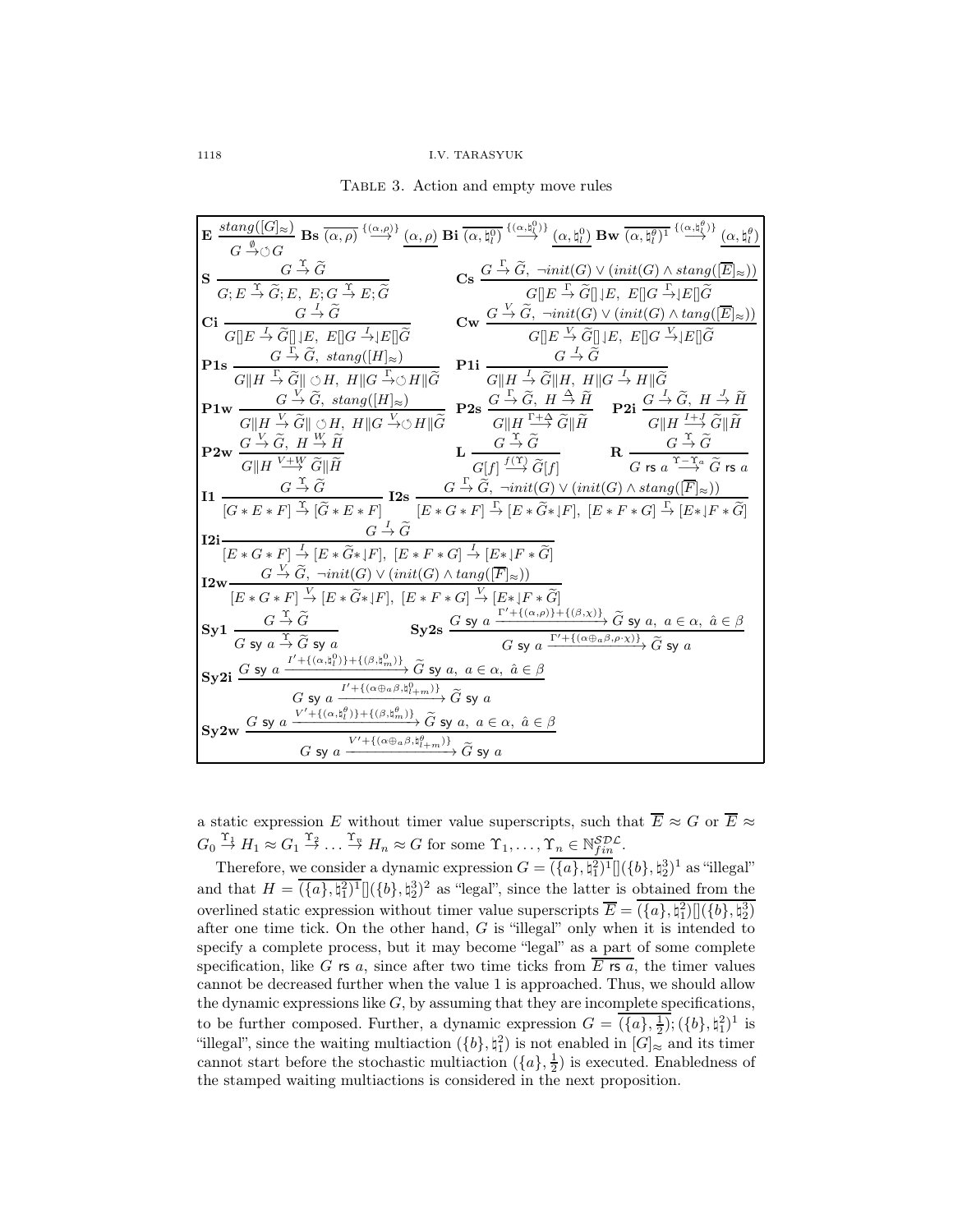Proposition 2. Let G be a reachable dynamic expression. Then only waiting multiactions from EnaW ait( $[G]_{\approx}$ ) are stamped in G.

*Proof.* See [52].

3.3. Transition systems. We now construct labeled probabilistic transition systems associated with dynamic expressions. The transition systems are used to define the operational semantics of dynamic expressions.

Let G be a dynamic expression and  $s = [G]_{\approx}$ . The set of all multisets of activities executable in s is defined as  $Exec(s) = \{\Upsilon \mid \exists H \in s \exists \widetilde{H} \ H \stackrel{\Upsilon}{\to} \widetilde{H}\}\.$  Here  $H \stackrel{\Upsilon}{\to} \widetilde{H}$ is an inference by the rules from Table 3. It can be proved by induction on the structure of expressions that  $\Upsilon \in Exc(s) \setminus \{\emptyset\}$  implies  $\exists H \in s \ \Upsilon \in Now(H)$ . The reverse statement does not hold, since the preconditions in the action rules disable executions of the activities with the lower-priority types from every  $H \in s$ , see [52].

The state s is s-tangible (stochastically tangible), denoted by  $stang(s)$ , if  $Exec(s) \subseteq \mathbb{N}_{fin}^{\mathcal{SL}}$ . For an s-tangible state s we always have  $\emptyset \inExec(s)$  by rule **E**, hence, we may have  $Exec(s) = \{\emptyset\}$ . The state s is w-tangible (waitingly tangible), denoted by  $wtan g(s)$ , if  $Exec(s) \subseteq \mathbb{N}_{fin}^{W\mathcal{L}} \setminus {\emptyset}$ . The state s is tangible, denoted by  $tang(s)$ , if  $stang(s)$  or  $wtang(s)$ , i.e.  $Exec(s) \subseteq \mathbb{N}_{fin}^{\mathcal{SL}} \cup \mathbb{N}_{fin}^{\mathcal{WL}}$ . Again, for a tangible state s we may have  $\emptyset \in \text{Exec}(s)$  and  $\text{Exec}(s) = \{\emptyset\}$ . Otherwise, the state s is vanishing, denoted by vanish(s), and in this case  $Exec(s) \subseteq \mathbb{N}_{fin}^{\mathcal{IL}} \setminus \{\emptyset\}.$ 

If  $\Upsilon \in \text{Exec}(s)$  and  $\Upsilon \in \mathbb{N}_{fin}^{\mathcal{SL}} \cup \mathbb{N}_{fin}^{\mathcal{IL}}$  then by rules **P2s**, **P2i**, **Sy2s**, **Sy2i** and definition of  $Exec(s)$   $\forall \Xi \subseteq \Upsilon$ ,  $\Xi \neq \emptyset$ , we have  $\Xi \in Excel(s)$ , i.e.  $2^{\Upsilon} \setminus {\emptyset} \subseteq Excel(s)$ .

**Definition 12.** The derivation set of a dynamic expression  $G$ , denoted by  $DR(G)$ , is the minimal set such that

- $[G]_{\approx} \in DR(G);$
- if  $[H]_{\approx} \in DR(G)$  and  $\exists \Upsilon \ H \stackrel{\Upsilon}{\rightarrow} \widetilde{H}$  then  $[\widetilde{H}]_{\approx} \in DR(G)$ .

The set of all s-tangible states from  $DR(G)$  is denoted by  $DR_{ST}(G)$ , and the set of all w-tangible states from  $DR(G)$  is denoted by  $DR_{WT}(G)$ . The set of all tangible states from  $DR(G)$  is denoted by  $DR_T(G) = DR_{ST}(G) \cup DR_{WT}(G)$ . The set of all vanishing states from  $DR(G)$  is denoted by  $DR_V(G)$ . Then  $DR(G)$  =  $DR_T(G) \oplus DR_V(G) = DR_{ST}(G) \oplus DR_{WT}(G) \oplus DR_V(G)$  ( $\oplus$  denotes disjoint union).

Let now G be a dynamic expression and  $s, \tilde{s} \in DR(G)$ .

Let  $\Upsilon \in \text{Exec}(s) \setminus \{\emptyset\}$ . The probability that the multiset of stochastic multiactions  $\Upsilon$  is ready for execution in s or the weight of the multiset of deterministic multiactions  $\Upsilon$  which is ready for execution in s is

$$
PF(\Upsilon,s) = \begin{cases} \prod_{(\alpha,\rho) \in \Upsilon} \rho \cdot \prod_{\{ \{ (\beta,\chi) \} \in E \text{vec}(s) | (\beta,\chi) \notin \Upsilon \} } (1-\chi), & s \in DR_{ST}(G); \\ \sum_{(\alpha,\natural_l^{\theta}) \in \Upsilon} l, & s \in DR_{WT}(G) \cup DR_{V}(G). \end{cases}
$$

In the case  $\Upsilon = \emptyset$  and  $s \in DR_{ST}(G)$  we define

$$
PF(\emptyset, s) = \begin{cases} \prod_{\{(\beta,\chi)\}\in E \text{vec}(s)} (1-\chi), & E \text{vec}(s) \neq \{\emptyset\}; \\ 1, & E \text{vec}(s) = \{\emptyset\}. \end{cases}
$$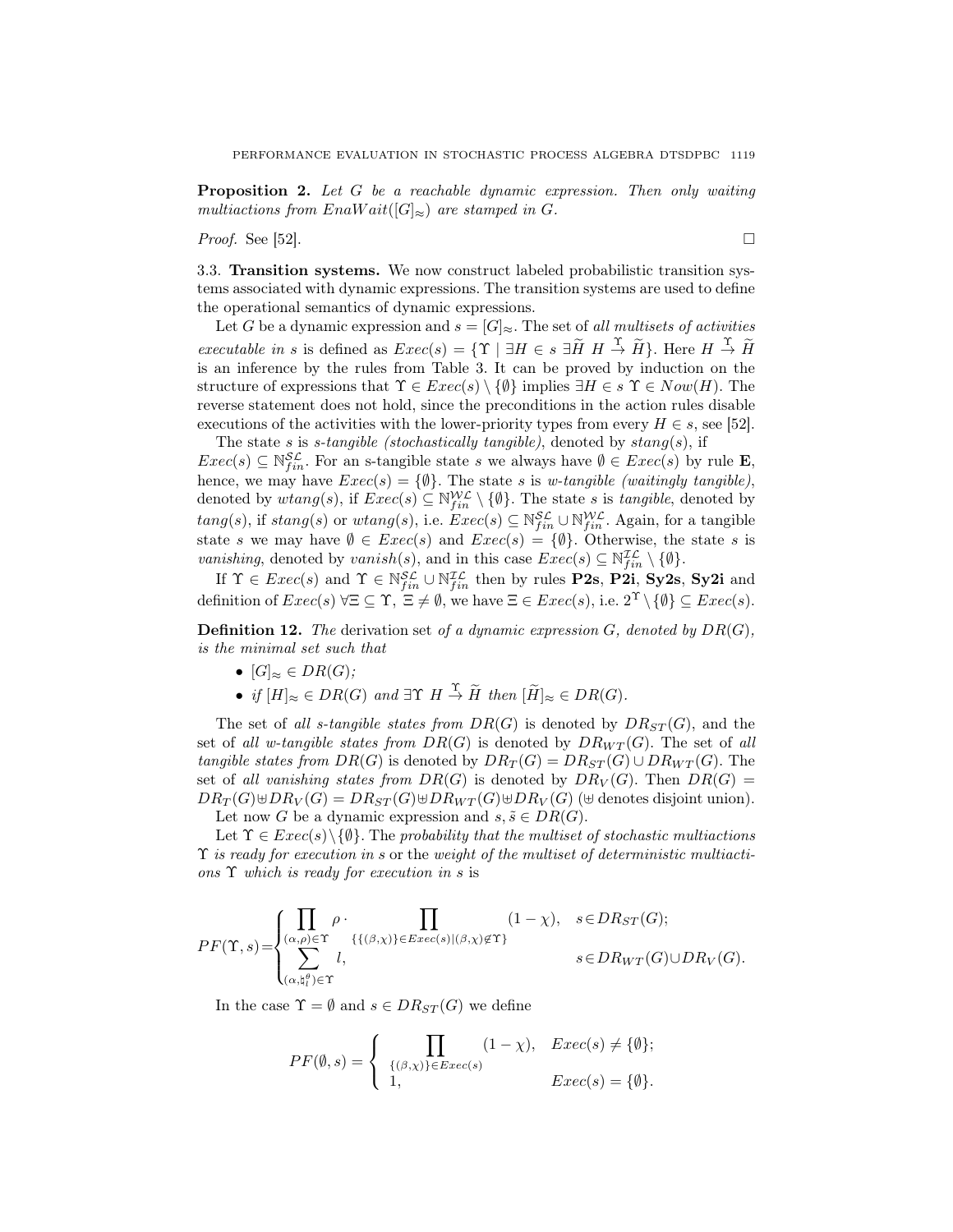If  $s \in DR_{ST}(G)$  and  $Exec(s) \neq {\emptyset}$  then  $PF(\Upsilon, s)$  can be interpreted as a joint probability of independent events (in a probability sense, i.e. the probability of intersection of these events is equal to the product of their probabilities). Each such an event consists in the positive or the negative decision to be executed of a particular stochastic multiaction. Every executable stochastic multiaction decides probabilistically (using its probabilistic part) and independently (from others), if it wants to be executed in s. If  $\Upsilon$  is a multiset of all executable stochastic multiactions which have decided to be executed in s and  $\Upsilon \in \text{Exec}(s)$  then  $\Upsilon$  is ready for execution in s. The multiplication in the definition is used because it reflects the probability of the independent event intersection. When  $\Upsilon = \emptyset$ ,  $PF(\Upsilon, s)$  can be interpreted as the probability not to execute in s any executable stochastic multiactions, thus,  $PF(\emptyset, s) = \prod_{\{(\beta,\chi)\}\in Exercise(s)} (1-\chi)$ . When only the empty multiset of activities can be executed in s, i.e.  $Exec(s) = \{\emptyset\}$ , we take  $PF(\emptyset, s) = 1$ , since nothing more can be executed in  $s$  in this case. Since the probabilities of all stochastic multiactions are strictly less than 1, for  $s \in DR_{ST}(G)$  we have  $PF(\emptyset, s) \in (0, 1]$ . Hence, we always execute the empty multiset of activities in s at the next moment with a certain positive probability.

If  $s \in DR_{WT}(G) \cup DR_V(G)$  then  $PF(\Upsilon, s)$  could be interpreted as the *overall* (cumulative) weight of the deterministic multiactions from  $\Upsilon$ , i.e. the sum of all their weights. The summation here is used since the weights can be seen as the rewards which are collected [47]. This means that concurrent execution of the deterministic multiactions has more importance than that of every single one. The weights of deterministic multiactions can also be interpreted as bonus rewards of transitions [7]. The rewards are summed when deterministic multiactions are executed in parallel, because all of them participated in the execution. In particular, since execution of immediate multiactions takes no time, we prefer to collect in a step (parallel execution of activities) as many parallel immediate multiactions as possible to get more progress in behaviour. As for waiting multiactions, only the maximal multisets of them executable from a state occur in the next moment. Therefore, the steps of waiting multiactions produce maximal overall weights, used to calculate probabilities of alternative maximal steps rather than the cumulative bonuses.

Note that the definition of  $PF(\Upsilon, s)$  (and those of other probability functions we shall present) is based on the enumeration of activities which is considered implicit.

Let  $\Upsilon \in \text{Exec}(s)$ . Besides  $\Upsilon$ , some other multisets of activities may be ready for execution in s, hence, a normalization is needed to calculate the execution probability. The probability to execute the multiset of activities  $\Upsilon$  in s is

$$
PT(\Upsilon, s) = \frac{PF(\Upsilon, s)}{\sum_{\Xi \in E \text{zero}(s)} PF(\Xi, s)}.
$$

If  $s \in DR_{ST}(G)$  then  $PT(\Upsilon, s)$  and  $PF(\Upsilon, s)$  can be treated as the *actual* and potential probabilities to execute  $\Upsilon$  in s, respectively, since we have  $PT(\Upsilon, s) =$  $PF(\Upsilon, s)$  only when all sets (including the empty one) consisting of the executable stochastic multiactions can be executed in s. In this case, all the mentioned stochastic multiactions can be executed in parallel in s and we have  $\sum_{\Xi \in Exercise(s)} PF(\Xi, s)$ 1, since this sum collects the products of all combinations of the probability parts of the stochastic multiactions and the negations of these parts. But in general, it may happen that two stochastic multiactions  $(\alpha, \rho)$  and  $(\beta, \chi)$  executable in s, cannot be executed in s together, i.e.  $\emptyset$ ,  $\{(\alpha, \rho)\}, \{(\beta, \chi)\}\in \mathcal{E}$  $\mathcal{E}$  $\mathcal{E}(s)$ , but  $\{(\alpha, \rho), (\beta, \chi)\}\notin$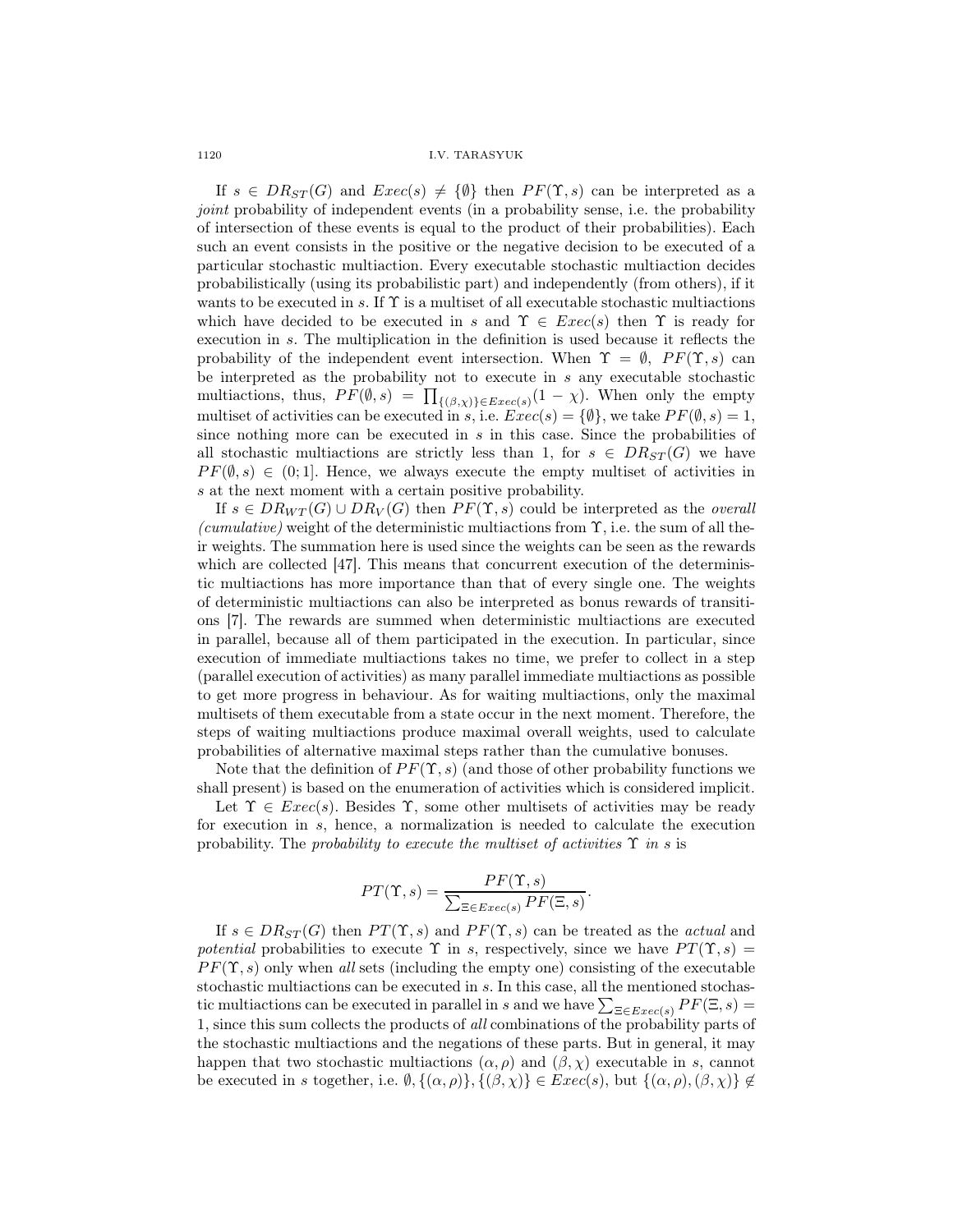$Exec(s)$ . For  $s \in DR_{ST}(G)$  we have  $PT(\emptyset, s) \in (0,1]$ , i.e. there is a non-zero probability to execute the empty multiset of activities in s at the next moment.

If  $s \in DR_{WT}(G) \cup DR_V(G)$  then  $PT(\Upsilon, s)$  can be interpreted as the weight of the set of deterministic multiactions  $\Upsilon$  which is ready for execution in s normalized by the weights of all the sets executable in s. This approach is analogous to that used in the EMPA definition of the probabilities of immediate actions executable from the same process state [8] (inspired by way in which the probabilities of conflicting immediate transitions in GSPNs are calculated [3]). The only difference is that we have a step semantics and, for every set of deterministic multiactions executed in parallel, we should use its cumulative weight. For the analogy with the interleaving semantics of EMPA, we should interpret the weights of immediate actions of EMPA as the cumulative weights of the sets of deterministic multiactions of dtsdPBC.

The sum of outgoing probabilities for the expressions from the derivations of G is equal to 1, i.e.  $\forall s \in DR(G)$   $\sum_{\Upsilon \in Excel(s)} PT(\Upsilon, s) = 1$ . This fact follows from the definition of  $PT(\Upsilon, s)$  and guarantees that it defines a probability distribution.

The probability to move from s to  $\tilde{s}$  by executing any multiset of activities is

$$
PM(s, \tilde{s}) = \sum_{\{\Upsilon \mid \exists H \in s \ \exists \tilde{H} \in \tilde{s} \ H \stackrel{\Upsilon}{\rightarrow} \tilde{H}\}} PT(\Upsilon, s).
$$

The summation in the definition above reflects the probability of the mutually exclusive event union, since  $\sum_{\{\Upsilon | \exists H \in s, \ \exists \widetilde{H} \in \tilde{s}, \ H \to \widetilde{H}\}} PT(\Upsilon, s) = \frac{1}{\sum_{\Xi \in E \text{vec}(s)} PF(\Xi, s)}$ .  $\sum_{\{\Upsilon \mid \exists H \in \mathcal{S}, \ H \to \widetilde{H}\}} PF(\Upsilon, s)$ , where for each  $\Upsilon$ ,  $PF(\Upsilon, s)$  is the probability of  $\sum_{\{\tilde{s}|\exists H\in s\; \exists \tilde{H}\in \tilde{s}\; \exists \Upsilon\; H\stackrel{\Upsilon}{\rightarrow} \tilde{H}\}} \frac{PM(s,\tilde{s})=\sum_{\{\tilde{s}|\exists H\in s\; \exists \tilde{H}\in \tilde{s}\; \exists \Upsilon\; H\stackrel{\Upsilon}{\rightarrow} \tilde{H}\}}{\sum_{\{\Upsilon|\exists H\in s\; \exists \tilde{H}\in \tilde{s}\; H\stackrel{\Upsilon}{\rightarrow} \tilde{H}\}} \frac{PM(\Upsilon,s)=\sum_{\Upsilon\in Exercise(s)} PT(\Upsilon,s)=1.}$ the exclusive execution of  $\Upsilon$  in s. Note that  $\forall s \in DR(G)$ 

**Definition 13.** Let G be a dynamic expression. The (labeled probabilistic) transition system of G is a quadruple  $TS(G) = (S_G, L_G, \mathcal{T}_G, s_G)$ , where

- the set of states is  $S_G = DR(G);$
- the set of labels is  $L_G = \mathbb{N}_{fin}^{\mathcal{SDL}} \times (0, 1];$
- the set of transitions is  $\mathcal{T}_G = \{ (s, (\Upsilon, PT(\Upsilon, s)), \tilde{s}) \mid s, \tilde{s} \in DR(G), \exists H \in s \}$  $\exists \widetilde{H} \in \widetilde{s} \ H \stackrel{\Upsilon}{\to} \widetilde{H} \};$
- the initial state is  $s_G = [G]_{\approx}$ .

The definition of  $TS(G)$  is correct, i.e. for every state, the sum of the probabilities of all the transitions starting from it is 1, by the note after the definition of  $PT(\Upsilon, s)$ .

The transition system  $TS(G)$  associated with a dynamic expression G describes all the steps (parallel executions) that occur at discrete time moments with some (one-step) probability and consist of multisets of activities. Every step consisting of stochastic (waiting, respectively) multiactions or the empty step (i.e. that consisting of the empty multiset of activities) occurs instantly after one discrete time unit delay. Each step consisting of immediate multiactions occurs instantly without any delay. The step can change the current state to a different one. The states are the structural equivalence classes of dynamic expressions obtained by application of action rules starting from the expressions belonging to  $[G]_{\approx}$ . A transition

 $(s,(\Upsilon,\mathcal{P}),\tilde{s}) \in \mathcal{T}_G$  will be written as  $s \stackrel{\Upsilon}{\to} \tilde{s}$ . It is interpreted as follows: the probability to change the state s to  $\tilde{s}$  as a result of executing  $\Upsilon$  is  $\mathcal{P}$ .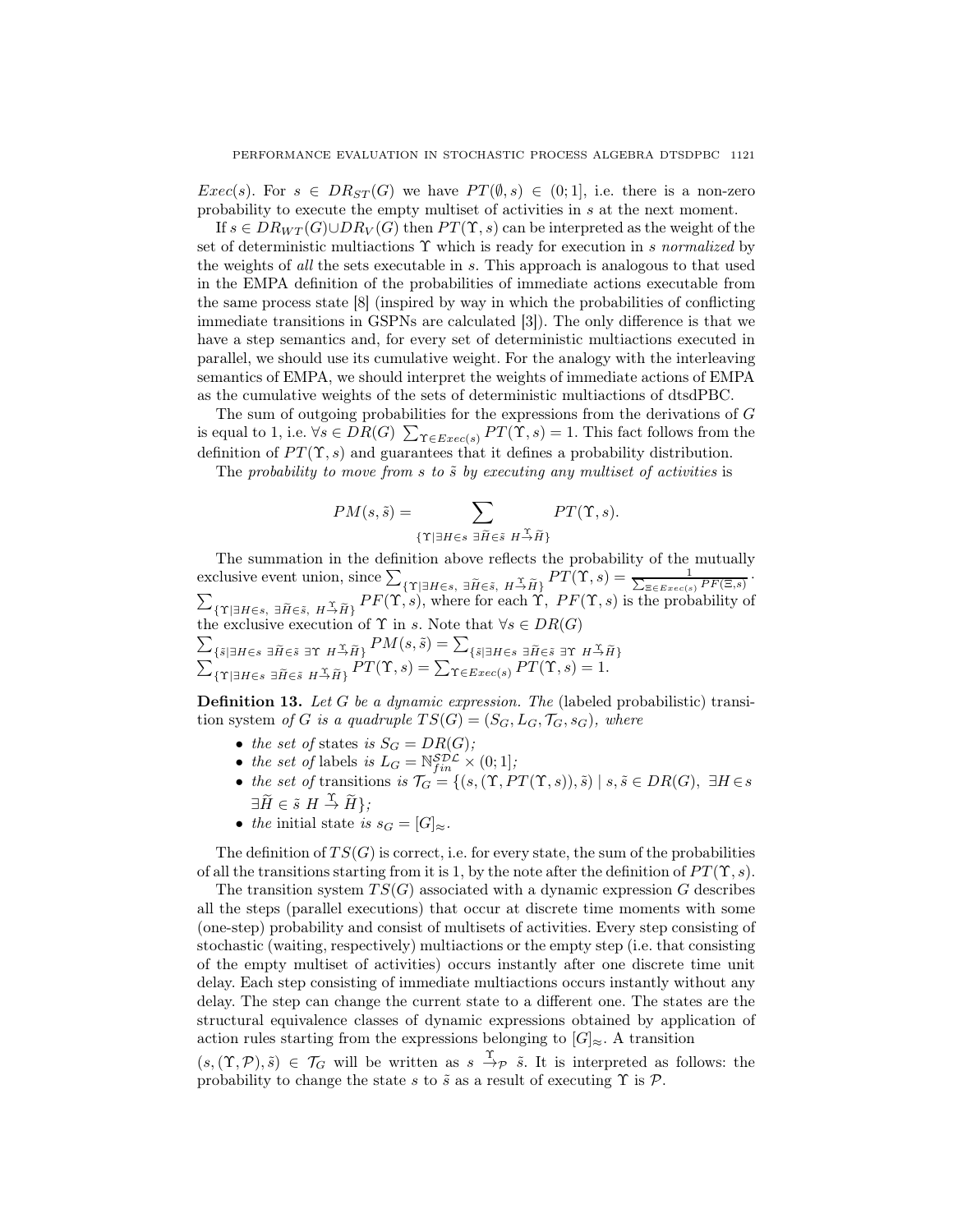From every s-tangible state the empty multiset of activities can always be executed by rule E. Hence, for s-tangible states,  $\Upsilon$  may be the empty multiset, and its execution only decrements by one the timer values (if any) of the current state. Then we have a transition  $s \xrightarrow{\emptyset} \infty$  from an s-tangible state s to the tangible state  $\circlearrowleft s =$  $[\circlearrowleft H]_{\approx}$  for  $H \in s \cap \text{SatOpRegDynExpr}$ . Since structurally equivalent saturated operative dynamic expressions remain so after decreasing by one their timers,  $\circledcirc s$ is unique for each s and the definition is correct. Thus,  $\circ$  s corresponds to applying the empty move rule to an arbitrary saturated operative dynamic expression from s, followed by taking the structural equivalence class of the result. We have to keep track of such executions, called the empty moves, since they affect the timers and have non-zero probabilities. This follows from the definition of  $PF(\emptyset, s)$  and the fact that the probabilities of stochastic multiactions belong to the interval  $(0, 1)$ . When it holds  $\circ H = H$  for  $H \in s \cap SatOpRegDynExpr$ , we obtain  $\circ s = s$ . Then the empty move from s is in the form of  $s \stackrel{\emptyset}{\to} \mathcal{P} s$ , called the *empty loop*. For w-tangible and vanishing states  $\Upsilon$  cannot be the empty multiset, since we must execute some immediate (waiting) multiactions from them at the current (next) moment.

The step probabilities belong to the interval  $(0, 1]$ , being 1 in the case when we cannot leave an s-tangible state  $s$  and the only transition leaving it is the empty move one  $s \stackrel{\emptyset}{\rightarrow}_1 \circlearrowleft s$ , or if there is a single transition from a w-tangible or a vanishing state to any other one. We write  $s \stackrel{\Upsilon}{\rightarrow} \tilde{s}$  if  $\exists \mathcal{P} \ s \stackrel{\Upsilon}{\rightarrow} \tilde{p}$  and  $s \rightarrow \tilde{s}$  if  $\exists \Upsilon \ s \stackrel{\Upsilon}{\rightarrow} \tilde{s}$ .

Isomorphism is a coincidence of systems up to renaming of their components.

**Definition 14.** Let  $G, G'$  be dynamic expressions and  $TS(G) = (S_G, L_G, \mathcal{T}_G, s_G)$ ,  $TS(G') = (S_{G'}, L_{G'}, \mathcal{T}_{G'}, s_{G'})$  be their transition systems. A mapping  $\beta : S_G \rightarrow S_{G'}$ is an isomorphism between  $TS(G)$  and  $TS(G')$ , denoted by  $\beta: TS(G) \simeq TS(G')$ , if

(1)  $\beta$  is a bijection such that  $\beta(s_G) = s_{G'}$ ;

(2)  $\forall s, \tilde{s} \in S_G \ \forall \Upsilon \ s \stackrel{\Upsilon}{\rightarrow} \mathcal{P} \ \tilde{s} \ \Leftrightarrow \ \beta(s) \stackrel{\Upsilon}{\rightarrow} \mathcal{P} \ \beta(\tilde{s}).$ 

Two transition systems  $TS(G)$  and  $TS(G')$  are isomorphic, denoted by  $TS(G) \simeq$  $TS(G')$ , if  $\exists \beta : TS(G) \simeq TS(G')$ .

**Definition 15.** Two dynamic expressions  $G$  and  $G'$  are equivalent with respect to transition systems, denoted by  $G =_{ts} G'$ , if  $TS(G) \simeq TS(G')$ .

**Example 1.** The expression  $\text{Stop} = (\{g\}, \frac{1}{2})$  is g specifies the non-terminating process that performs only empty loops with probability 1.

Let  $E=[(\{a\}, \rho)*((\{b\}, \natural_k^1); (((\{c\}, \natural_l^0); (\{\underline{d}\}, \theta))]((\{e\}, \natural_m^0); (\{f\}, \phi)))))*\text{Stop}],$ where  $\rho, \theta, \phi \in (0, 1)$  and  $k, l, m \in \mathbb{R}_{>0}$ .  $DR(\overline{E})$  consists of the elements

 $s_1 = [[\overline{(\{a\}, \rho)} * ((\{b\},\natural_k^1);(((\{c\},\natural_l^0);(\{d\},\theta))]]((\{e\},\natural_m^0);(\{f\},\phi)))) * \mathsf{Stop}]]_{\approx},$  $s_2=[[(\{a\},\rho)*(\overline{(\{b\},\natural_k^1)^1};(((\{c\},\natural_l^0);(\{d\},\theta))]]((\{e\},\natural_m^0);(\{f\},\phi)))))*\mathsf{Stop}]]_{\approx},$  $s_3 = [[(\{a\}, \rho) * ((\{b\}, \natural_k^1); (((\{c\}, \natural_l^0); (\{d\}, \theta))]]((\{e\}, \natural_m^0); (\{f\}, \phi)))) * \mathsf{Stop}]_{\approx} =$  $[[(\{a\},\rho)*((\{b\},\natural_k^1);(((\{c\},\natural_l^0);(\{d\},\theta))[](\overline{(\{e\},\natural_m^0)};(\{f\},\phi)))))*\mathsf{Stop}]]_{\approx},$  $s_4 = [[(\{a\},\rho) * ((\{b\},\natural_k^1);(((\{c\},\natural_l^0);\overline{(\{d\},\theta))}]]((\{e\},\natural_m^0);(\{f\},\phi)))) * \mathsf{Stop}]]_{\approx},$  $s_5 = [[(\{a\}, \rho) * ((\{b\}, \natural_k^1); (((\{c\}, \natural_l^0); (\{d\}, \theta))]((\{e\}, \natural_m^0); \overline{(\{f\}, \phi)})) * \mathsf{Stop}]_{\approx}.$ We have  $DR_{ST}(\overline{E}) = \{s_1, s_4, s_5\}, \ D R_{WT}(\overline{E}) = \{s_2\} \ and \ DR_V(\overline{E}) = \{s_3\}.$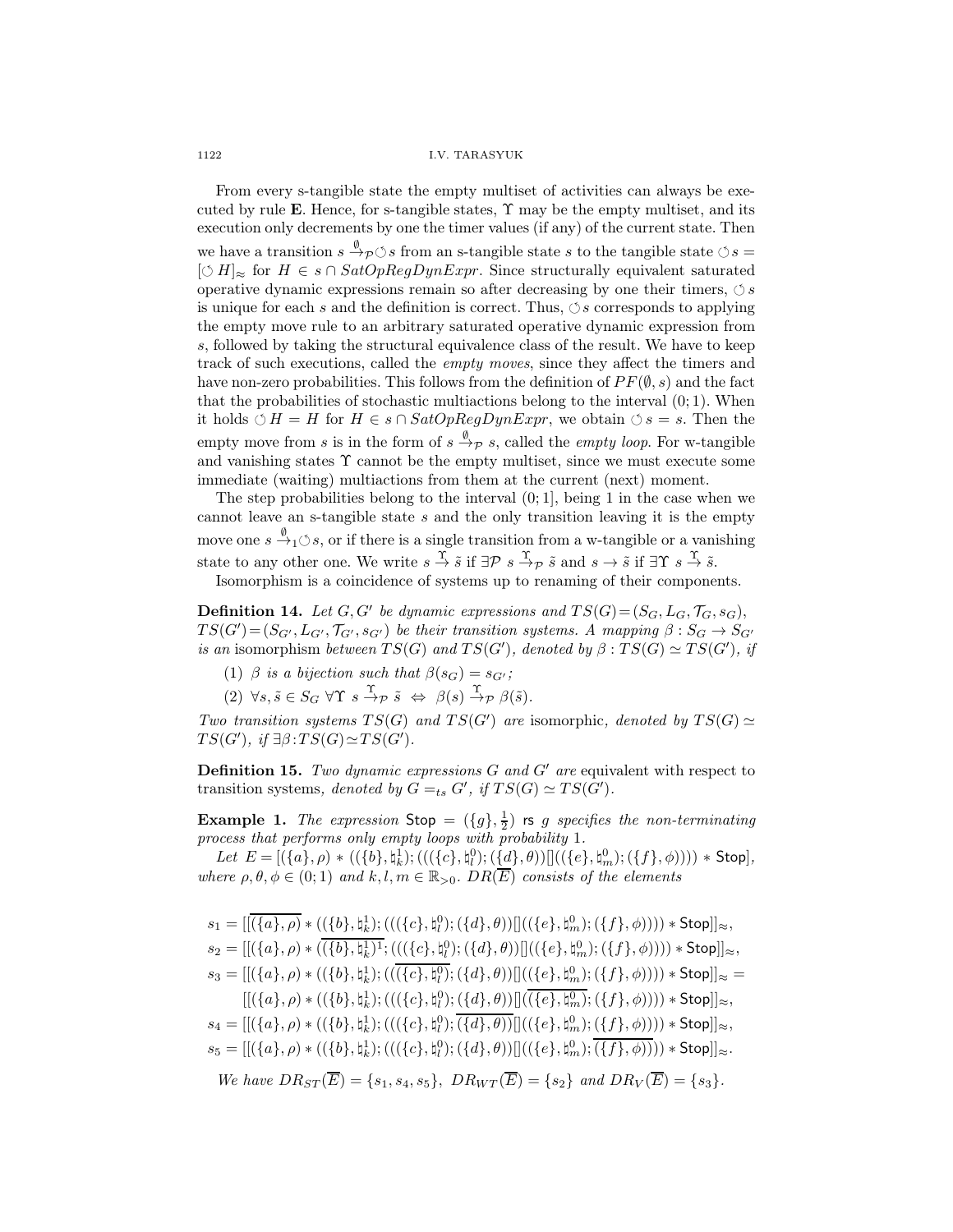

FIG. 1. The transition system of  $\overline{E}$  for  $E = [(\lbrace a \rbrace, \rho) * ((\lbrace b \rbrace, \natural_k^1);$  $\left( ((\{c\},\natural^0_l);(\{d\},\theta))[ \left( ((\{e\},\natural^0_m);(\{f\},\phi))) \right) \ast \mathsf{Stop} \right]$ 

In Figure 1, the transition system  $TS(\overline{E})$  is presented. The s-tangible and wtangible states are depicted in ordinary and double ovals, respectively, and the vanishing ones are depicted in boxes.

## 4. Performance evaluation

In this section we demonstrate how Markov chains corresponding to the expressions can be constructed and then used for performance evaluation.

4.1. Analysis of the underlying SMC. For a dynamic expression  $G$ , a discrete random variable  $\xi(s)$  is associated with every tangible state  $s \in DR_T(G)$ . The variable captures the residence (sojourn) time in the state. One can interpret staying in a state at the next discrete time moment as a failure and leaving it as a success in some trial series. It is easy to see that  $\xi(s)$  is geometrically distributed with the parameter  $1 - PM(s, s)$ , since the probability to stay in s for  $k - 1$  time moments and leave it at the moment  $k \geq 1$ , called the probability mass function (PMF) of the residence time in s, is  $p_{\xi(s)}(k) = P(\xi(s) = k) = PM(s, s)^{k-1}(1 - PM(s, s))$  ( $k \in$  $\mathbb{N}_{\geq 1}$ ) (the residence time in s is k in this case). Hence, the probability distribution function (PDF) of the residence time in s is  $F_{\xi(s)}(k) = P(\xi(s) < k) = 1 PM(s, s)^{k-1}$   $(k \in \mathbb{N}_{\geq 1})$  (the probability that the residence time in s is less than k).

Note that the deterministic residence time  $1$  in a tangible state  $s$  can be interpreted as a random variable  $\xi(s)$  that is geometrically distributed with the parameter  $1 = 1 - PM(s, s)$ . In that case,  $PM(s, s) = 0$  and  $k = 1$  is the only residence time value with a positive probability. Hence,  $p_{\xi(s)}(1) = PM(s, s)^{1-1}(1 - PM(s, s)) =$  $0^0 \cdot 1 = 1$ , i.e. the probability that the residence time is 1 equals 1.

Further, the residence time  $\infty$  in an absorbing tangible state s can be interpreted as a random variable  $\xi(s)$  that is geometrically distributed with the parameter  $0 = 1 - PM(s, s)$ . In that case,  $PM(s, s) = 1$  and there exists no finite residence time value with a positive probability. Hence,  $p_{\xi(s)}(k) = PM(s, s)^{k-1}(1 - PM(s, s)) =$  $1^{k-1} \cdot 0 = 0$  ( $k \in \mathbb{N}_{\ge 1}$ ), i.e. the probability that the residence time is k equals 0 for every  $k \geq 1$ . Then we cannot leave s for a different state after any number of time ticks and we stay in s for infinite time.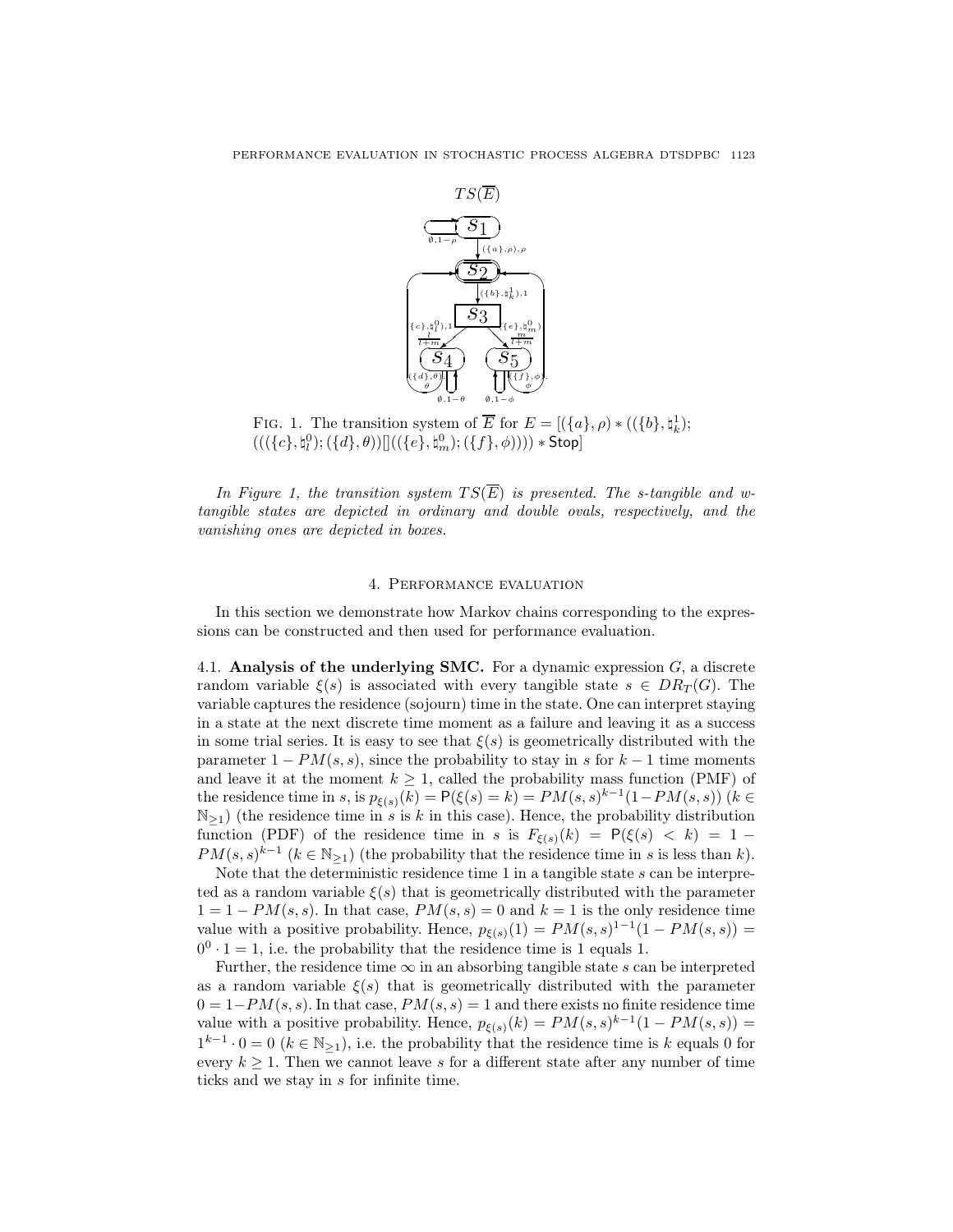The mean value formula for the geometrical distribution allows us to calculate the average sojourn time in  $s \in DR_T(G)$  as  $SJ(s) = \frac{1}{1 - PM(s,s)}$ . The average sojourn time in each vanishing state  $s \in DR_V(G)$  is  $SJ(s) = 0$ . Let  $s \in DR(G)$ .

The average sojourn time in the state s is

$$
SJ(s) = \begin{cases} \frac{1}{1 - PM(s, s)}, & s \in DR_T(G); \\ 0, & s \in DR_V(G). \end{cases}
$$

The *average sojourn time vector* of  $G$ , denoted by  $SJ$ , has the elements  $SJ(s)$ ,  $s \in DR(G).$ 

The sojourn time variance in the state s is

$$
VAR(s) = \begin{cases} \frac{PM(s,s)}{(1 - PM(s,s))^2}, & s \in DR_T(G); \\ 0, & s \in DR_V(G). \end{cases}
$$

The sojourn time variance vector of G, denoted by  $VAR$ , has the elements  $VAR(s)$ ,  $s \in DR(G).$ 

To evaluate performance of the system specified by a dynamic expression G, we should investigate the stochastic process associated with it. The process is the underlying semi-Markov chain (SMC) [47, 27, 14, 57, 28], denoted by  $SMC(G)$ , which can be analyzed by extracting from it the embedded (absorbing) discrete time Markov chain (EDTMC) corresponding to  $G$ , denoted by  $EDTMC(G)$ . The construction of the latter is analogous to that applied in the context of generalized stochastic PNs (GSPNs) in [37, 2, 3], and also in the framework of discrete time deterministic and stochastic PNs (DTDSPNs) in [63, 59, 60, 65, 66, 64], as well as within discrete deterministic and stochastic PNs (DDSPNs) [61, 62].  $EDTMC(G)$ only describes the state changes of  $SMC(G)$  while ignoring its time characteristics. Thus, to construct the EDTMC, we should abstract from all time aspects of behaviour of the SMC, i.e. from the sojourn time in its states. The (local) sojourn time in every state of the EDTMC is deterministic and it is equal to one discrete time unit. It is well-known that every SMC is fully described by the EDTMC and the state sojourn time distributions (the latter can be specified by the vector of PDFs of residence time in the states) [21, 57, 28].

Let G be a dynamic expression and  $s, \tilde{s} \in DR(G)$ . The transition system  $TS(G)$ can have self-loops going from a state to itself which have a non-zero probability. Clearly, the current state remains unchanged in this case.

Let  $s \to s$ . The probability to stay in s due to  $k$   $(k \geq 1)$  self-loops is

$$
PM(s,s)^k.
$$

Let  $s \to \tilde{s}$  and  $s \neq \tilde{s}$ , i.e.  $PM(s, s) < 1$ . The probability to move from s to  $\tilde{s}$  by executing any multiset of activities after possible self-loops is

$$
PM^*(s, \tilde{s}) = \begin{cases} PM(s, \tilde{s}) \sum_{k=0}^{\infty} PM(s, s)^k = \frac{PM(s, \tilde{s})}{1 - PM(s, s)}, & s \to s; \\ PM(s, \tilde{s}), & \text{otherwise}; \end{cases} = SL(s)PM(s, \tilde{s}), \text{ where } SL(s) = \begin{cases} \frac{1}{1 - PM(s, s)}, & s \to s; \\ 1, & \text{otherwise}. \end{cases}
$$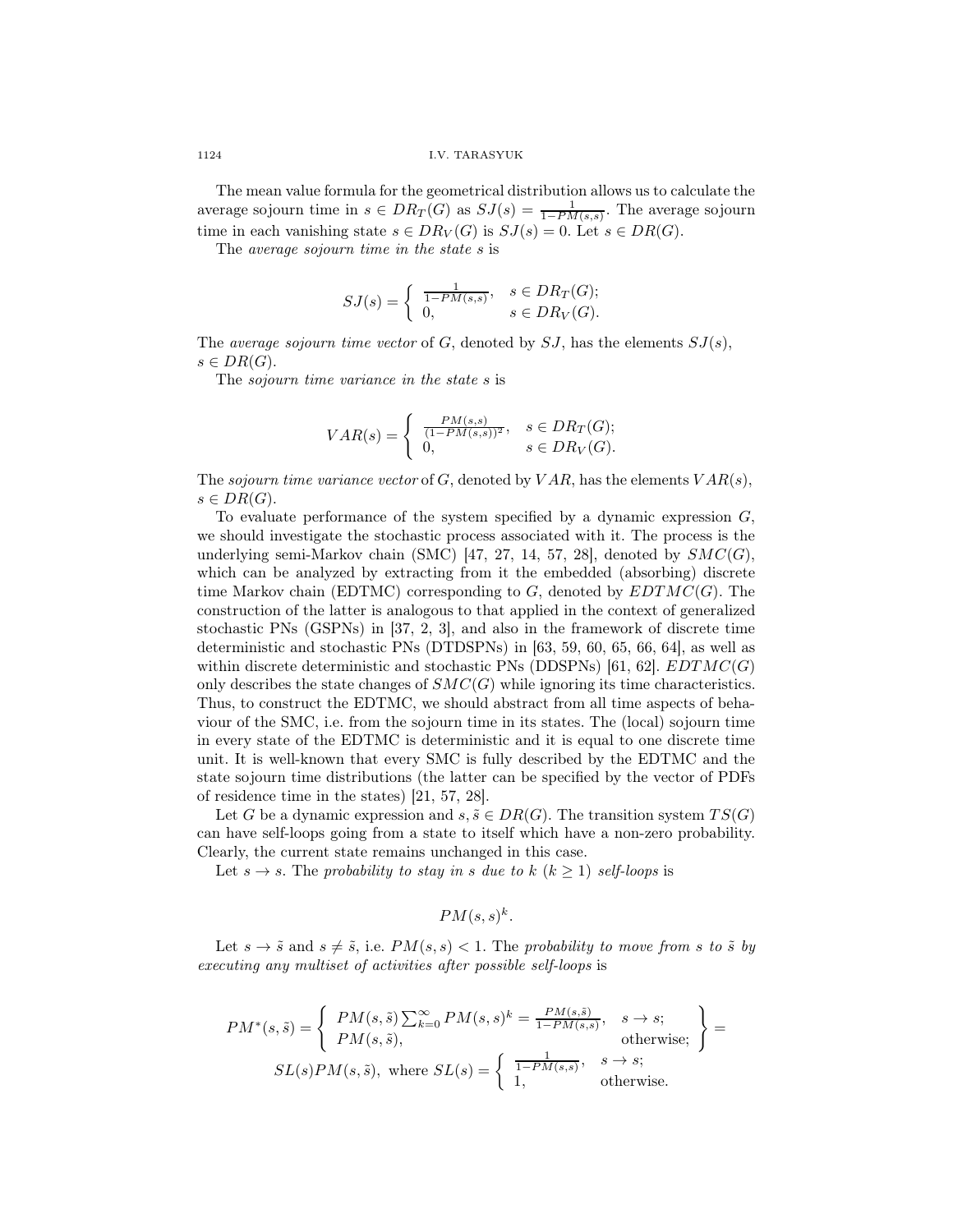Here  $SL(s)$  is the self-loops abstraction factor in the state s. The self-loops abstraction vector of G, denoted by SL, has the elements  $SL(s)$ ,  $s \in DR(G)$ . The value  $k = 0$  in the summation above corresponds to the case when no self-loops occur.

Let  $s \in DR_T(G)$ . If there exist self-loops from s (i.e. if  $s \to s$ ) then  $PM(s, s) > 0$ and  $SL(s) = \frac{1}{1 - PM(s,s)} = SJ(s)$ . Otherwise, if there exist no self-loops from s then  $PM(s, s) = 0$  and  $SL(s) = 1 = \frac{1}{1 - PM(s, s)} = SJ(s)$ . Thus,  $\forall s \in DR_T(G)$   $SL(s) =$  $SJ(s)$ , hence,  $\forall s \in DR_T(G)$  with  $PM(s, s) < 1$  it holds  $PM^*(s, \tilde{s}) = SJ(s)PM(s, \tilde{s})$ . Note that the self-loops from tangible states are of the empty or non-empty type, the latter produced by iteration, since empty loops are not possible from w-tangible states, but they are possible from s-tangible states, while non-empty loops are possible from both s-tangible and w-tangible states.

Let  $s \in DR_V(G)$ . We have  $\forall s \in DR_V(G)$   $SL(s) \neq SU(s) = 0$  and  $\forall s \in DR_V(G)$ with  $PM(s, s) < 1$  it holds  $PM^*(s, \tilde{s}) = SL(s)PM(s, \tilde{s})$ . If there exist self-loops from s then  $PM^*(s, \tilde{s}) = \frac{PM(s, \tilde{s})}{1 - PM(s, s)}$  when  $PM(s, s) < 1$ . Otherwise, if there exist no self-loops from s then  $PM^*(s, \tilde{s}) = PM(s, \tilde{s})$ . Note that the self-loops from vanishing states are always of the non-empty type, produced by iteration, since empty loops are not possible from vanishing states.

Note that after abstraction from the probabilities of transitions which do not change the states, the remaining transition probabilities are normalized. In order to calculate transition probabilities  $PT(\Upsilon, s)$ , we had to normalize  $PF(\Upsilon, s)$ . Then, to obtain transition probabilities of the state-changing steps  $PM^*(s, \tilde{s})$ , we now have to normalize  $PM(s, \tilde{s})$ . Thus, we have a two-stage normalization as a result.

Notice that  $PM^*(s, \tilde{s})$  defines a probability distribution, since  $\forall s \in DR(G)$  such that s is not an absorbing state (i.e.  $PM(s, s) < 1$ , hence, there are transitions to different states after possible self-loops from it) we have  $\sum_{\{\tilde{s}|s\to \tilde{s}, s\neq \tilde{s}\}} PM^*(s, \tilde{s}) =$  $\frac{1}{1-PM(s,s)}\sum_{\{\tilde{s}\mid s\to \tilde{s}, \ s\neq \tilde{s}\}}PM(s,\tilde{s}) = \frac{1}{1-PM(s,s)}(1-PM(s,s)) = 1.$ 

We decided to consider self-loops followed only by a state-changing step just for convenience. Alternatively, we could take a state-changing step followed by selfloops or a state-changing step preceded and followed by self-loops. In all these three cases our sequence begins or/and ends with the loops which do not change states. At the same time, the overall probabilities of the evolutions can differ, since self-loops have positive probabilities. To avoid inconsistency of definitions and too complex description, we consider sequences ending with a state-changing step. It resembles in some sense a construction of branching bisimulation [19] taking selfloops instead of silent transitions. Further, we shall not abstract from self-loops with probability 1 while constructing EDTMCs, in order to maintain a probability distribution among transitions (actually, a single transition to the same state) from every state with such a self-loop.

**Definition 16.** Let G be a dynamic expression. The embedded (absorbing) discrete time Markov chain (EDTMC) of G, denoted by  $EDTMC(G)$ , has the state space  $DR(G)$ , the initial state  $|G|_{\approx}$  and the transitions  $s \rightarrow p \tilde{s}$ , if  $s \rightarrow \tilde{s}$  and  $s \neq \tilde{s}$ , where  $P = PM^*(s, \tilde{s})$ ; or  $s \rightarrow 1$ , if  $PM(s, s) = 1$ .

The underlying SMC of G, denoted by  $SMC(G)$ , has the EDTMC EDTMC(G) and the sojourn time in every  $s \in DR_T(G)$  is geometrically distributed with the parameter  $1 - PM(s, s)$  (in particular, the sojourn time is 1 when  $PM(s, s) = 0$ , and  $\infty$  when  $PM(s, s) = 1$ ) while the sojourn time in every  $s \in DR_V(G)$  is equal to 0.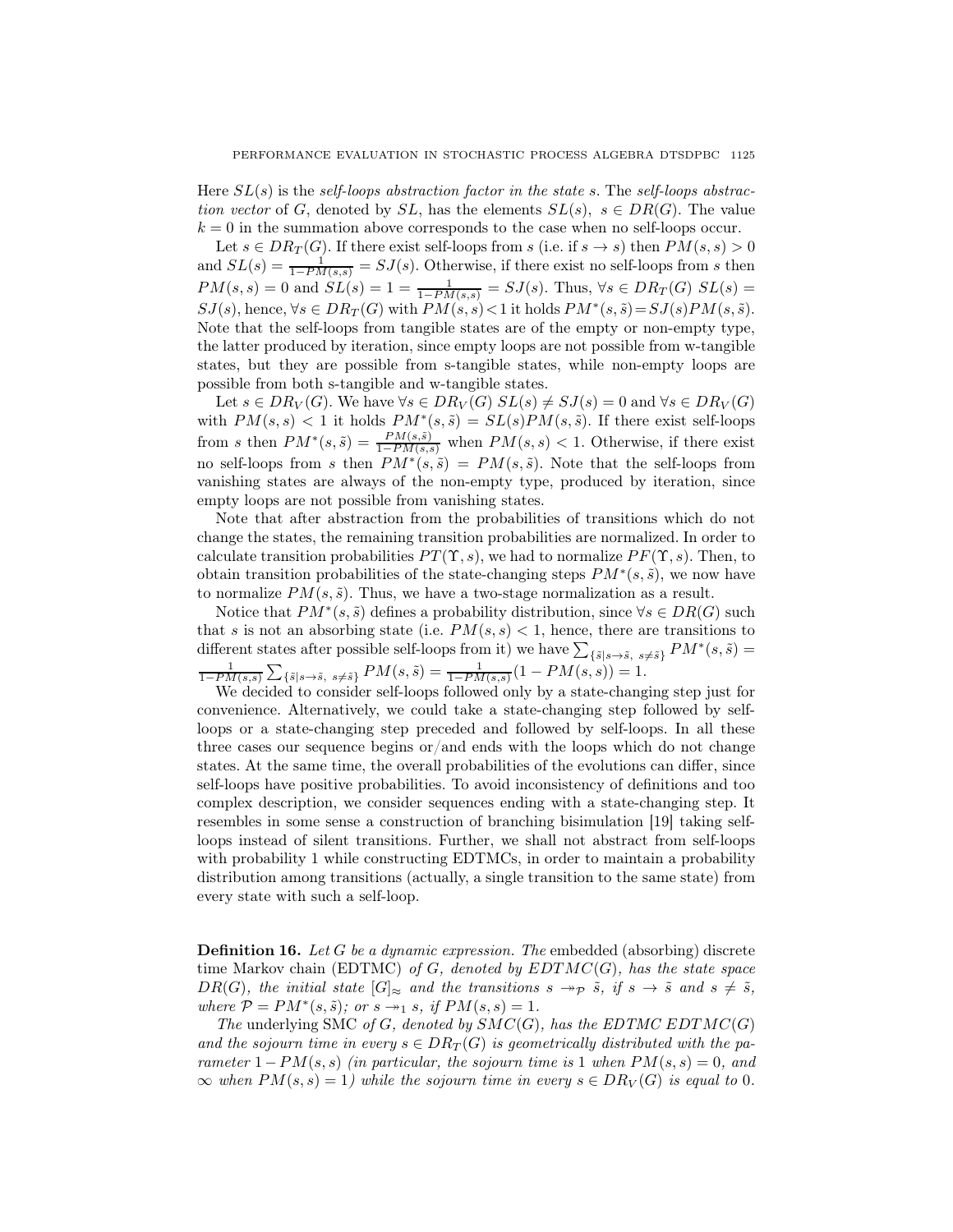Let G be a dynamic expression. The elements  $\mathcal{P}_{ij}^*$   $(1 \leq i, j \leq n = |DR(G)|)$  of the (one-step) transition probability matrix (TPM)  $\mathbf{P}^*$  for  $EDTMC(G)$  are defined as

$$
\mathcal{P}_{ij}^* = \left\{ \begin{array}{ll} PM^*(s_i,s_j), & s_i \rightarrow s_j, \ i \neq j; \\ 1, & PM(s_i,s_i) = 1, \ i = j; \\ 0, & \text{otherwise}. \end{array} \right.
$$

The transient  $(k\text{-step}, k \in \mathbb{N})$  PMF  $\psi^*[k] = (\psi^*[k](s_1), \dots, \psi^*[k](s_n))$  for  $EDTMC(G)$  is calculated as

$$
\psi^*[k] = \psi^*[0]({\bf P}^*)^k,
$$

where  $\psi^*[0] = (\psi^*[0](s_1), \ldots, \psi^*[0](s_n))$  is the initial PMF defined as

$$
\psi^*[0](s_i) = \begin{cases} 1, & s_i = [G]_{\approx}; \\ 0, & \text{otherwise.} \end{cases}
$$

Note also that  $\psi^*[k+1] = \psi^*[k] \mathbf{P}^*$   $(k \in \mathbb{N})$ .

The steady-state PMF  $\psi^* = (\psi^*(s_1), \dots, \psi^*(s_n))$  for  $EDTMC(G)$  is a solution of the equation system

$$
\left\{ \begin{array}{c} \psi^*(\mathbf{P}^* - \mathbf{I}) = \mathbf{0} \\ \psi^* \mathbf{1}^T = 1 \end{array} \right.,
$$

where I is the identity matrix of order n and 0 is a row vector of n values 0, 1 is that of n values 1.

Note that the vector  $\psi^*$  exists and is unique if  $EDTMC(G)$  is ergodic. Then  $EDTMC(G)$  has a single steady state, and we have  $\psi^* = \lim_{k \to \infty} \psi^*[k]$ .

The steady-state PMF for the underlying semi-Markov chain  $SMC(G)$  is calculated via multiplication of every  $\psi^*(s_i)$   $(1 \leq i \leq n)$  by the average sojourn time  $SJ(s_i)$  in the state  $s_i$ , after which we normalize the resulting values. Remember that for each tangible state  $s \in DR_T(G)$  we have  $SJ(s) \geq 1$ , and for each vanishing state  $s \in DR_V(G)$  we have  $SJ(s) = 0$ .

Thus, the steady-state PMF  $\varphi = (\varphi(s_1), \ldots, \varphi(s_n))$  for  $SMC(G)$  is

$$
\varphi(s_i) = \begin{cases} \frac{\psi^*(s_i)SJ(s_i)}{\sum_{j=1}^n \psi^*(s_j)SJ(s_j)}, & s_i \in DR_T(G); \\ 0, & s_i \in DR_V(G). \end{cases}
$$

Thus, to calculate  $\varphi$ , we apply abstraction from self-loops with probability less than 1 to get  $\mathbf{P}^*$  and then  $\psi^*$ , followed by weighting by  $SJ$  and normalization. We call that technique *embedding*, since the embedded DTMC (EDTMC) is used to specify the SMC state change probabilities.  $EDTMC(G)$  has no self-loops with probability less than 1, unlike  $SMC(G)$ , hence, the behaviour of  $EDTMC(G)$  may stabilize quicker than that of  $SMC(G)$  (if each of them has a single steady state), since  $\mathbf{P}^*$  has only zero (excepting the states having self-loops with probability 1) elements at the main diagonal.

**Example 2.** Let E be from Example 1. In Figure 2, the underlying SMC SMC( $\overline{E}$ ) is presented. The average sojourn times in the states of the underlying SMC are written next to them in bold font.

The average sojourn time vector of  $E$  is

$$
SJ=\left(\frac{1}{\rho},1,0,\frac{1}{\theta},\frac{1}{\phi}\right).
$$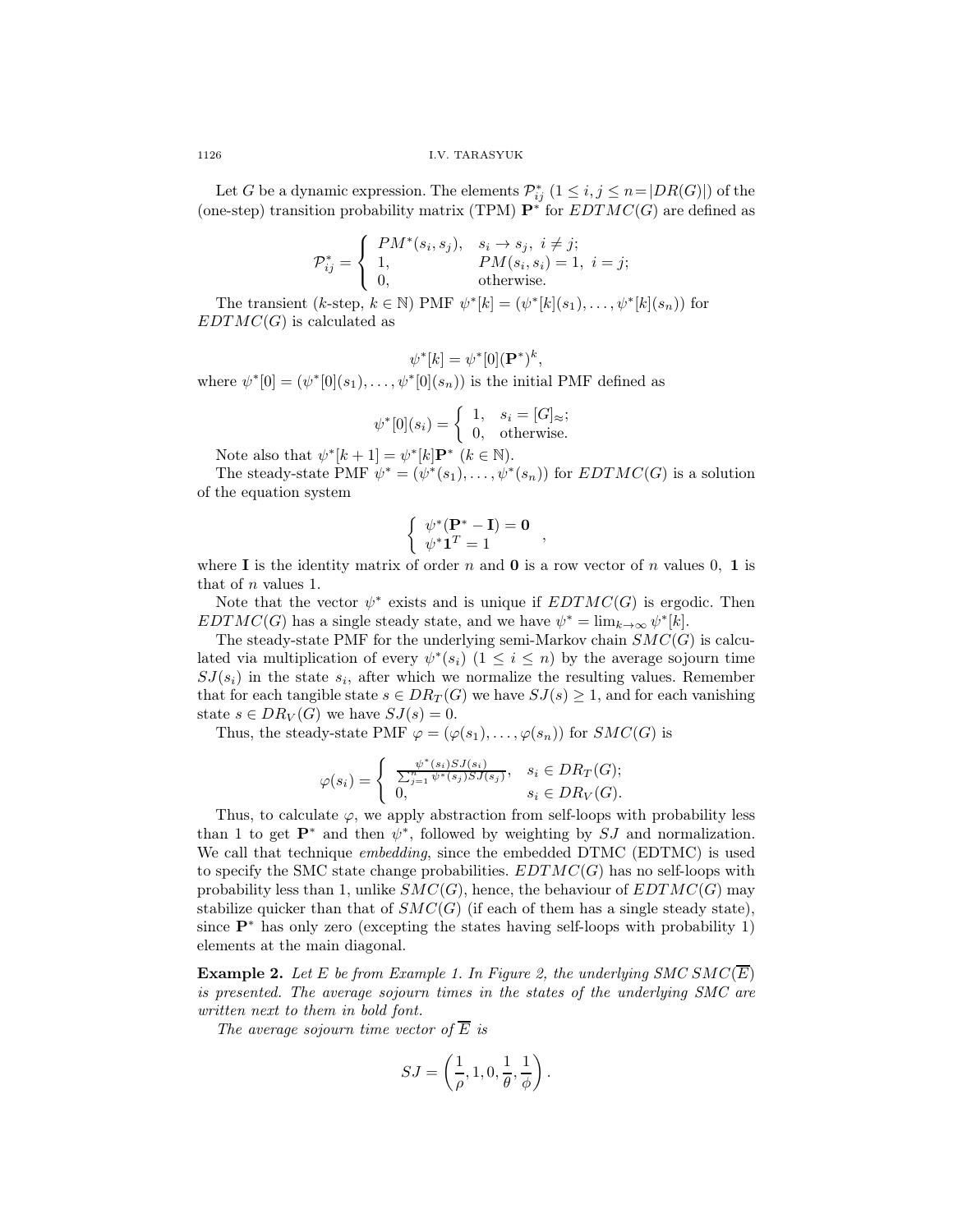

FIG. 2. The underlying SMC of  $\overline{E}$  for  $E = [(\lbrace a \rbrace, \rho) * ((\lbrace b \rbrace, \natural_k^1);$  $(((\lbrace c \rbrace , \natural_i^0); (\lbrace d \rbrace , \theta))[] ((\lbrace e \rbrace , \natural_m^0); (\lbrace f \rbrace , \phi)))) * \mathsf{Stop}]$ 

The sojourn time variance vector of  $\overline{E}$  is

$$
VAR = \left(\frac{1-\rho}{\rho^2}, 0, 0, \frac{1-\theta}{\theta^2}, \frac{1-\phi}{\phi^2}\right).
$$

The TPM for  $EDTMC(\overline{E})$  is

$$
\mathbf{P}^* = \left(\begin{array}{cccc} 0 & 1 & 0 & 0 & 0 \\ 0 & 0 & 1 & 0 & 0 \\ 0 & 0 & 0 & \frac{l}{l+m} & \frac{m}{l+m} \\ 0 & 1 & 0 & 0 & 0 \\ 0 & 1 & 0 & 0 & 0 \end{array}\right)
$$

.

.

The steady-state PMF for  $EDTMC(\overline{E})$  is

$$
\psi^* = \left(0, \frac{1}{3}, \frac{1}{3}, \frac{l}{3(l+m)}, \frac{m}{3(l+m)}\right).
$$

The steady-state PMF  $\psi^*$  weighted by SJ is

$$
\left(0,\frac{1}{3},0,\frac{l}{3\theta(l+m)},\frac{m}{3\phi(l+m)}\right)
$$

It remains to normalize the steady-state weighted PMF by dividing it by the sum of its components

$$
\psi^* SJ^T = \frac{\theta \phi(l+m) + \phi l + \theta m}{3\theta \phi(l+m)}.
$$

Thus, the steady-state PMF for  $SMC(\overline{E})$  is

$$
\varphi = \frac{1}{\theta \phi(l+m) + \phi l + \theta m}(0, \theta \phi(l+m), 0, \phi l, \theta m).
$$

In the case  $l = m$  and  $\theta = \phi$  we have

$$
\varphi = \frac{1}{2(1+\theta)}(0, 2\theta, 0, 1, 1).
$$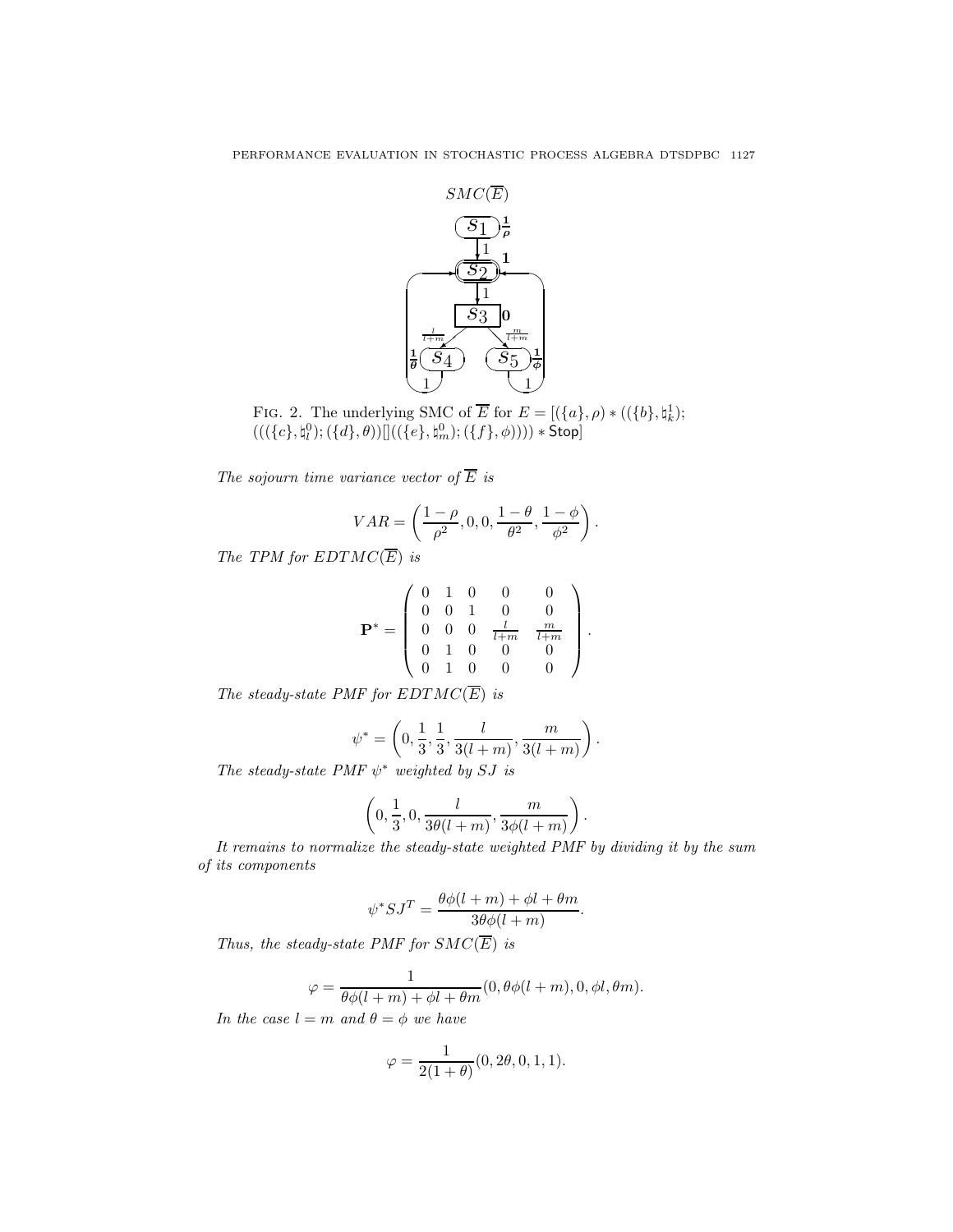Let G be a dynamic expression and  $s, \tilde{s} \in DR(G), S, \tilde{S} \subseteq DR(G)$ . The following standard performance indices (measures) can be calculated based on the steadystate PMF  $\varphi$  for  $SMC(G)$  and the average sojourn time vector SJ of G [43, 25].

- The average recurrence (return) time in the state s (i.e. the number of discrete time units or steps required for this) is  $ReturnTime(s) = \frac{1}{\varphi(s)}$ .
- The fraction of residence time in the state s is  $Time Fract(s) = \varphi(s)$ .
- The fraction of residence time in the set of states S or the probability of the event determined by a condition that is true for all states from  $S$  is  $Time Fract(S) = \sum_{s \in S} \varphi(s).$
- The relative fraction of residence time in the set of states S with respect to that in  $\widetilde{S}$  is  $RltTimeF$  ract $(S, \widetilde{S}) = \frac{\sum_{s \in S} \varphi(s)}{\sum_{\tilde{s} \in \tilde{S}} \varphi(\tilde{s})}$ .
- The exit/entrance frequency (rate of leaving/entering, average number of exits/entrances per unit of time) the state s is  $ExitFreq(s) = \frac{\varphi(s)}{SJ(s)}$ .
- The steady-state probability to perform a step with a multiset of activities  $\Xi$  is  $ActsProb(\Xi) = \sum_{s \in DR(G)} \varphi(s) \sum_{\{\Upsilon \mid \Xi \subseteq \Upsilon\}} PT(\Upsilon, s).$
- The probability of the event determined by a reward function r on the states is  $Prob(r) = \sum_{s \in DR(G)} \varphi(s)r(s)$ , where  $\forall s \in DR(G)$   $0 \leq r(s) \leq 1$ .

**Example 3.** Let us interpret  $E$  from Example 1 as a specification of the travel system. A tourist visits regularly new cities. After seeing the sights of the current city, he goes to the next city by the nearest train or bus available at the city station. Buses depart less frequently than trains, but the next city is quicker reached by bus than by train. We suppose that the stay duration in every city (being a constant), the departure numbers of trains and buses, as well as their speeds do not depend on a particular city, bus or train. The travel route has been planned so that the distances between successive cities coincide.

The meaning of actions from the syntax of  $E$  is as follows. The action a corresponds to the system activation (the travel route has been planned) that takes a time, geometrically distributed with the parameter  $\rho$ . The action b represents the completion of looking round the current city and coming to the city station that takes a fixed time equal to 1 (say, one hour) for every city. The actions c and e correspond to the urgent getting on bus and train, respectively, and thus model the choice between these two transport facilities. The weights of the two corresponding immediate multiactions suggest that every l departures of buses take the same time as m departures of trains  $(l < m)$ , hence, a bus departs with the probability  $\frac{l}{l+m}$ while a train departs with the probability  $\frac{m}{l+m}$ . The actions d and f correspond to the coming in a city by bus and train, respectively, that takes a time, geometrically distributed with the parameters  $\theta$  and  $\phi$ , respectively  $(\theta > \phi)$ .

The meaning of states from  $DR(\overline{E})$  is the following. The s-tangible state  $s_1$ corresponds to staying at home and planning the future travel. The w-tangible state  $s_2$  means residence in a city for exactly one time unit (hour). The vanishing state  $s_3$ with zero residence time represents instantaneous stay at the city station, signifying that the tourist does not wait there for departure of the transport. The s-tangible states  $s_4$  and  $s_5$  correspond to going by bus and train, respectively.

Using Example 2, we now calculate the performance indices, based on the steadystate PMF for  $SMC(\overline{E}) \varphi = \frac{1}{\theta \phi(l+m)+\phi l+\theta m}(0, \theta \phi(l+m), 0, \phi l, \theta m)$  and the average sojourn time vector of  $\overline{E} S J = \left(\frac{1}{\rho}, 1, 0, \frac{1}{\theta}, \frac{1}{\phi}\right)$ .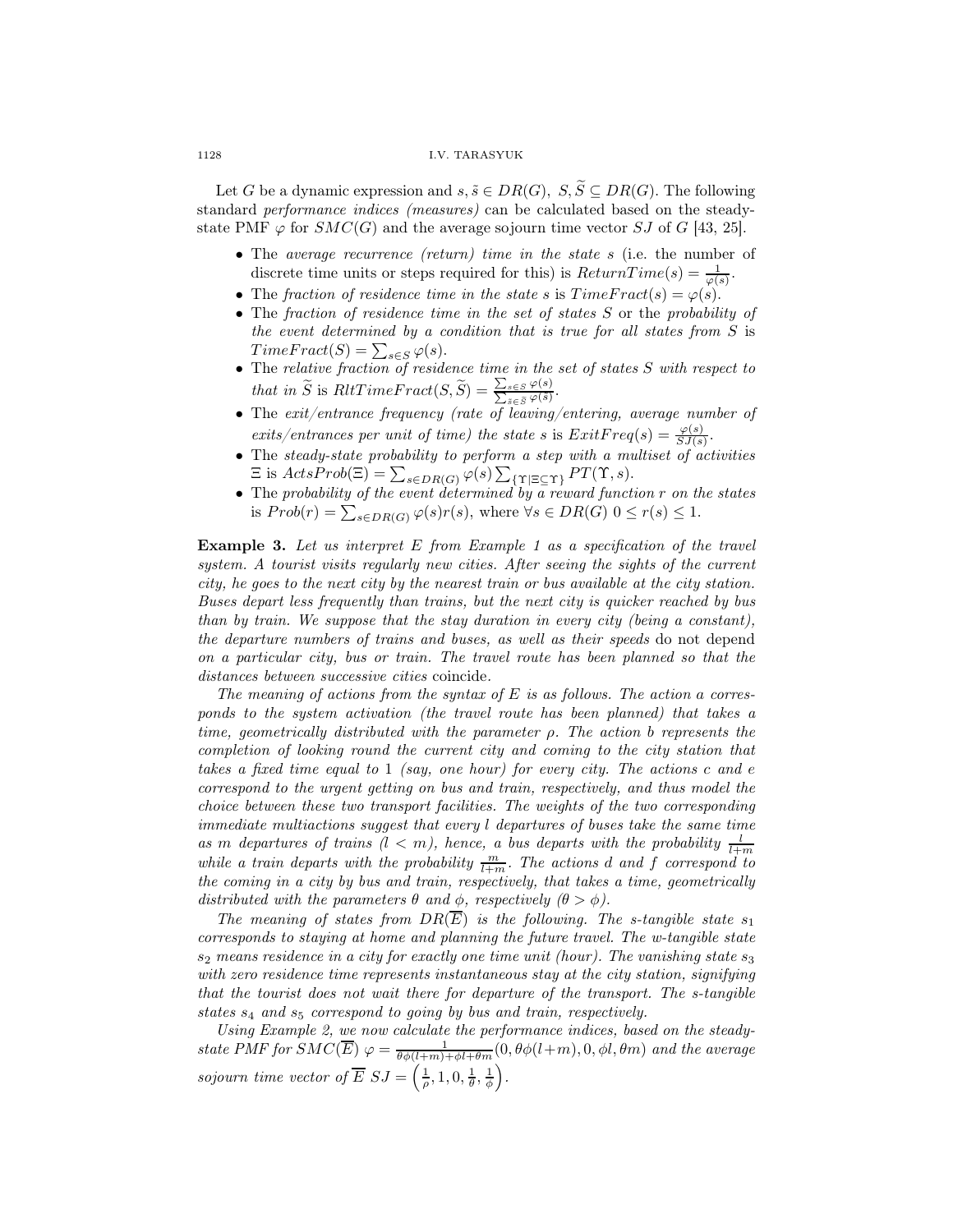- The average time between comings to the successive cities (mean sightseeing and travel time) is  $ReturnTime(s_2) = \frac{1}{\varphi(s_2)} = 1 + \frac{\phi l + \theta m}{\theta \phi(l+m)}$ .
- The fraction of time spent in a city (sightseeing time fraction) is  $Time Fract(s_2) = \varphi(s_2) = \frac{\theta \phi(l+m)}{\theta \phi(l+m) + \phi l + \theta m}.$
- The fraction of time spent in a transport (travel time fraction) is  $Time Fract({s_4, s_5}) = \varphi(s_4) + \varphi(s_5) = \frac{\phi l + \theta m}{\theta \phi(l+m) + \phi l + \theta m}.$
- The relative fraction of time spent in a city with respect to that spent in transport (sightseeing relative to travel time fraction) is  $RltTime Fract({s_2}, {s_4, s_5}) = \frac{\varphi(s_2)}{\varphi(s_4) + \varphi(s_5)} = \frac{\theta \phi(l+m)}{\phi l+\theta m}.$
- The rate of leaving/entering a city (departure/arrival rate) is  $ExitFreq(s_2) = \frac{\varphi(s_2)}{SJ(s_2)} = \frac{\theta\phi(l+m)}{\theta\phi(l+m)+\phi l+\theta m}.$

As mentioned in [63, 59, 60], if is useful to consider performance measures over only the markings of DTDSPNs, instead of their whole states, whose second components are the remaining firing time vectors. In the context of dtsdPBC, such markings correspond to those of the dtsd-boxes of dynamic expressions, i.e. to the markings of the respective LDTSDPNs [52], obtained from their states by abstracting from the second components, which are the timer valuation functions.

Let G be a dynamic expression. The underlying timer-free state of a state  $s \in$  $DR(G)$  is defined as  $|s = |H|_{\infty}$  for  $H \in s$ . Note that only in the first inaction rule in Table 1, the left and right parts have different timer value annotations. After removing all timer values, the both parts will coincide. Since structurally equivalent dynamic expressions remain so after removing their timer value annotations,  $\downarrow s$  is unique for each s and the definition is correct. Thus,  $\downarrow s$  is the structural equivalence class of an arbitrary dynamic expression from s, where timer values have been removed, prior to taking the equivalence class of that expression. We cannot simply collect all the timer-discarded dynamic expressions from s, since  $\frac{1}{s}$ should be a *state* itself, i.e. it must contain *all* structurally equivalent expressions.

**Example 4.** Let  $E = (\{a\}, \{a\}) [](\{b\}, \frac{1}{3})$  and  $s = [\overline{E}]_{\approx}$ ,  $\tilde{s} = \circlearrowleft s$ . Then  $|s = |\tilde{s} = \tilde{s}|$ **Example 4:**  $\text{Let } L = ((u_1, u_1) \cup (v_1, v_3) \text{ and } s = |L| \approx, s = 0.3$ . Then<br>  $[(a), \frac{1}{3})] \cup [(b), \frac{1}{3})] \approx = [((a), \frac{1}{3})] \cup [(b), \frac{1}{3})] \approx = [((a), \frac{1}{3})] \cup [(b), \frac{1}{3})] \approx =$  $\{\overline{(\{a\},\natural_1^3)}\}[(\{b\},\frac{1}{3}),(\{a\},\natural_1^3)][(\{b\},\frac{1}{3}),(\{a\},\natural_1^3)][(\{b\},\frac{1}{3}),(\overline{\{a\},\natural_1^3)^3}][(\{b\},\frac{1}{3}),$  $({a}, \natural_1^3)^3[]( {b}, \frac{1}{3}), ( {a}, \natural_1^3)^3[]( {b}, \frac{1}{3})$ 

Hence, some *enabled* waiting multiactions of s may have the *initial* timer value superscripts. Actually, this does not provide  $|s|$  with an extra timing information, since those superscripts are determined only by the delays of the corresponding waiting multiactions and their enabling status. The elements of the set of all timerfree states of G, defined as  $\bigcup R(G) = \{ |s | s \in DR(G) \} \big)$ , correspond to the reachable markings of the LDTSDPN  $N = Box_{dtsd}(G)$ .

Let  $s \in DR(G)$  and  $\overline{s} = \downharpoonleft s$ . The steady-state PMF for  $SMC(G)$  over the timerfree states of G is defined as  $\varphi(\bar{s}) = \sum_{\{s \in DR(G)| | s=\bar{s}\}} \varphi(s)$ . Then  $\varphi(\bar{s})$  can be used to calculate the standard performance indices over the timer-free states of G (hence, over the markings of  $N$ ), by analogy with the standard performance indices, defined over the arbitrary states of  $G$ . Then also the performance measures that are specific for LDTSDPNs can be derived, based on the numbers of tokens in the places of N.

4.2. Analysis of the DTMC. Let us consider an alternative solution method, studying the DTMCs of expressions based on the state change probabilities  $PM(s, \tilde{s})$ .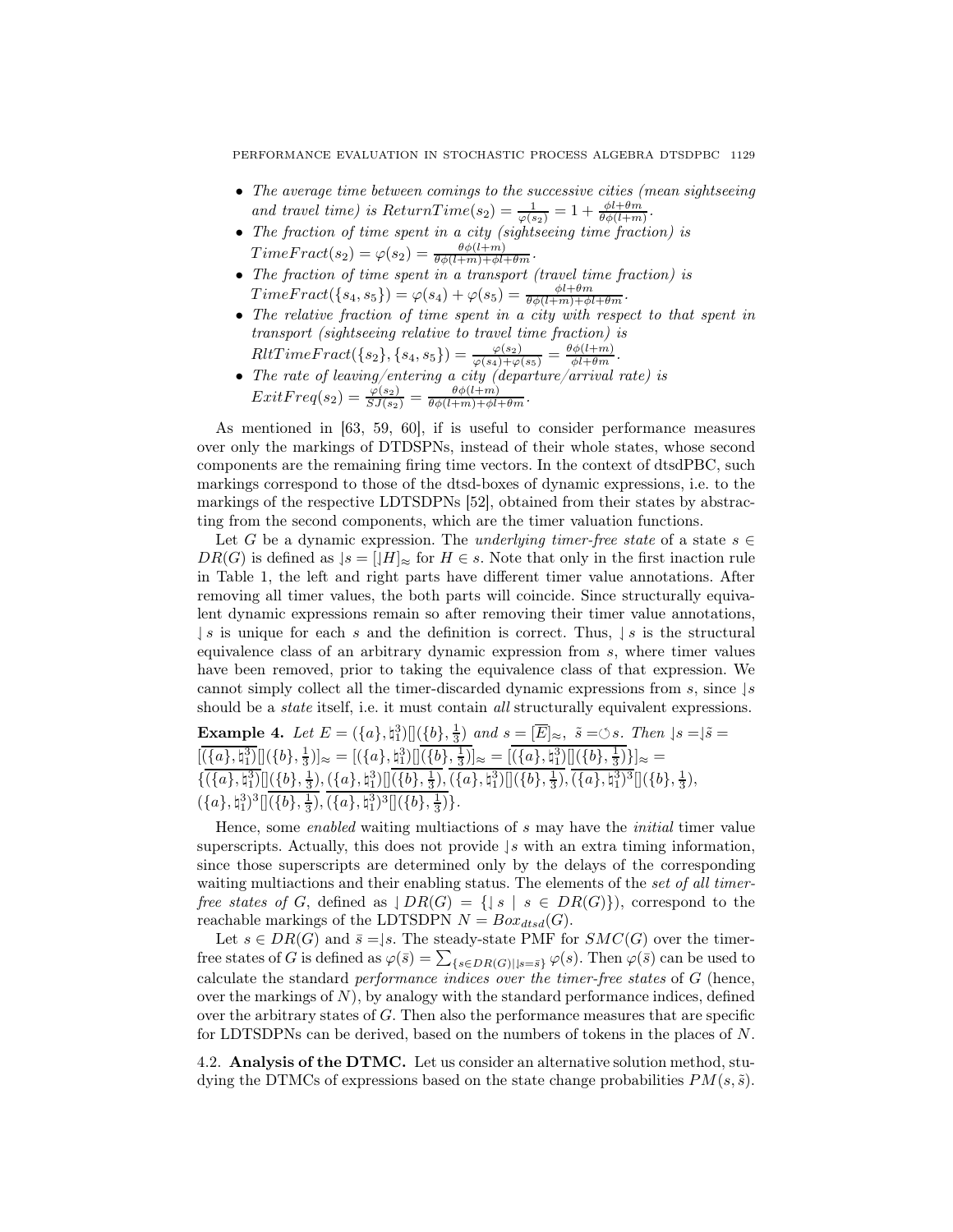**Definition 17.** Let G be a dynamic expression. The discrete time Markov chain (DTMC) of G, denoted by  $DTMC(G)$ , has the state space  $DR(G)$ , the initial state  $[G]_{\approx}$  and the transitions  $s \to_{\mathcal{P}} \tilde{s}$ , where  $\mathcal{P} = PM(s, \tilde{s})$ .

One can see that  $EDTMC(G)$  is constructed from  $DTMC(G)$  as follows. For each state of  $DTMC(G)$ , we remove a possible self-loop with probability less than 1, associated with it and then normalize the probabilities of the remaining transitions from the state. Thus,  $EDTMC(G)$  and  $DTMC(G)$  differ only by existence of self-loops with probability less than 1 and magnitudes of the probabilities of the remaining transitions. Hence,  $EDTMC(G)$  and  $DTMC(G)$  have the same communication classes of states and  $EDTMC(G)$  is irreducible iff  $DTMC(G)$  is so. Since both  $EDTMC(G)$  and  $DTMC(G)$  are finite, they are positive recurrent. Thus, in case of irreducibility, each of them has a single stationary PMF. Note that both  $EDTMC(G)$  and  $DTMC(G)$  or just one of them may be periodic, thus having a unique stationary distribution, but no steady-state (limiting) one. For example, it may happen that  $EDTMC(G)$  is periodic while  $DTMC(G)$  is aperiodic due to self-loops associated with some states of the latter. The states of  $SMC(G)$  are classified using  $EDTMC(G)$ , hence,  $SMC(G)$  is irreducible (positive recurrent, aperiodic) iff  $EDTMC(G)$  is so.

Let G be a dynamic expression. The elements  $\mathcal{P}_{ij}$   $(1 \leq i, j \leq n = |DR(G)|)$  of (one-step) transition probability matrix (TPM) **P** for  $DTMC(G)$  are defined as

$$
\mathcal{P}_{ij} = \begin{cases} PM(s_i, s_j), & s_i \to s_j; \\ 0, & \text{otherwise.} \end{cases}
$$

The steady-state PMF  $\psi$  for  $DTMC(G)$  is defined like  $\psi^*$  for  $EDTMC(G)$ .

Let us determine a relationship between steady-state PMFs for  $DTMC(G)$ and  $EDTMC(G)$ . The following theorem proposes the equation that relates the mentioned steady-state PMFs.

We introduce a helpful notation. For a vector  $v = (v_1, \ldots, v_n)$ , let  $Diag(v)$  be a diagonal matrix of order n with the elements  $Diag_{ij}(v)$   $(1 \leq i, j \leq n)$  defined as

$$
Diag_{ij}(v) = \begin{cases} v_i, & i = j; \\ 0, & \text{otherwise.} \end{cases}
$$

**Proposition 3.** Let G be a dynamic expression and SL be its self-loops abstraction vector. Then the steady-state PMFs  $\psi$  for  $DTMC(G)$  and  $\psi^*$  for  $EDTMC(G)$  are related as follows:  $\forall s \in DR(G)$ 

$$
\psi(s) = \frac{\psi^*(s)SL(s)}{\sum_{\tilde{s} \in DR(G)} \psi^*(\tilde{s})SL(\tilde{s})}.
$$

*Proof.* See Appendix A.1. □

The next proposition relates the steady-state PMFs for  $SMC(G)$  and  $DTMC(G)$ .

**Proposition 4.** Let G be a dynamic expression,  $\varphi$  be the steady-state PMF for  $SMC(G)$  and  $\psi$  be the steady-state PMF for DTMC(G). Then  $\forall s \in DR(G)$ 

$$
\varphi(s) = \begin{cases} \frac{\psi(s)}{\sum_{\tilde{s} \in DR_T(G)} \psi(\tilde{s})}, & s \in DR_T(G); \\ 0, & s \in DR_V(G). \end{cases}
$$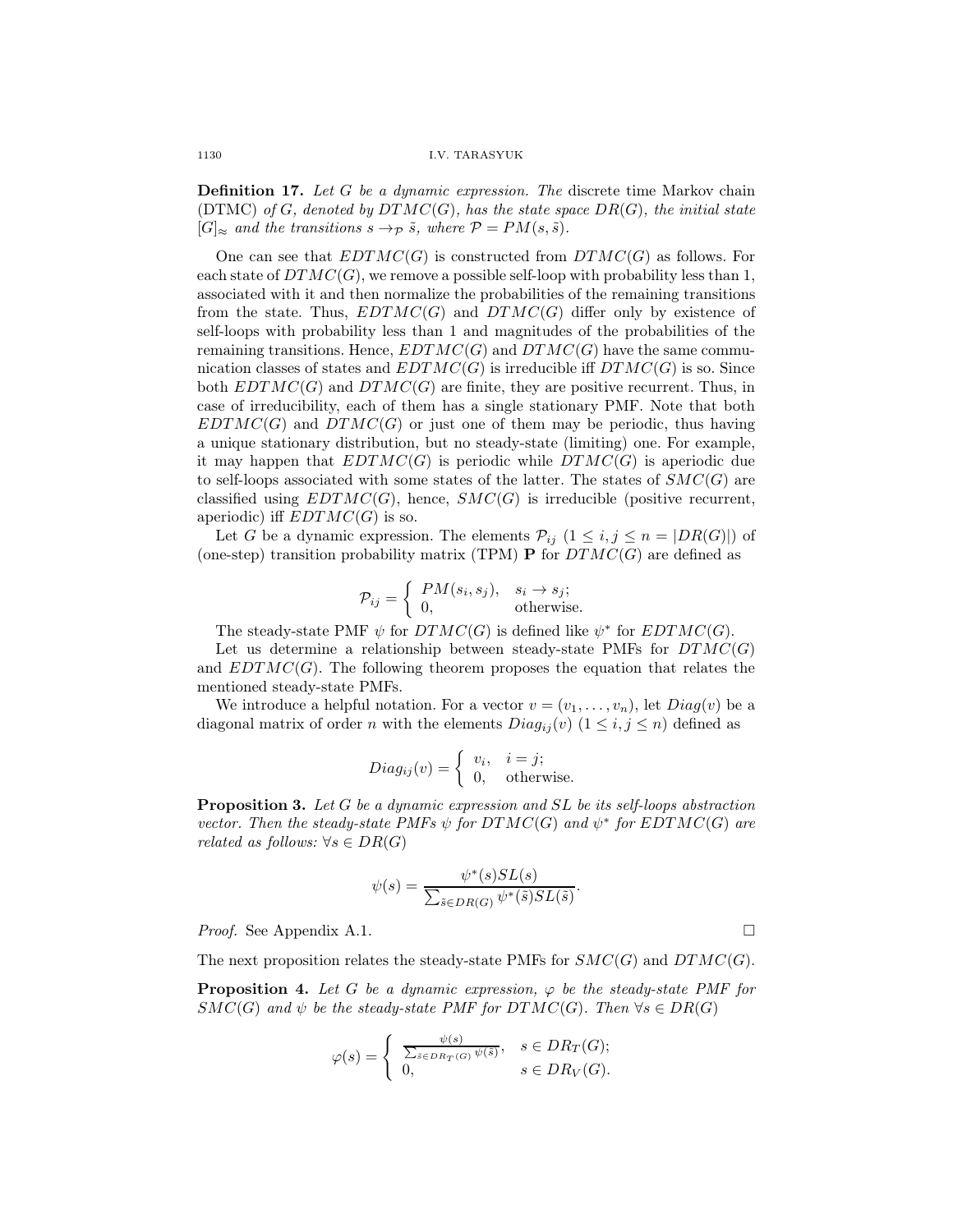*Proof.* Let  $s \in DR_T(G)$ . Remember that  $\forall s \in DR_T(G)$   $SL(s) = SJ(s)$  and  $\forall s \in$  $DR_V(G)$   $SJ(s) = 0$ . Then, by Proposition 3, we have

$$
\frac{\psi(s)}{\sum_{\tilde{s}\in DR_T(G)}\psi(\tilde{s})} = \frac{\frac{\psi^*(s)SL(s)}{\sum_{\tilde{s}\in DR_T(G)}\psi^*(\tilde{s})SL(\tilde{s})}}{\sum_{\tilde{s}\in DR_T(G)}\left(\frac{\psi^*(\tilde{s})SL(\tilde{s})}{\sum_{\tilde{s}\in DR(G)}\psi^*(\tilde{s})SL(\tilde{s})}\right)} = \frac{\psi^*(s)SL(s)}{\sum_{\tilde{s}\in DR(G)}\psi^*(\tilde{s})SL(\tilde{s})} \cdot \frac{\sum_{\tilde{s}\in DR_T(G)}\psi^*(\tilde{s})SL(\tilde{s})}{\sum_{\tilde{s}\in DR_T(G)}\psi^*(\tilde{s})SL(\tilde{s})} = \frac{\psi^*(s)SL(s)}{\sum_{\tilde{s}\in DR_T(G)}\psi^*(\tilde{s})SL(\tilde{s})} = \frac{\psi^*(s)SL(s)}{\sum_{\tilde{s}\in DR_T(G)}\psi^*(\tilde{s})SL(\tilde{s})} = \varphi(s).
$$

Thus, to calculate  $\varphi$ , one can only apply normalization to some elements of  $\psi$  (corresponding to the tangible states), instead of abstracting from self-loops with probability less than 1 to get  $\mathbf{P}^*$  and then  $\psi^*$ , followed by weighting by SJ and normalization. We call that technique abstraction, since we abstract from the vanishing states and consider only the (normalized) DTMC-based stationary probabilities of the tangible states. Hence, using  $DTMC(G)$  instead of  $EDTMC(G)$ allows one to avoid multistage analysis, but the payment for it is more timeconsuming numerical and more complex analytical calculation of  $\psi$  with respect to  $\psi^*$ . The reason is that  $DTMC(G)$  may have self-loops with probability less than 1, unlike  $EDTMC(G)$ , hence, the behaviour of  $DTMC(G)$  may stabilize slower than that of  $EDTMC(G)$  (if each of them has a single steady state) and **P** is potentially more dense matrix than P<sup>∗</sup> , since P may have additional non-zero elements at the main diagonal. Nevertheless, Proposition 4 is very important, since the relationship between  $\varphi$  and  $\psi$  it discovers will be used in Proposition 5 to relate the steady-state PMFs for  $SMC(G)$  and the reduced  $DTMC(G)$ .

**Example 5.** Let E be from Example 1. In Figure 3, the DTMC DTMC( $\overline{E}$ ) is presented. The TPM for  $DTMC(\overline{E})$  is

$$
\mathbf{P} = \left( \begin{array}{cccccc} 1-\rho & \rho & 0 & 0 & 0 \\ 0 & 0 & 1 & 0 & 0 \\ 0 & 0 & 0 & \frac{l}{l+m} & \frac{m}{l+m} \\ 0 & \theta & 0 & 1-\theta & 0 \\ 0 & \phi & 0 & 0 & 1-\phi \end{array} \right).
$$

The steady-state PMF for  $DTMC(\overline{E})$  is

$$
\psi = \frac{1}{2\theta\phi(l+m)+\phi l+\theta m}(0, \theta\phi(l+m), \theta\phi(l+m), \phi l, \theta m).
$$

Remember that  $DR_T(\overline{E}) = DR_{ST}(\overline{E}) \cup DR_{WT}(\overline{E}) = \{s_1, s_2, s_4, s_5\}$  and  $DR_V(\overline{E}) = \{s_3\}.$  Hence,

$$
\sum_{s \in DR_T(\overline{E})} \psi(s) = \psi(s_1) + \psi(s_2) + \psi(s_4) + \psi(s_5) = \frac{\theta \phi(l+m) + \phi l + \theta m}{2\theta \phi(l+m) + \phi l + \theta m}.
$$

By Proposition 4, we have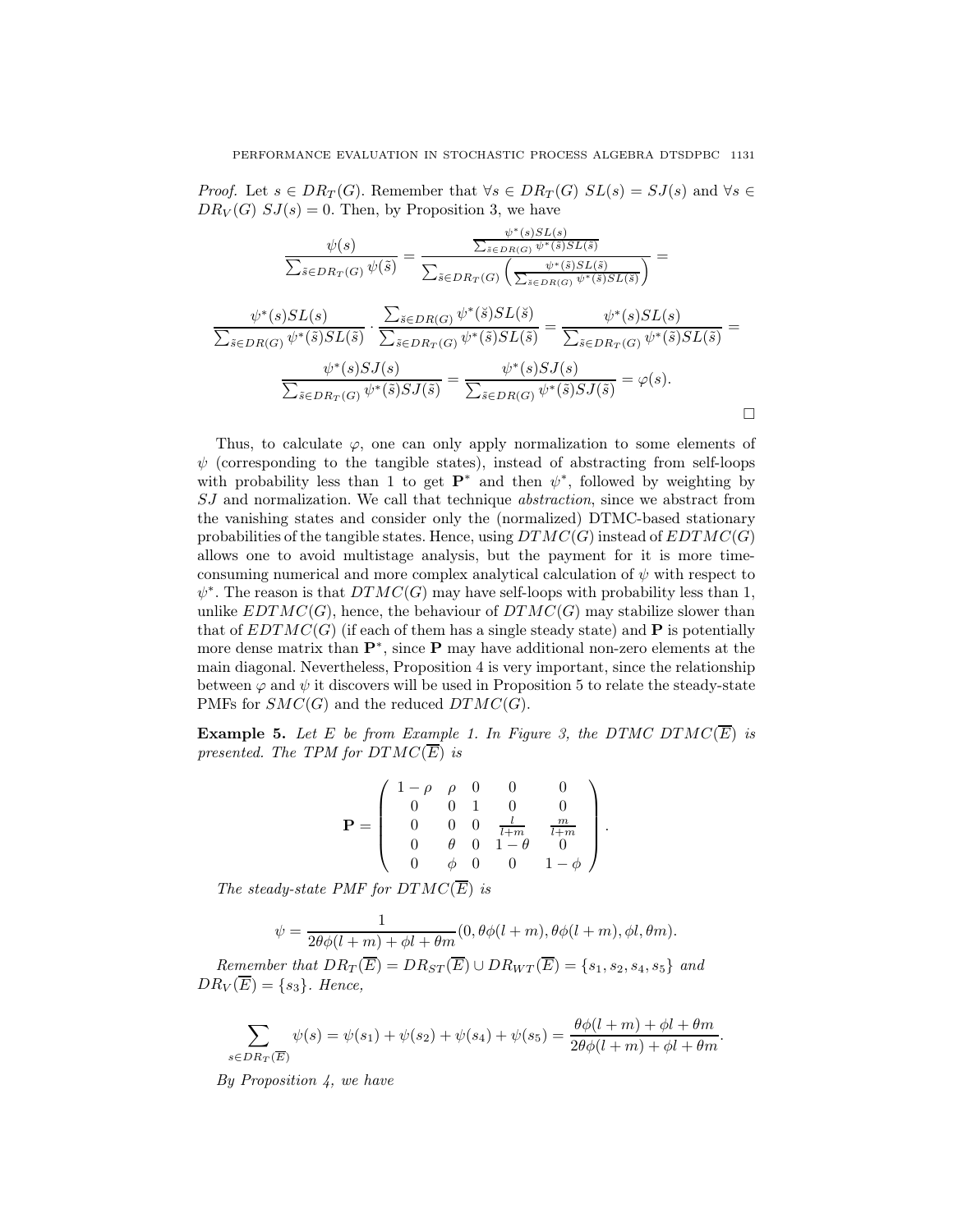

FIG. 3. The DTMC of  $\overline{E}$  for  $E = [({a}, \rho) * (({b}, \natural_k^1); ((({c}, \natural_k^0);$  $(\{d\},\theta))[]((\{e\},\natural_m^0);(\{f\},\phi)))) * \mathsf{Stop}]$ 

$$
\varphi(s_1) = 0 \cdot \frac{2\theta\phi(l+m) + \phi l + \theta m}{\theta\phi(l+m) + \phi l + \theta m} = 0,
$$
  
\n
$$
\varphi(s_2) = \frac{\theta\phi(l+m)}{2\theta\phi(l+m) + \phi l + \theta m} \cdot \frac{2\theta\phi(l+m) + \phi l + \theta m}{\theta\phi(l+m) + \phi l + \theta m} = \frac{\theta\phi(l+m)}{\theta\phi(l+m) + \phi l + \theta m},
$$
  
\n
$$
\varphi(s_3) = 0,
$$
  
\n
$$
\varphi(s_4) = \frac{\phi l}{2\theta\phi(l+m) + \phi l + \theta m} \cdot \frac{2\theta\phi(l+m) + \phi l + \theta m}{\theta\phi(l+m) + \phi l + \theta m} = \frac{\phi l}{\theta\phi(l+m) + \phi l + \theta m},
$$
  
\n
$$
\varphi(s_5) = \frac{\theta m}{2\theta\phi(l+m) + \phi l + \theta m} \cdot \frac{2\theta\phi(l+m) + \phi l + \theta m}{\theta\phi(l+m) + \phi l + \theta m} = \frac{\theta m}{\theta\phi(l+m) + \phi l + \theta m}.
$$

Thus, the steady-state PMF for  $SMC(\overline{E})$  is

$$
\varphi = \frac{1}{\theta \phi(l+m) + \phi l + \theta m}(0, \theta \phi(l+m), 0, \phi l, \theta m).
$$

This coincides with the result obtained in Example 2 with the use of  $\psi^*$  and SJ.

4.3. Analysis of the reduced DTMC. Let us now consider the method from [15, 16, 17, 38, 2, 5, 3] that eliminates vanishing states from the EMC (EDTMC, in our terminology) corresponding to the underlying SMC of every GSPN N. The TPM for the resulting reduced EDTMC (REDTMC) has smaller size than that for the EDTMC. The method demonstrates that there exists a transformation of the underlying SMC of  $N$  into a CTMC, whose states are the tangible markings of  $N$ . This CTMC, which is essentially the reduced underlying SMC (RSMC) of N, is constructed on the basis of the REDTMC. The CTMC can then be directly solved to get both the transient and the steady-state PMFs over the tangible markings of N. In [17], the program and computational complexities of such an elimination method, based on the REDTMC, were evaluated and compared with those of the preservation method that does not eliminate vanishing states and based on the EDTMC. The preservation method for GSPNs corresponds in dtsdPBC to the analysis of the underlying SMCs of expressions, called the embedding approach.

The elimination method for GSPNs can be easily transferred to dtsdPBC, hence, for every dynamic expression  $G$ , we can find a DTMC (since the sojourn time in the tangible states from  $DR(G)$  is discrete and geometrically distributed) with the states from  $DR_T(G)$ , which can be directly solved to find the transient and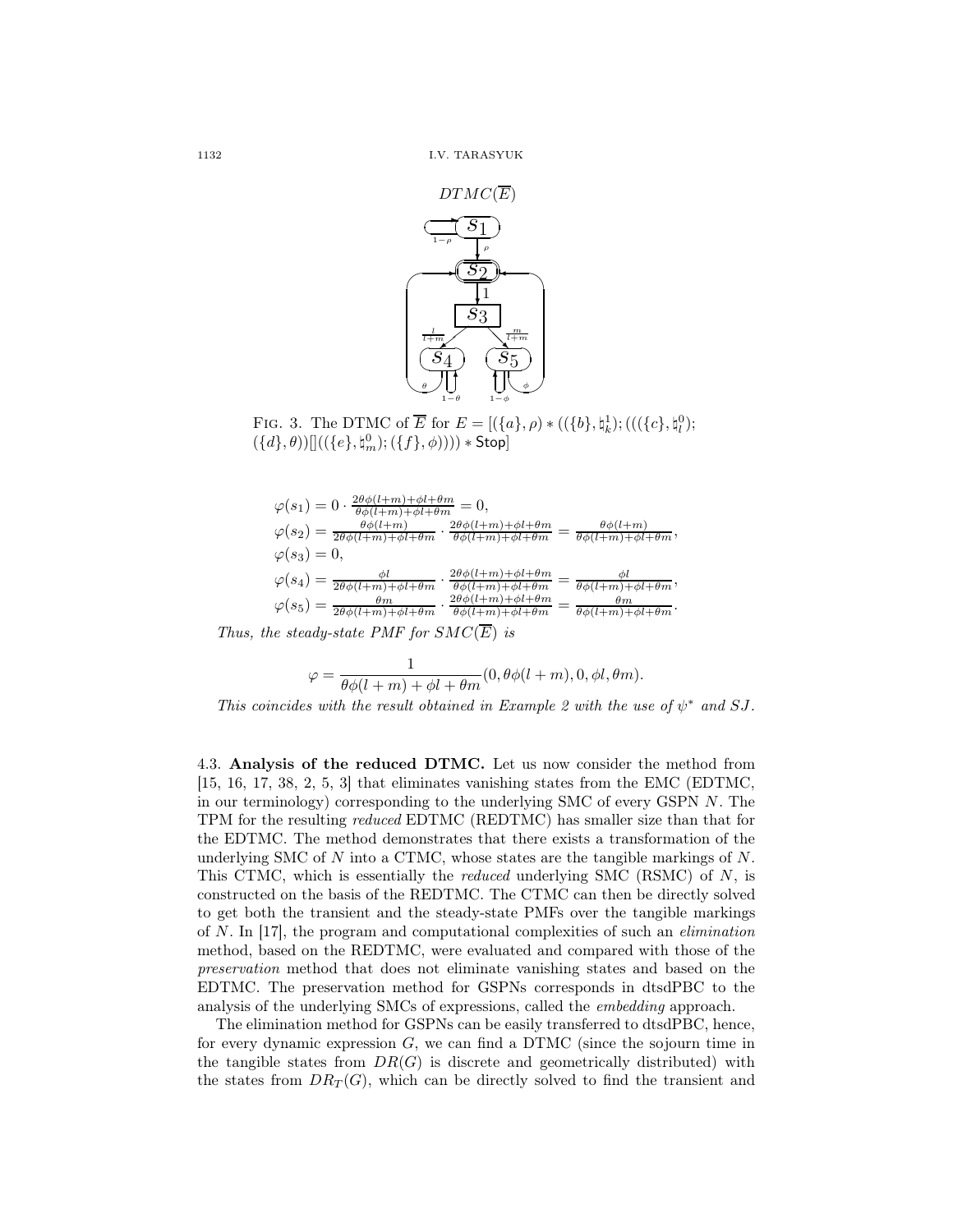the steady-state PMFs over the tangible states. We shall demonstrate that such a reduced DTMC (RDTMC) of G, denoted by  $RDTMC(G)$ , can be constructed from  $DTMC(G)$ , using the method analogous to that designed in [38, 2, 5, 3] in the framework of GSPNs to transform EDTMC into REDTMC. Since the sojourn time in the vanishing states is zero, the state changes of  $RDTMC(G)$  occur in the moments of the global discrete time associated with  $SMC(G)$ , unlike those of  $EDTMC(G)$ , which happen only when the current state changes to some *different* one, irrespective of the global time. Therefore, in our case, we can skip the stages of constructing the REDTMC of G, denoted by  $REDTMC(G)$ , from  $EDTMC(G)$ , and recovering RSMC of  $G$ , denoted by  $RSMC(G)$ , (which is the sought-for DTMC) from  $REDTMC(G)$ , since we shall have  $RSMC(G) = RDTMC(G)$ .

Let G be a dynamic expression and  $P$  be the TPM for  $DTMC(G)$ . We reorder the states from  $DR(G)$  such that the first rows and columns of **P** will correspond to the states from  $DR_V(G)$  and the last ones will correspond to the states from  $DR_T(G)$ . Let  $|DR(G)| = n$  and  $|DR_T(G)| = m$ . The resulting matrix can be decomposed as follows:

$$
\mathbf{P} = \left( \begin{array}{cc} \mathbf{C} & \mathbf{D} \\ \mathbf{E} & \mathbf{F} \end{array} \right).
$$

The elements of the  $(n-m)\times(n-m)$  submatrix C are the probabilities to move from vanishing to vanishing states, and those of the  $(n - m) \times m$  submatrix **D** are the probabilities to move from vanishing to tangible states. The elements of the  $m \times (n-m)$  submatrix **E** are the probabilities to move from tangible to vanishing states, and those of the  $m \times m$  submatrix **F** are the probabilities to move from tangible to tangible states.

The TPM  $\mathbf{P}^{\diamond}$  for  $\mathit{RDTMC}(G)$  is the  $m \times m$  matrix, calculated as

$$
\mathbf{P}^{\diamond} = \mathbf{F} + \mathbf{EGD},
$$

where the elements of the matrix  $\bf{G}$  are the probabilities to move from vanishing to vanishing states in any number of state changes, without traversal of tangible states.

If there are no loops among vanishing states then for any vanishing state there exists a value  $l \in \mathbb{N}$  such that every sequence of state changes that starts in a vanishing state and is longer than l should reach a tangible state. Thus,  $\exists l \in$ N ∀k > l C<sup>k</sup> = 0 and  $\sum_{k=0}^{\infty}$  C<sup>k</sup> =  $\sum_{k=0}^{l}$  C<sup>k</sup>. If there are loops among vanishing states then all such loops are supposed to be of "transient" rather than "absorbing" type, since the latter is treated as a specification error to be corrected, like in [38, 3]. We have earlier required that  $SMC(G)$  has a single closed communication (which is also ergodic) class of states. Remember that a communication class of states is their equivalence class w.r.t. communication relation, i.e. a maximal subset of communicating states. A communication class of states is closed if only the states belonging to it are accessible from every its state. The ergodic class cannot consist of vanishing states only to avoid "absorbing" loops among them, hence, it contains tangible states as well. Thus, any sequence of vanishing state changes that starts in the ergodic class will reach a tangible state at some time moment. All the states that do not belong to the ergodic class should be transient. Hence, any sequence of vanishing state changes that starts in a transient vanishing state will some time reach either a transient tangible state or a state from the ergodic class [27, 14, 57, 28]. In the latter case, a tangible state will be reached as well, as argued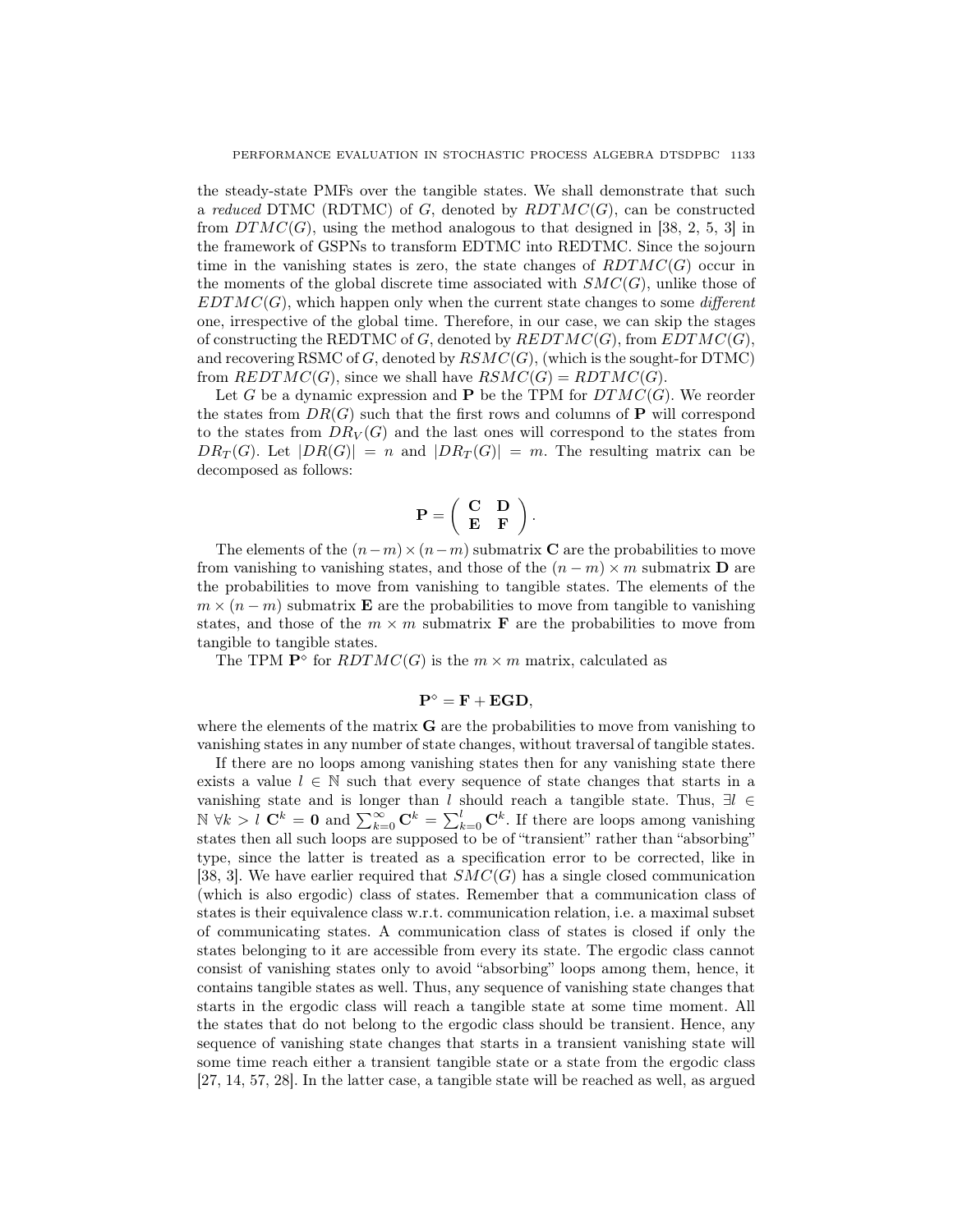above. Thus, every sequence of vanishing state changes in  $SMC(G)$  that starts in a vanishing state will exit the set of all vanishing states in the future. As a result, the probabilities to move from vanishing to vanishing states in  $k \in \mathbb{N}$  state changes, without traversal of tangible states, will lead to 0 when k tends to  $\infty$ . Then we have  $\lim_{k\to\infty} \mathbf{C}^k = \lim_{k\to\infty} (\mathbf{I} - (\mathbf{I} - \mathbf{C}))^k = \mathbf{0}$ , hence,  $\mathbf{I} - \mathbf{C}$  is a non-singular matrix, i.e. its determinant is not equal to zero. Thus, the inverse matrix of  $\mathbf{I} - \mathbf{C}$  exists and may be expressed by a Neumann series as  $\sum_{k=0}^{\infty} (\mathbf{I} - (\mathbf{I} - \mathbf{C}))^k = \sum_{k=0}^{\infty} \mathbf{C}^k$  $(I - C)^{-1}$ . Therefore,

$$
\mathbf{G} = \sum_{k=0}^{\infty} \mathbf{C}^k = \begin{cases} \sum_{k=0}^{l} \mathbf{C}^k, & \exists l \in \mathbb{N} \; \forall k > l \; \mathbf{C}^k = \mathbf{0}, & \text{no vanishing states loops;} \\ (\mathbf{I} - \mathbf{C})^{-1}, & \lim_{k \to \infty} \mathbf{C}^k = \mathbf{0}, & \text{vanishing states loops;} \end{cases}
$$

where  $\bf{0}$  is the square matrix consisting only of zeros and  $\bf{I}$  is the identity matrix, both of order  $n - m$ .

For  $1 \leq i, j \leq m$  and  $1 \leq k, l \leq n-m$ , let  $\mathcal{F}_{ij}$  be the elements of the matrix **F**,  $\mathcal{E}_{ik}$  be those of **E**,  $\mathcal{G}_{kl}$  be those of **G** and  $\mathcal{D}_{lj}$  be those of **D**. By definition, the elements  $\mathcal{P}_{ij}^{\diamond}$  of the matrix  $\mathbf{P}^{\diamond}$  are calculated as

$$
\mathcal{P}_{ij}^{\circ} = \mathcal{F}_{ij} + \sum_{k=1}^{n-m} \sum_{l=1}^{n-m} \mathcal{E}_{ik} \mathcal{G}_{kl} \mathcal{D}_{lj} = \mathcal{F}_{ij} + \sum_{k=1}^{n-m} \mathcal{E}_{ik} \sum_{l=1}^{n-m} \mathcal{G}_{kl} \mathcal{D}_{lj} = \mathcal{F}_{ij} + \sum_{l=1}^{n-m} \mathcal{D}_{lj} \sum_{k=1}^{n-m} \mathcal{E}_{ik} \mathcal{G}_{kl},
$$

i.e.  $\mathcal{P}_{ij}^{\diamond}$   $(1 \leq i, j \leq m)$  is the total probability to move from the tangible state  $s_i$  to the tangible state  $s_j$  in any number of steps, without traversal of tangible states, but possibly going through vanishing states.

Let  $s, \tilde{s} \in DR_T(G)$  such that  $s = s_i$ ,  $\tilde{s} = s_j$ . The probability to move from s to  $\tilde{s}$  in any number of steps, without traversal of tangible states is

$$
PM^{\diamond}(s,\tilde{s}) = \mathcal{P}_{ij}^{\diamond}.
$$

**Definition 18.** Let G be a dynamic expression and  $[G]_{\approx} \in DR_T(G)$ . The reduced discrete time Markov chain (RDTMC) of  $G$ , denoted by  $RDTMC(G)$ , has the state space  $DR_T(G)$ , the initial state  $[G]_{\approx}$  and the transitions  $s \hookrightarrow_{\mathcal{P}} \tilde{s}$ , where  $\mathcal{P} = PM^{\diamond}(s, \tilde{s}).$ 

Let us now define  $\mathit{RSMC}(G)$  as a "restriction" of  $\mathit{SMC}(G)$  to its tangible states. Since the sojourn time in the tangible states of  $SMC(G)$  is discrete and geometrically distributed, we can see that  $\overline{RSMC}(G)$  is a DTMC with the state space  $DR_T(G)$ , the initial state  $|G|_{\approx}$  and the transitions whose probabilities collect all those in  $SMC(G)$  to move from the tangible to the tangible states, directly or indirectly, i.e. by going through its vanishing states only. Thus,  $\mathcal{RSMC}(G)$  has the transitions  $s \hookrightarrow_{\mathcal{P}} \tilde{s}$ , where  $\mathcal{P} = PM^{\diamond}(s, \tilde{s})$ , hence, we get  $RSMC(G) = RDTMC(G)$ .

Note that  $RDTMC(G)$  is constructed from  $DTMC(G)$  as follows. All vanishing states and all transitions to, from and between them are removed. All transitions between tangible states are preserved. The probabilities of transitions between tangible states may become greater and new transitions between tangible states may be added, both iff there exist moves between these tangible states in any number of steps, going through vanishing states only. Thus, for each sequence of transitions between two tangible states in  $DTMC(G)$  there exists a (possibly shorter, since the eventual passed through vanishing states are removed) sequence between the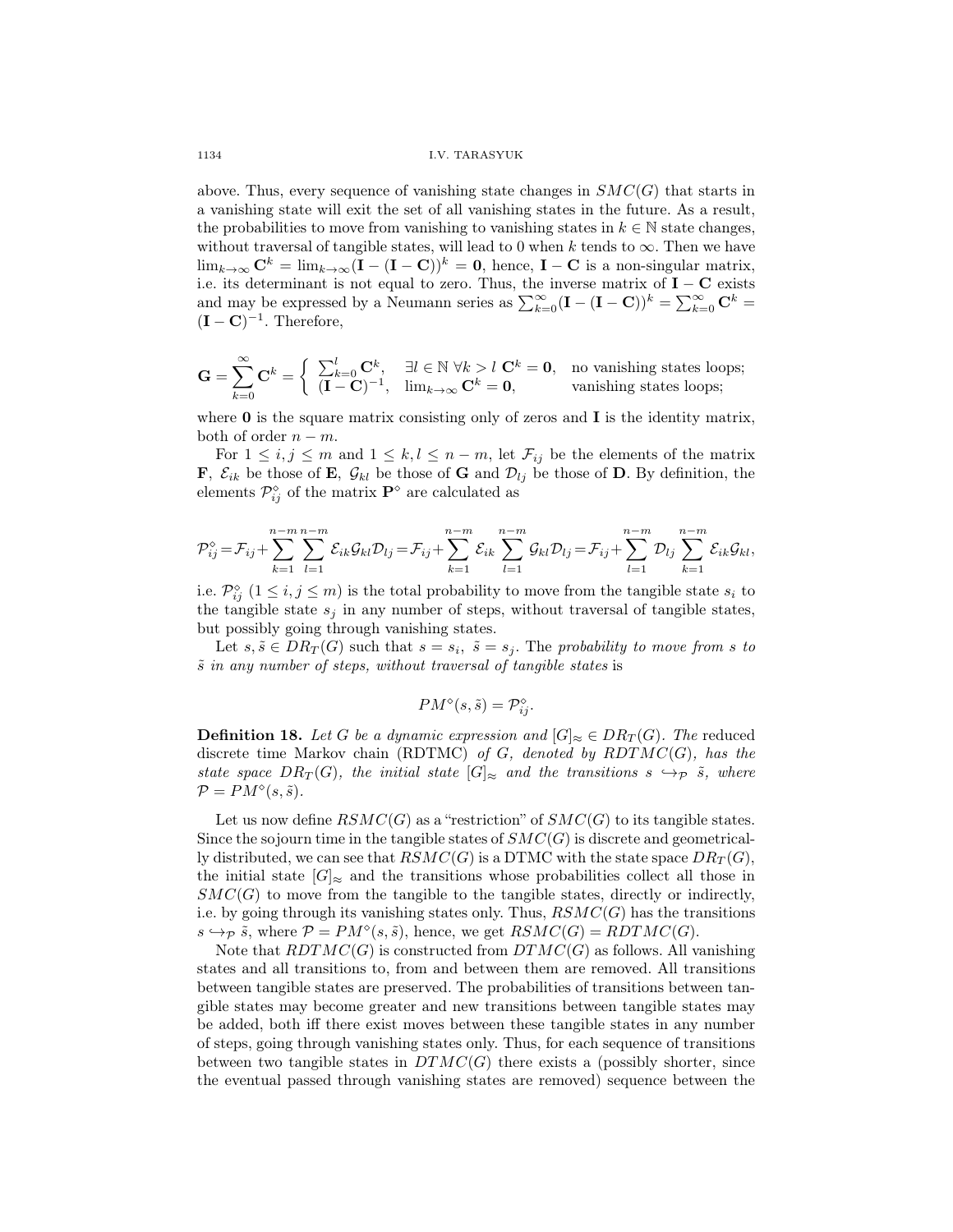same states in  $RDTMC(G)$  and vice versa. If  $DTMC(G)$  is irreducible then all its states (including tangible ones) communicate, hence, all states of  $RDTMC(G)$ communicate as well and it is irreducible. Since both  $DTMC(G)$  and  $RDTMC(G)$ are finite, they are positive recurrent. Thus, in case of irreducibility of  $DTMC(G)$ , each of them has a single stationary PMF. Then  $DTMC(G)$  and/or  $RDTMC(G)$ may be periodic, thus having a unique stationary distribution, but no steady-state (limiting) one. For example, it may happen that  $DTMC(G)$  is aperiodic while  $RDTMC(G)$  is periodic due to removing vanishing states from the former.

Let  $DR_T(G) = \{s_1, \ldots, s_m\}$  and  $[G]_{\approx} \in DR_T(G)$ . Then the transient (k-step,  $k \in \mathbb{N}$ ) PMF  $\psi^{\diamond}[k] = (\psi^{\diamond}[k](s_1), \ldots, \psi^{\diamond}[k](s_m))$  for  $RDTMC(G)$  is calculated as

$$
\psi^{\diamond}[k] = \psi^{\diamond}[0](\mathbf{P}^{\diamond})^k,
$$

where  $\psi^{\diamond}[0] = (\psi^{\diamond}[0](s_1), \dots, \psi^{\diamond}[0](s_m))$  is the initial PMF defined as

$$
\psi^{\diamond}[0](s_i) = \begin{cases} 1, & s_i = [G]_{\approx}; \\ 0, & \text{otherwise}. \end{cases}
$$

Note also that  $\psi^{\diamond}[k+1] = \psi^{\diamond}[k] \mathbf{P}^{\diamond}$   $(k \in \mathbb{N})$ .

The steady-state PMF  $\psi^{\diamond} = (\psi^{\diamond}(s_1), \dots, \psi^{\diamond}(s_m))$  for  $RDTMC(G)$  is a solution of the equation system

$$
\begin{cases} \psi^{\diamond}(\mathbf{P}^{\diamond} - \mathbf{I}) = \mathbf{0} \\ \psi^{\diamond} \mathbf{1}^T = 1 \end{cases}
$$

where I is the identity matrix of order m and  $\mathbf{0}$  is a row vector of m values 0, 1 is that of m values 1.

Note that the vector  $\psi^{\diamond}$  exists and is unique if  $RDTMC(G)$  is ergodic. Then RDTMC(G) has a single steady state, and we have  $\psi^{\diamond} = \lim_{k \to \infty} \psi^{\diamond}[k]$ .

The zero sojourn time in the vanishing states guarantees that the state changes of  $RDTMC(G)$  occur in the moments of the global discrete time associated with  $SMC(G)$ , i.e. every such state change occurs after one time unit delay. Hence, the sojourn time in the tangible states is the same for  $RDTMC(G)$  and  $SMC(G)$ . The state change probabilities of  $RDTMC(G)$  are those to move from tangible to tangible states in any number of steps, without traversal of the tangible states. Then  $RDTMC(G)$  and  $SMC(G)$  have the same transient behaviour over the tangible states, thus, the transient analysis of  $SMC(G)$  is possible using  $RDTMC(G)$ .

The next proposition relates the steady-state PMFs for  $SMC(G)$  and  $RDTMC(G)$ . It proves that the steady-state probabilities of the tangible states coincide for them.

**Proposition 5.** Let G be a dynamic expression,  $\varphi$  be the steady-state PMF for  $SMC(G)$  and  $\psi^{\diamond}$  be the steady-state PMF for RDTMC(G). Then  $\forall s \in DR(G)$ 

$$
\varphi(s) = \begin{cases} \psi^{\diamond}(s), & s \in DR_T(G); \\ 0, & s \in DR_V(G). \end{cases}
$$

*Proof.* See Appendix A.2.

Thus, to calculate  $\varphi$ , one can just take all the elements of  $\psi^{\diamond}$  as the steadystate probabilities of the tangible states, instead of abstracting from self-loops with probability less than 1 to get  $\mathbf{P}^*$  and then  $\psi^*$ , followed by weighting by  $\overline{SJ}$  and normalization. We call that technique *elimination*, since we eliminate the vanishing states. Hence, using  $RDTMC(G)$  instead of  $EDTMC(G)$  allows one to avoid such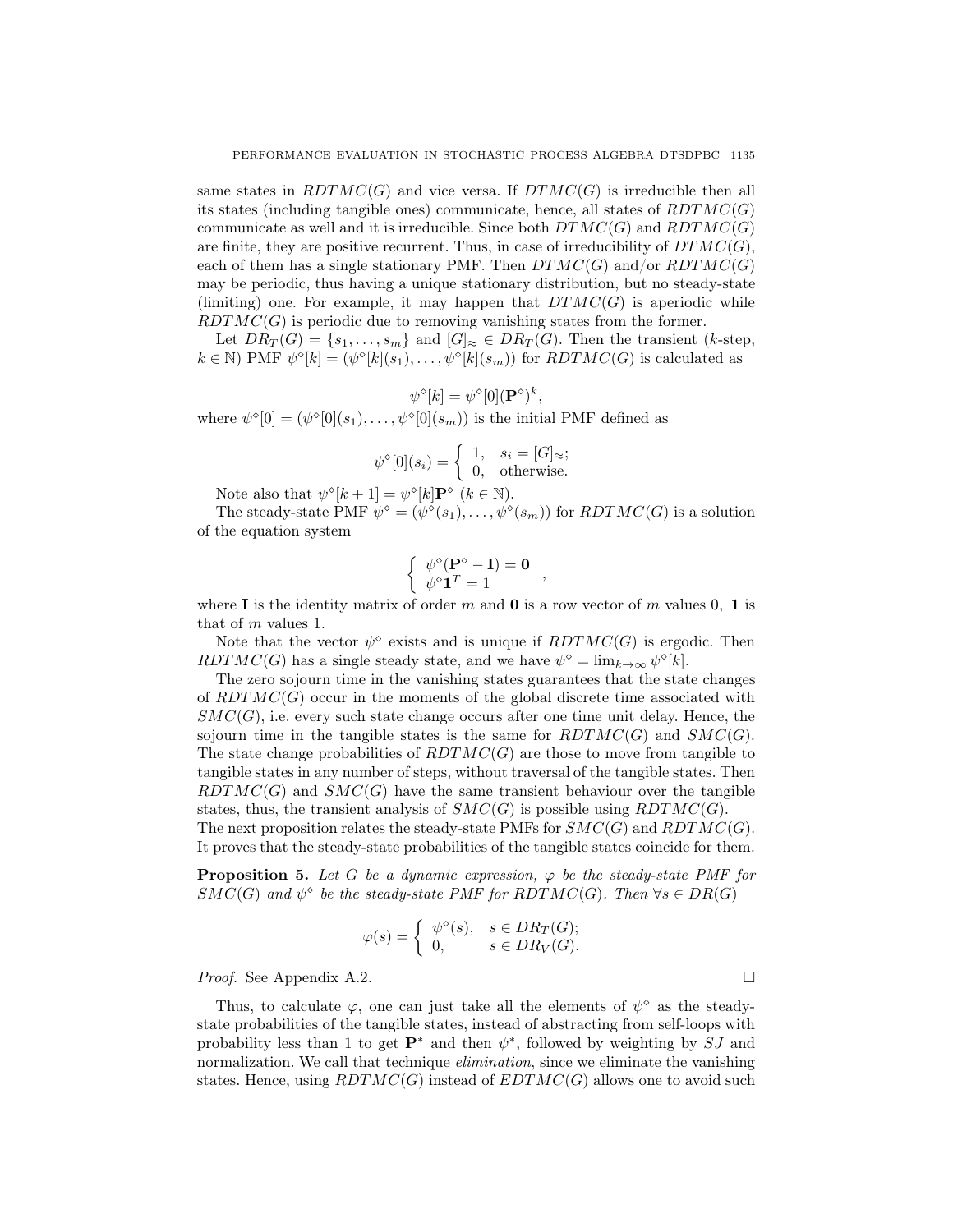a multistage analysis, but constructing  $\mathbf{P}^{\diamond}$  also requires some efforts, including calculating matrix powers or inverse matrices. Note that  $RDTMC(G)$  may have self-loops with probability less than 1, unlike  $EDTMC(G)$ , hence, the behaviour of  $RDTMC(G)$  may stabilize slower than that of  $EDTMC(G)$  (if each of them has a single steady state). On the other hand,  $\mathbf{P}^{\diamond}$  is generally smaller and denser matrix than  $\mathbf{P}^*$ , since  $\mathbf{P}^{\diamond}$  may have additional non-zero elements not only at the main diagonal, but also many of them outside it. Therefore, in most cases, we have less time-consuming numerical calculation of  $\psi^{\diamond}$  with respect to  $\psi^*$ . At the same time, the complexity of the analytical calculation of  $\psi^{\diamond}$  with respect to  $\psi^*$  depends on the model structure, such as the number of vanishing states and loops among them, but usually it is lower, since the matrix size reduction plays an important role in many cases. Hence, for the system models with many immediate activities, we normally have a significant simplification of the solution. At the abstraction level of SMCs, the elimination of vanishing states decreases their impact to the solution complexity while allowing immediate activities to specify a comprehensible logical structure of systems at the higher level of transition systems.

**Example 6.** Let E be from Example 1. Remember that  $DR_T(\overline{E}) = DR_{ST}(\overline{E}) \cup$  $DR_{WT}(\overline{E}) = \{s_1, s_2, s_4, s_5\}$  and  $DR_V(\overline{E}) = \{s_3\}$ . We reorder the states from  $DR(\overline{E})$ , by moving vanishing states to the first positions:  $s_3, s_1, s_2, s_4, s_5$ .

The reordered TPM for  $DTMC(\overline{E})$  is

$$
\mathbf{P}_r = \left(\begin{array}{cccccc} 0 & 0 & 0 & \frac{l}{l+m} & \frac{m}{l+m} \\ 0 & 1-\rho & \rho & 0 & 0 \\ 1 & 0 & 0 & 0 & 0 \\ 0 & 0 & \theta & 1-\theta & 0 \\ 0 & 0 & \phi & 0 & 1-\phi \end{array}\right).
$$

The result of the decomposing  $P_r$  are the matrices

$$
\mathbf{C}=0, \ \mathbf{D}=\left(0,0,\frac{l}{l+m},\frac{m}{l+m}\right), \ \mathbf{E}=\left(\begin{array}{c}0\\1\\0\\0\end{array}\right), \ \mathbf{F}=\left(\begin{array}{cccc}1-\rho & \rho & 0 & 0\\0 & 0 & 0 & 0\\0 & \theta & 1-\theta & 0\\0 & \phi & 0 & 1-\phi\end{array}\right).
$$

Since  $C^1 = 0$ , we have  $\forall k > 0$   $C^k = 0$ , hence,  $l = 0$  and there are no loops among vanishing states. Then

$$
\mathbf{G} = \sum_{k=0}^{l} \mathbf{C}^{k} = \mathbf{C}^{0} = \mathbf{I}.
$$

Further, the TPM for  $RDTMC(\overline{E})$  is

$$
\mathbf{P}^{\diamond} = \mathbf{F} + \mathbf{EGD} = \mathbf{F} + \mathbf{EID} = \mathbf{F} + \mathbf{ED} = \begin{pmatrix} 1 - \rho & \rho & 0 & 0 \\ 0 & 0 & \frac{l}{l + m} & \frac{m}{l + m} \\ 0 & \theta & 1 - \theta & 0 \\ 0 & \phi & 0 & 1 - \phi \end{pmatrix}.
$$

In Figure 4, the reduced DTMC RDTMC( $\overline{E}$ ) is presented. The steady-state PMF for  $RDTMC(\overline{E})$  is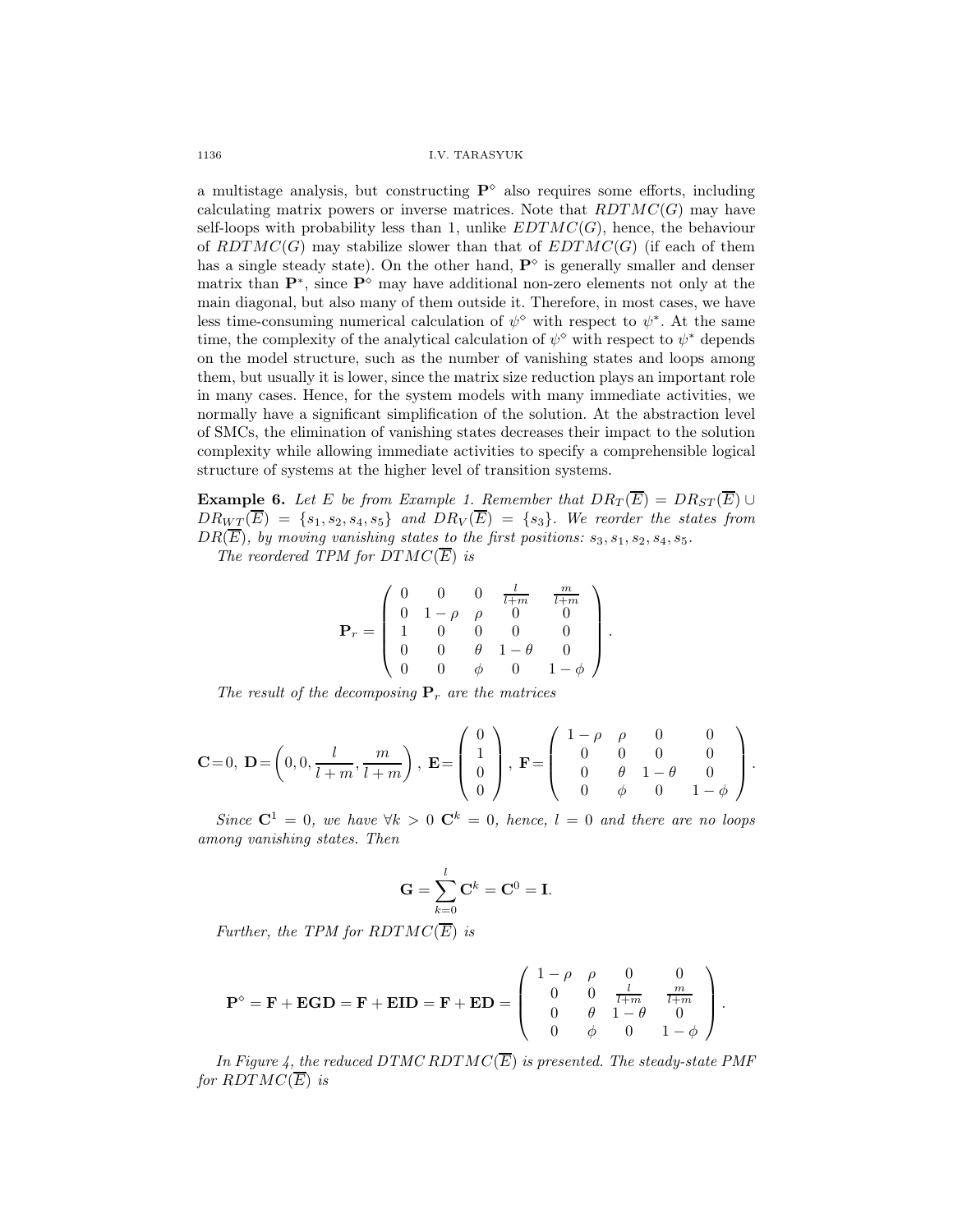

FIG. 4. The reduced DTMC of  $\overline{E}$  for  $E = [(\lbrace a \rbrace, \rho) * ((\lbrace b \rbrace, \natural_k^1);$  $(((\lbrace c \rbrace , \natural_i^0); (\lbrace d \rbrace , \theta))[] ((\lbrace e \rbrace , \natural_m^0); (\lbrace f \rbrace , \phi)))) * \mathsf{Stop}]$ 

$$
\psi^{\diamond} = \frac{1}{\theta \phi(l+m) + \phi l + \theta m}(0, \theta \phi(l+m), \phi l, \theta m).
$$
  
Note that  $\psi^{\diamond} = (\psi^{\diamond}(s_1), \psi^{\diamond}(s_2), \psi^{\diamond}(s_4), \psi^{\diamond}(s_5)).$  By Proposition 5, we have

$$
\varphi(s_1) = 0,
$$
  
\n
$$
\varphi(s_2) = \frac{\theta \phi(l+m)}{\theta \phi(l+m) + \phi l + \theta m},
$$
  
\n
$$
\varphi(s_3) = 0,
$$
  
\n
$$
\varphi(s_4) = \frac{\phi l}{\theta \phi(l+m) + \phi l + \theta m},
$$
  
\n
$$
\varphi(s_5) = \frac{\theta m}{\theta \phi(l+m) + \phi l + \theta m}.
$$

Thus, the steady-state PMF for  $SMC(\overline{E})$  is

$$
\varphi = \frac{1}{\theta \phi(l+m) + \phi l + \theta m}(0, \theta \phi(l+m), 0, \phi l, \theta m).
$$

This coincides with the result obtained in Example 2 with the use of  $\psi^*$  and SJ.

**Example 7.** In Figure 5, the reduced underlying SMC RSMC( $\overline{E}$ ) is depicted. The average sojourn times in the states of the reduced underlying SMC are written next to them in bold font. In spite of the equality  $RSMC(\overline{E}) = RDTMC(\overline{E}),$ the graphical representation of  $\overline{RSMC(\overline{E})}$  differs from that of  $\overline{RDTMC(\overline{E})}$ , since the former is based on the REDTMC( $\overline{E}$ ), where each state is decorated with the positive average sojourn time of  $RSMC(\overline{E})$  in it.  $REDTMC(\overline{E})$  is constructed from  $EDTMC(\overline{E})$  in the similar way as  $RDTMC(\overline{E})$  is obtained from  $DTMC(\overline{E})$ . By construction, the residence time in each state of  $RSMC(\overline{E})$  is geometrically distributed. Hence, the associated parameter of geometrical distribution is uniquely recovered from the average sojourn time in the state.

Our reduction of the underlying SMC by eliminating its vanishing states, resulting in the reduced DTMC, partially resembles the hierarchical aggregation method from [18] for singularly perturbed finite state Markov processes with rare transitions. The method constructs a sequence of increasingly simplified (with reduced order) models and then combines them to approximate asymptotically the original process.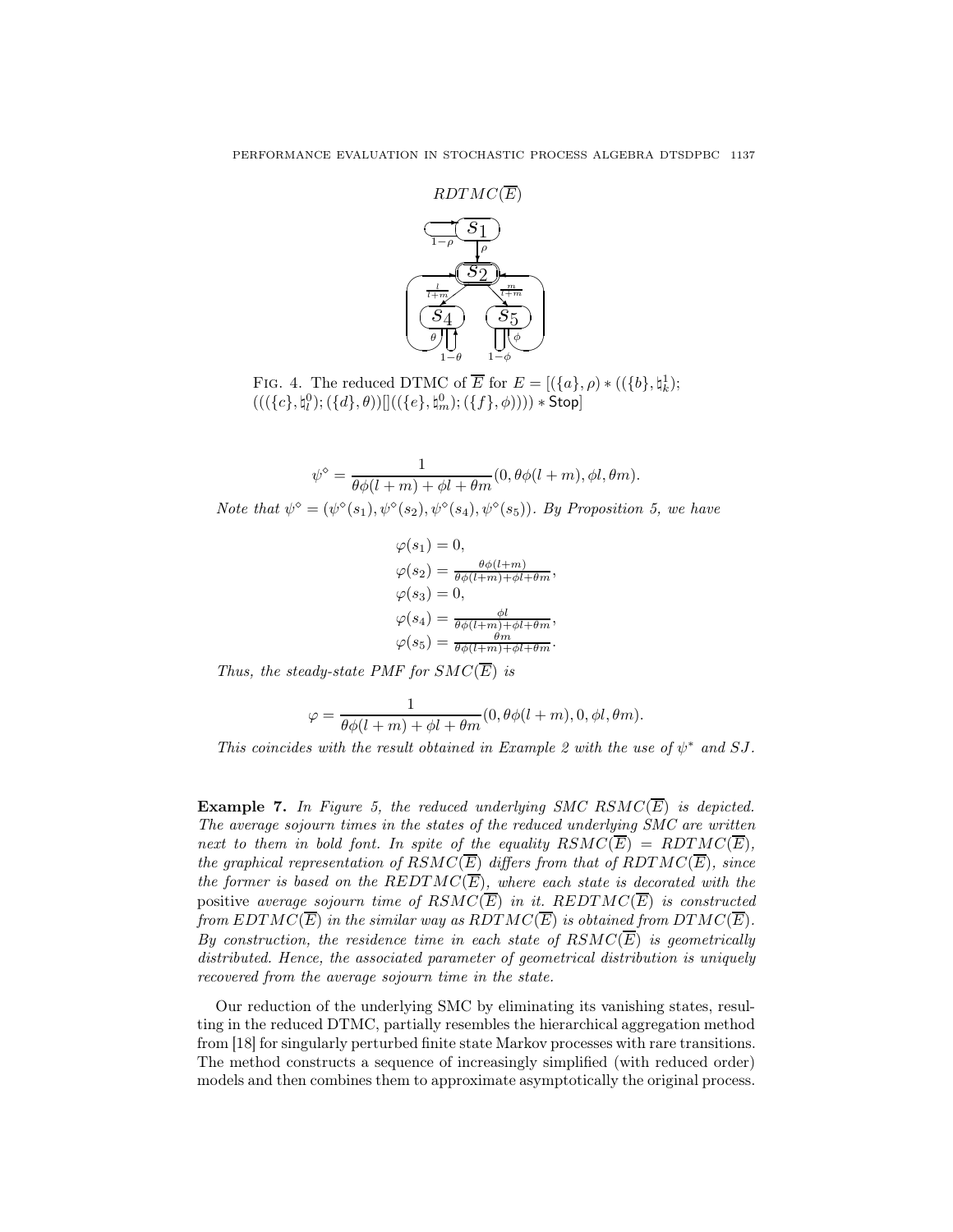



Fig. 6. Performance evaluation methods in dtsdPBC

Our reduction technique also resembles the method from [34] that removes instantaneous states of stochastically discontinuous Markov reward chains. The latter are "limits" of continuous time Markov chains with state rewards and fast transitions when the rates (speeds) of these transitions tend to infinity, making them immediate. Analogously, we could consider DTMCs extended with instantaneous states instead of SMCs with geometrically distributed or zero sojourn time in the states. However, within dtsdPBC, we have decided to take SMCs as the underlying stochastic process to be able to consider not only geometrically distributed and zero residence time in the states, but arbitrary fixed discrete time delays as well.

## 5. Conclusion

In this paper, we have considered a discrete time stochastic extension dtsdPBC of PBC, enriched with deterministic multiactions. The calculus has a parallel step operational semantics, based on labeled probabilistic transition systems and a denotational semantics in terms of a subclass of LDTSDPNs [52]. A technique of performance evaluation within the calculus has been presented (*embedding*) that explores the corresponding stochastic process, which is a semi-Markov chain (SMC). In such an SMC, the sojourn time in every tangible state is geometrically distributed (being one or infinity, as special cases) while the sojourn time in every vanishing state is zero. It has been proved that the underlying discrete time Markov chain (DTMC) or its reduction (RDTMC) by eliminating vanishing states may alternatively and suitably be studied for that purpose (the *abstraction* and *elimination* techniques, respectively). Since vanishing states are preserved by both the embedding and abstraction, the latter can be seen as an alternative (to the former) preservation method [17]. In Figure 6, we classify the performance analysis techniques in dtsdPBC.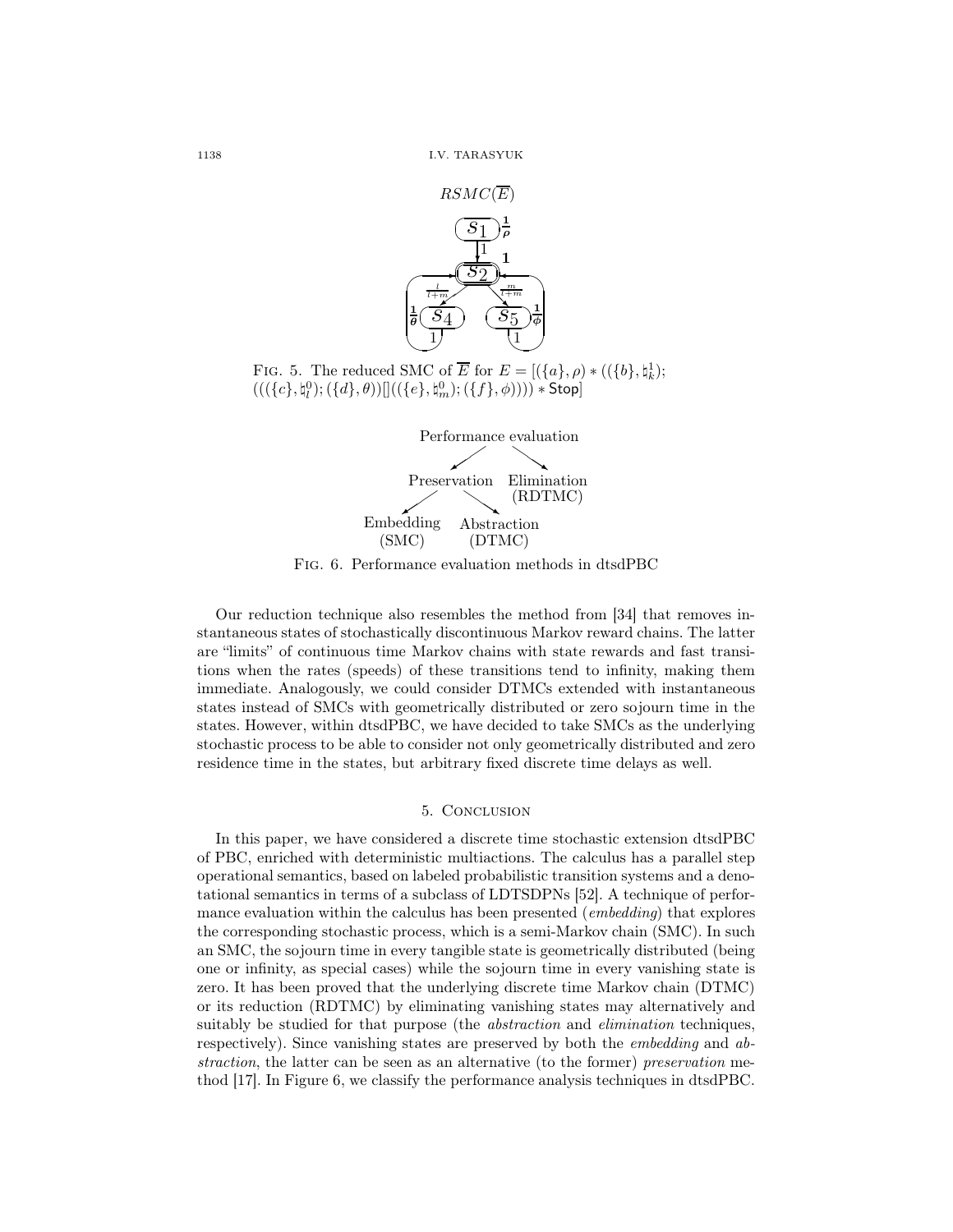The advantage of our framework is twofold. First, one can specify in it concurrent composition and synchronization of (multi)actions, whereas this is not possible in classical Markov chains. As argued in [57], (stochastic) PNs represent the systems structure more concisely and can be an intermediate formalism for their more intuitive translation into Markov chains. Second, algebraic formulas represent processes in a more compact way than PNs and allow one to apply syntactic transformations and comparisons. Process algebras are compositional by definition and their operations naturally correspond to operators of programming languages. Hence, it is much easier to construct a complex model in the algebraic setting than in PNs. The complexity of PNs generated for practical models in the literature shows that it is not straightforward to construct such PNs directly from the system specifications.

dtsdPBC is well suited for the discrete time applications, whose discrete states change with a global time tick, such as business processes, neural and transportation networks, computer and communication systems, timed web services [58], as well as for those, in which the distributed architecture or the concurrency level should be preserved while modeling and analysis, such as genetic regulatory and cellular signalling networks (featuring maximal parallelism) in biology [13, 4] (remember that, in step semantics, we have additional transitions due to concurrent executions). dtsdPBC is also capable to model and analyze parallel systems with fixed durations of the typical activities (loading, processing, transfer, repair, low-level events, message delivery) and stochastic durations of the randomly occurring activities (arrival, departure, failure, packet loss, message collision), including industrial, manufacturing, queueing, computing and network systems. Thus, the main advantages of dtsdPBC are the flexible multiaction labels, deterministic and stochastic multiactions, powerful operations, as well as its step operational and Petri net denotational semantics, allowing for parallel executions (firings) of activities (net transitions), with an ability for analytical performance evaluation. The uniqueness of our approach consists in applying a parallel semantics for the process expressions and preserving the concurrency level in the extracted performance models (SMC, DTMC and RDTMC) through their state changes corresponding to the simultaneous executions.

In the following, we plan to use step stochastic bisimulation equivalence to reduce behaviour of the algebraic processes by quotienting their transition systems and Markov chains. Such a reduction should simplify the functional (qualitative) and performance (quantitative) analysis. We would like to construct some application examples demonstrating expressiveness of the calculus and application of the behavioural analysis and performance evaluation, both simplified using quotienting by step stochastic bisimulation. Future work could also consist in constructing a congruence relation for dtsdPBC, i.e. the equivalence that withstands application of all operations of the algebra. The first possible candidate is a stronger version of step stochastic bisimulation equivalence, defined via transition systems equipped with two extra transitions skip and redo, like those from sPBC [30]. Moreover, recursion operation could be added to dtsdPBC to increase specification power of the algebra.

Appendix A. Proofs

A.1. **Proof of Proposition 3.** Let *PSL* be a vector with the elements

$$
PSL(s) = \begin{cases} PM(s, s), & s \to s; \\ 0, & \text{otherwise.} \end{cases}
$$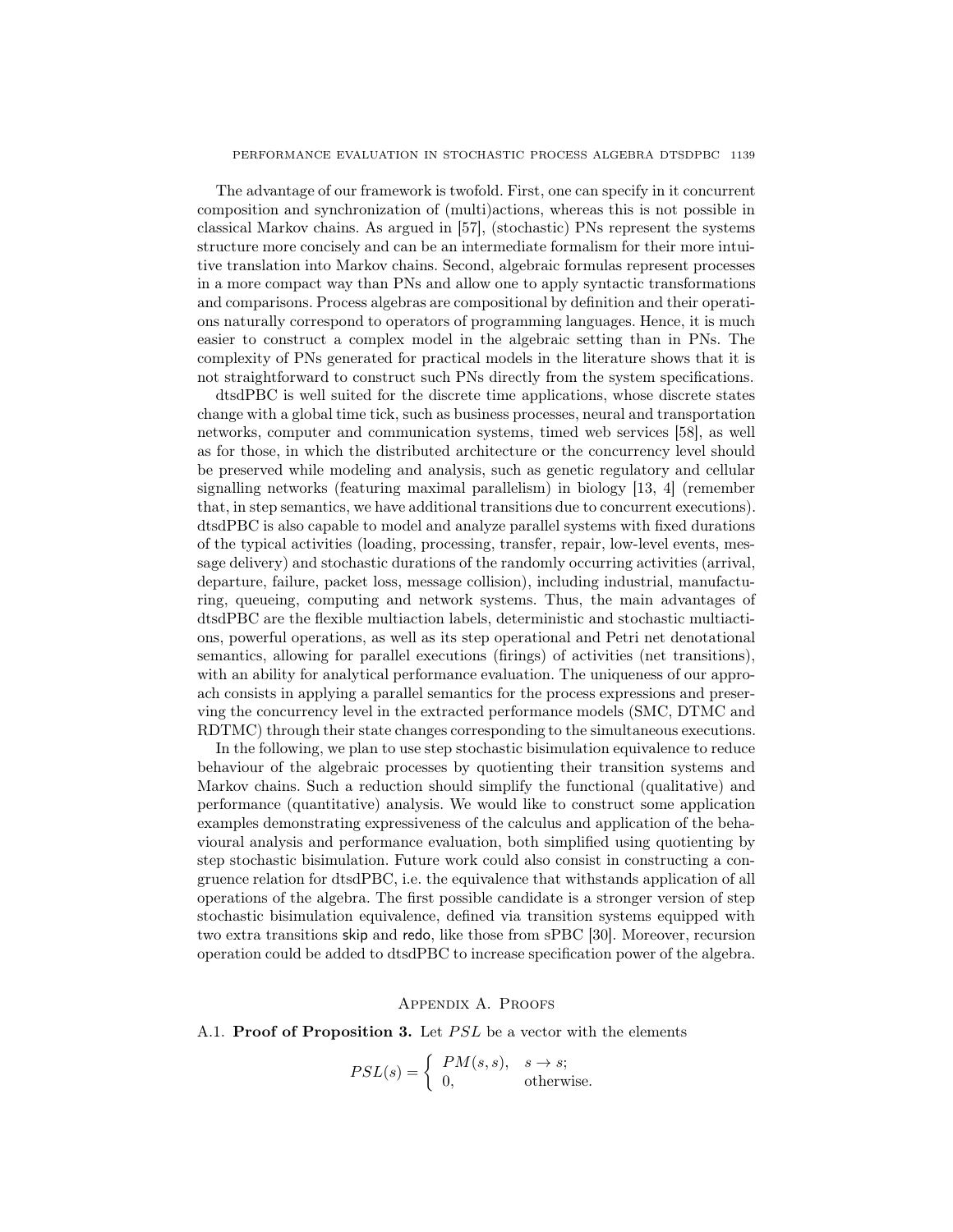By definition of  $PM^*(s, \tilde{s})$ , we have  $\mathbf{P}^* = Diag(SL)(\mathbf{P} - Diag(PSL))$ . Further,

.

.

.

$$
\psi^*(\mathbf{P}^* - \mathbf{I}) = \mathbf{0} \text{ and } \psi^* \mathbf{P}^* = \psi^*
$$

After replacement of  $\mathbf{P}^*$  by  $Diag(SL)(\mathbf{P} - Diag(PSL))$  we obtain

$$
\psi^*Diag(SL)(\mathbf{P} - Diag(PSL)) = \psi^* \text{ and}
$$
  

$$
\psi^*Diag(SL)\mathbf{P} = \psi^*(Diag(SL)Diag(PSL) + \mathbf{I}).
$$

Note that  $\forall s \in DR(G)$  we have  $SL(s)PSL(s) + 1 =$ 

$$
\begin{cases}\nSL(s)PM(s,s) + 1 = \frac{PM(s,s)}{1 - PM(s,s)} + 1 = \frac{1}{1 - PM(s,s)}, & s \to s; \\
SL(s) \cdot 0 + 1 = 1, & \text{otherwise;}\n\end{cases}\n\right\} = SL(s).
$$

Hence,  $Diag(SL)Diag(PSL) + I = Diag(SL)$ . Thus,

$$
\psi^*Diag(SL)\mathbf{P}=\psi^*Diag(SL).
$$

Then, for  $v = \psi^* Diag(SL)$ , we have  $v\mathbf{P} = v$  and  $v(\mathbf{P} - \mathbf{I}) = \mathbf{0}$ .

In order to calculate  $\psi$  on the basis of v, we must normalize it by dividing its elements by their sum, since we should have  $\psi \mathbf{1}^T = 1$  as a result:

$$
\psi = \frac{1}{v\mathbf{1}^T}v = \frac{1}{\psi^*Diag(SL)\mathbf{1}^T}\psi^*Diag(SL).
$$

Thus, the elements of  $\psi$  are calculated as follows:  $\forall s \in DR(G)$ 

$$
\psi(s) = \frac{\psi^*(s)SL(s)}{\sum_{\tilde{s} \in DR(G)} \psi^*(\tilde{s})SL(\tilde{s})}
$$

It is easy to check that  $\psi$  is a solution of the equation system

$$
\left\{ \begin{array}{c} \psi(\mathbf{P} - \mathbf{I}) = \mathbf{0} \\ \psi \mathbf{1}^T = 1 \end{array} \right.,
$$

hence, it is indeed the steady-state PMF for  $DTMC(G)$ .

A.2. **Proof of Proposition 5.** Let **P** be the reordered TPM for  $DTMC(G)$  and  $\psi$ be the steady-state PMF for  $DTMC(G)$ , i.e.  $\psi$  is a solution of the equation system

$$
\left\{ \begin{array}{c} \psi(\mathbf{P} - \mathbf{I}) = \mathbf{0} \\ \psi \mathbf{1}^T = 1 \end{array} \right. .
$$

Let  $|DR(G)| = n$  and  $|DR_T(G)| = m$ . The decomposed **P**, **P** – **I** and  $\psi$  are

$$
\mathbf{P} = \begin{pmatrix} \mathbf{C} & \mathbf{D} \\ \mathbf{E} & \mathbf{F} \end{pmatrix}, \ \mathbf{P} - \mathbf{I} = \begin{pmatrix} \mathbf{C} - \mathbf{I} & \mathbf{D} \\ \mathbf{E} & \mathbf{F} - \mathbf{I} \end{pmatrix} \text{ and } \psi = (\psi_V, \psi_T),
$$

where  $\psi_V = (\psi_1, \dots, \psi_{n-m})$  is the subvector of  $\psi$  with the steady-state probabilities of vanishing states and  $\psi_T = (\psi_{n-m+1}, \dots, \psi_n)$  is that with the steady-state probabilities of tangible states.

Then the equation system for  $\psi$  is decomposed as follows:

$$
\left\{\begin{array}{c} \psi_V(\mathbf{C}-\mathbf{I})+\psi_T\mathbf{E}=\mathbf{0}\\ \psi_V\mathbf{D}+\psi_T(\mathbf{F}-\mathbf{I})=\mathbf{0}\\ \psi_V\mathbf{1}^T+\psi_T\mathbf{1}^T=1 \end{array}\right.
$$

Let  $\mathbf{P}^{\diamond}$  be the TPM for  $RDTMC(G)$ . Then  $\psi^{\diamond}$  is a solution of the equation system

$$
\left\{ \begin{array}{c} \psi^{\diamond}(\mathbf{P}^{\diamond}-\mathbf{I})=\mathbf{0} \\ \psi^{\diamond}\mathbf{1}^T=1 \end{array} \right..
$$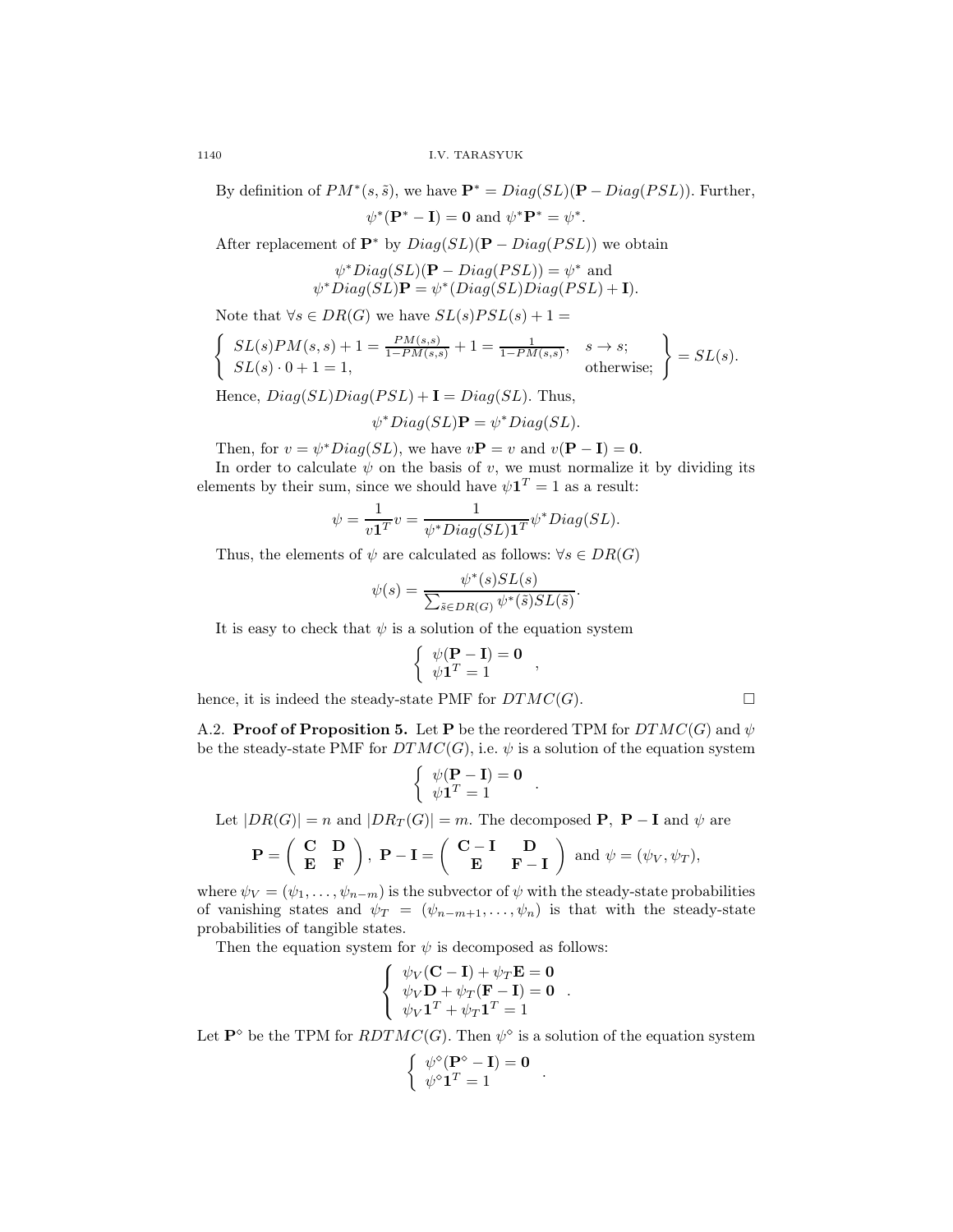We have

$$
\mathbf{P}^{\diamond} = \mathbf{F} + \mathbf{EGD},
$$

where the matrix **G** can have two different forms, depending on whether the loops among vanishing states exist, hence, we consider the two following cases.

(1) There exist no loops among vanishing states. We have  $\exists l \in \mathbb{N} \forall k > l \ \mathbf{C}^k = \mathbf{0}$ and  $\mathbf{G} = \sum_{k=0}^{l} \mathbf{C}^k$ .

Let us right-multiply the first equation of the decomposed equation system for  $\psi$  by **G**:

$$
\psi_V(\mathbf{CG}-\mathbf{G})+\psi_T\mathbf{EG}=\mathbf{0}.
$$

Taking into account that  $\mathbf{G} = \sum_{k=0}^{l} \mathbf{C}^k$ , we get

$$
\psi_V\left(\sum_{k=1}^l \mathbf{C}^k + \mathbf{C}^{l+1} - \mathbf{C}^0 - \sum_{k=1}^l \mathbf{C}^k\right) + \psi_T \mathbf{E} \mathbf{G} = \mathbf{0}.
$$

Since  $\mathbf{C}^0 = \mathbf{I}$  and  $\mathbf{C}^{l+1} = \mathbf{0}$ , we obtain

 $-\psi_V + \psi_T \mathbf{EG} = \mathbf{0}$  and  $\psi_V = \psi_T \mathbf{EG}$ .

Let us substitute  $\psi_V$  with  $\psi_T \mathbf{E} \mathbf{G}$  in the second equation of the decomposed equation system for  $\psi$ :

$$
\psi_T \mathbf{EGD} + \psi_T (\mathbf{F} - \mathbf{I}) = \mathbf{0} \text{ and } \psi_T (\mathbf{F} + \mathbf{EGD} - \mathbf{I}) = \mathbf{0}.
$$

Since  $\mathbf{F} + \mathbf{EGD} = \mathbf{P}^{\diamond}$ , we have

$$
\psi_T(\mathbf{P}^\diamond-\mathbf{I})=\mathbf{0}.
$$

(2) There exist loops among vanishing states. We have  $\lim_{\to \infty} C^k = 0$  and  $G = (I - C)^{-1}.$ 

Let us right-multiply the first equation of the decomposed equation system for  $\psi$  by **G**:

 $-\psi_V(\mathbf{I}-\mathbf{C})\mathbf{G} + \psi_T \mathbf{E}\mathbf{G} = \mathbf{0}.$ 

Taking into account that  $\mathbf{G} = (\mathbf{I} - \mathbf{C})^{-1}$ , we get

$$
-\psi_V + \psi_T \mathbf{EG} = \mathbf{0} \text{ and } \psi_V = \psi_T \mathbf{EG}.
$$

Let us substitute  $\psi_V$  with  $\psi_T \mathbf{E} \mathbf{G}$  in the second equation of the decomposed equation system for  $\psi$ :

$$
\psi_T \mathbf{EGD} + \psi_T (\mathbf{F} - \mathbf{I}) = \mathbf{0}
$$
 and  $\psi_T (\mathbf{F} + \mathbf{EGD} - \mathbf{I}) = \mathbf{0}$ .

Since  $\mathbf{F} + \mathbf{EGD} = \mathbf{P}^{\diamond}$ , we have

$$
\psi_T(\mathbf{P}^\diamond-\mathbf{I})=\mathbf{0}.
$$

The third equation  $\psi_V \mathbf{1}^T + \psi_T \mathbf{1}^T = 1$  of the decomposed equation system for  $\psi$ implies that if  $\psi_V$  has nonzero elements then the sum of the elements of  $\psi_T$  is less than one. We normalize  $\psi_T$  by dividing its elements by their sum:

$$
v = \frac{1}{\psi_T \mathbf{1}^T} \psi_T.
$$

It is easy to check that  $v$  is a solution of the equation system

$$
\left\{ \begin{array}{l} v(\mathbf{P}^\diamond-\mathbf{I})=\mathbf{0}\\ v\mathbf{1}^T=1 \end{array} \right.,
$$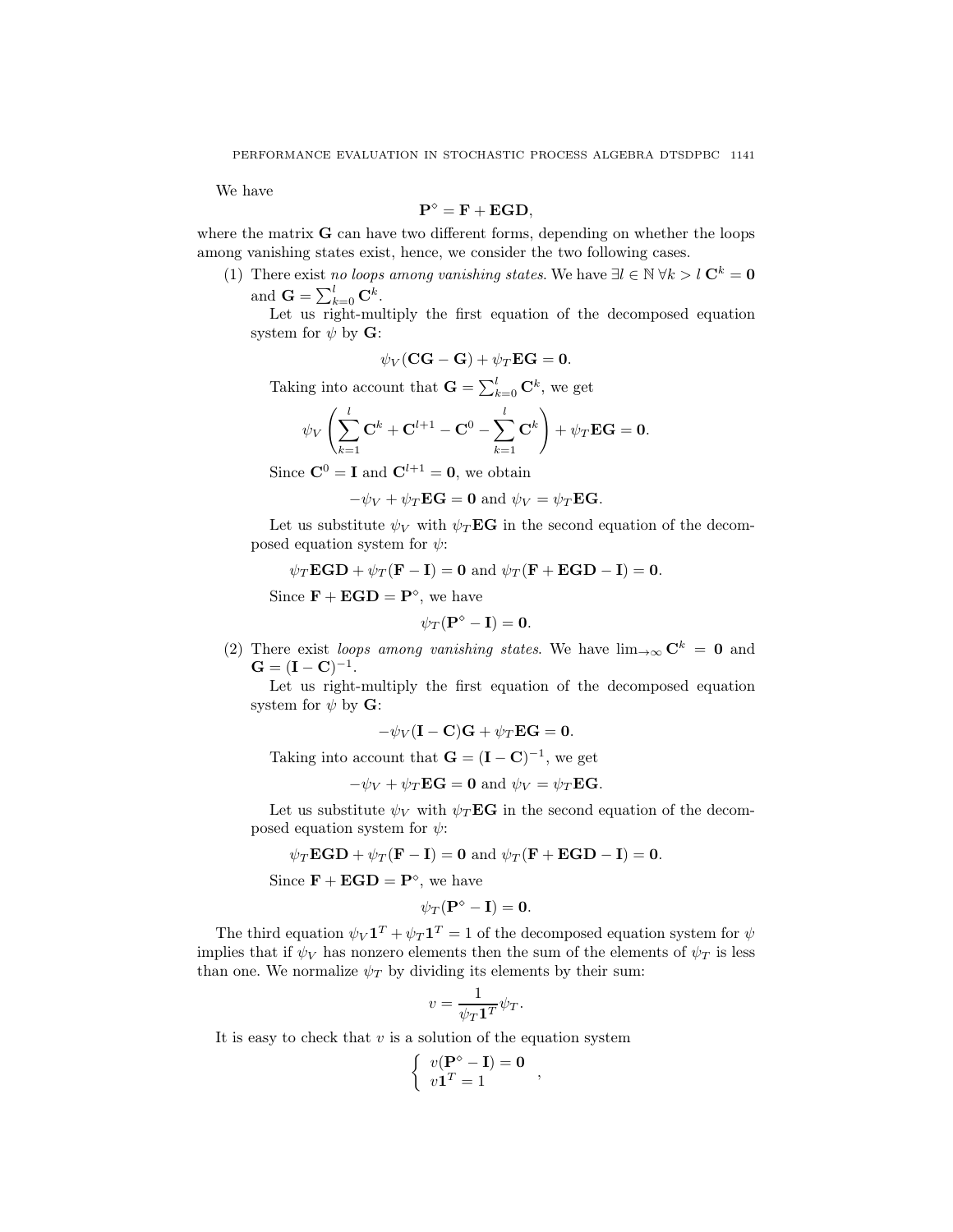hence, it is the steady-state PMF for  $RDTMC(G)$  and we have

$$
\psi^{\diamond} = v = \frac{1}{\psi_T \mathbf{1}^T} \psi_T.
$$

Note that  $\forall s \in DR_T(G) \psi_T(s) = \psi(s)$ . Then the elements of  $\psi^{\diamond}$  are calculated as follows:  $\forall s \in DR_T(G)$ 

$$
\psi^{\diamond}(s) = \frac{\psi_T(s)}{\sum_{\tilde{s} \in DR_T(G)} \psi_T(\tilde{s})} = \frac{\psi(s)}{\sum_{\tilde{s} \in DR_T(G)} \psi(\tilde{s})}
$$

By Proposition 4,  $\forall s \in DR_T(G)$   $\varphi(s) = \frac{\psi(s)}{\sum_{s \in RR(s)}$  $\frac{\psi(s)}{\tilde{s} \in DR_T(G)} \cdot \frac{\psi(\tilde{s})}{\psi(\tilde{s})}.$ Therefore,  $\forall s \in DR_T(G)$ 

$$
\varphi(s) = \frac{\psi(s)}{\sum_{\tilde{s} \in DR_T(G)} \psi(\tilde{s})} = \psi^{\diamond}(s).
$$

 $\Box$ 

.

## **REFERENCES**

- [1] W.M.P. van der Aalst, K.M. van Hee, H.A. Reijers, *Analysis of discrete-time stochastic Petri nets*, Statistica Neerlandica, 54:2 (2000), 237–255. http://tmitwww.tm.tue.nl/staff/hreijers/ H.A. Reijers Bestanden/Statistica.pdf. MR1794979
- [2] G. Balbo, *Introduction to stochastic Petri nets*, Lecture Notes in Computer Science, 2090 (2001), 84–155. Zbl 0990.68092
- [3] G. Balbo, *Introduction to generalized stochastic Petri nets*, Lecture Notes in Computer Science, 4486 (2007), 83–131. Zbl 1323.68400
- [4] E. Bartocci, P. Lió, *Computational modeling, formal analysis, and tools for systems biology*, PLoS Computational Biology 12:1 (2016), e1004591.
- [5] F. Bause, P.S. Kritzinger, *Stochastic Petri nets: an introduction to the theory*, Vieweg Verlag, 2002. http://ls4-www.cs.tu-dortmund.de/cms/de/home/bause/bause\_kritzinger\_spn\_ book\_print.pdf Zbl 1013.60065
- [6] J.A. Bergstra, J.W. Klop, *Algebra of communicating processes with abstraction*, Theoretical Computer Science, 37 (1985), 77–121. MR0796314
- [7] M. Bernardo, M. Bravetti, *Reward based congruences: can we aggregate more?* Lecture Notes in Computer Science, 2165 (2001), 136–151. MR1904353
- [8] M. Bernardo, R. Gorrieri, *A tutorial on EMPA: a theory of concurrent processes with nondeterminism, priorities, probabilities and time*, Theoretical Computer Science, 202 (1998), 1–54. MR1626813
- [9] E. Best, R. Devillers, J.G. Hall, *The box calculus: a new causal algebra with multi-label communication*, Lecture Notes in Computer Science, 609 (1992), 21–69. MR1253529
- [10] E. Best, R. Devillers, M. Koutny, *Petri net algebra*, EATCS Monographs on Theoretical Computer Science, Springer, 2001. MR1932732
- [11] E. Best, M. Koutny, *A refined view of the box algebra*, Lecture Notes in Computer Science, 935 (1995), 1–20. MR1461021
- [12] T. Bolognesi, F. Lucidi, S. Trigila, *From timed Petri nets to timed LOTOS*, Proc. IFIP WG 6.1  $10^{th}$  Int. Symposium on Protocol Specification, Testing and Verification 1990, Ottawa, Canada, 1–14, North-Holland, Amsterdam, The Netherlands, 1990.
- [13] N. Bonzanni, K.A. Feenstra, W. Fokkink, E. Krepska, *What can formal methods bring to systems biology?* Lecture Notes in Computer Science, 5850 (2009), 16–22.
- [14] A.A. Borovkov, *Probability theory*, Universitext (UTX) series, Springer, 2013. Zbl 1297.60002
- [15] G. Chiola, *A software package for the analysis of generalized stochastic Petri net models*, Proc. 1<sup>st</sup> Int. Workshop on Timed Petri Nets 1985, Turin, Italy, IEEE Computer Society Press, July 1985.
- [16] G. Ciardo, J.K. Muppala, K.S. Trivedi, *SPNP: stochastic Petri net package*, Proc. 3<sup>rd</sup> Int. Workshop on Petri Nets and Performance Models (PNPM) 1989, Kyoto, Japan, IEEE Computer Society Press, December 1989, 142–151.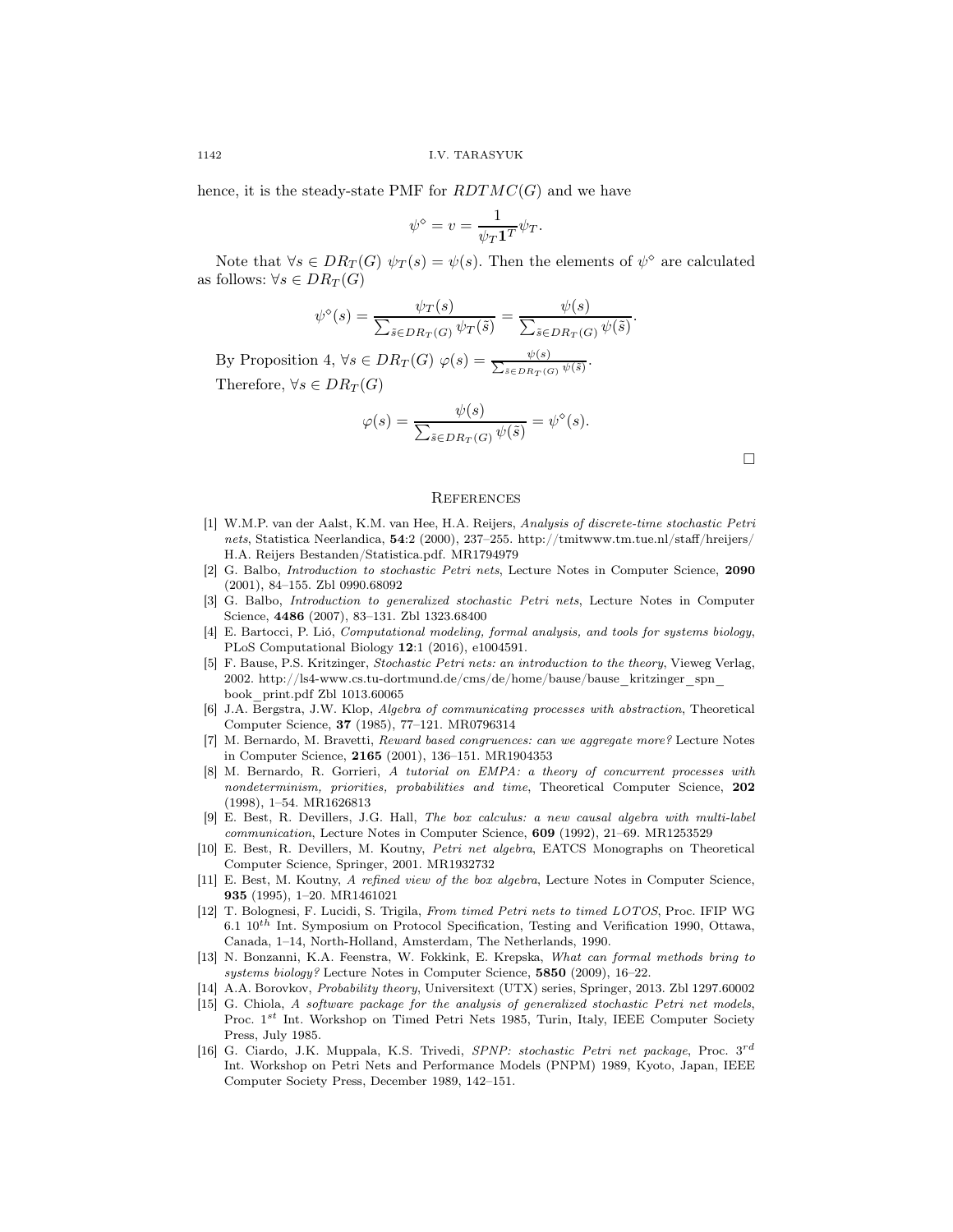- [17] G. Ciardo, J.K. Muppala, K.S. Trivedi, *On the solution of GSPN reward models*, Performance Evaluation, 12:4 (1991), 237–253. Zbl 0754.60097
- [18] M. Coderch, A.S. Willsky, S.S. Sastry, D.A. Castanon, *Hierarchical aggregation of singularly perturbed finite state Markov processes*, Stochastics, 8:4 (1983), 259–289. Zbl 0517.60080
- [19] R.J. van Glabbeek, *The linear time branching time spectrum II: the semantics of sequential systems with silent moves. Extended abstract*, Lecture Notes in Computer Science, 715 (1993), 66–81.
- [20] H.M. Hanish, *Analysis of place/transition nets with timed-arcs and its application to batch process control*, Lecture Notes in Computer Science, 691 (1993), 282–299.
- [21] B.R. Haverkort, *Markovian models for performance and dependability evaluation*, Lecture Notes in Computer Science, 2090 (2001), 38–83. Zbl 0990.68020
- [22] H. Hermanns, M. Rettelbach, *Syntax, semantics, equivalences and axioms for MTIPP*, Proc.  $2^{nd}$  Int. Workshop on Process Algebras and Performance Modelling (PAPM) 1994 (U. Herzog, M. Rettelbach, eds.), Regensberg / Erlangen, Germany, July 1994, Arbeitsberichte des IMMD, 27:4 (1994), 71–88. http://ftp.informatik.uni-erlangen.de/local/inf7/papers/ Hermanns/syntax\_semantics\_equivalences\_axioms\_for\_MTIPP.ps.gz
- [23] J. Hillston, *A compositional approach to performance modelling*, Cambridge University Press, Cambridge, UK, 1996. http://www.dcs.ed.ac.uk/pepa/book.pdf MR1427945
- [24] C.A.R. Hoare, *Communicating sequential processes*, Prentice-Hall, London, UK, 1985. http://www.usingcsp.com/cspbook.pdf MR0805324
- [25] J.-P. Katoen, *Quantinative and qualitative extensions of event structures*, Ph.D. thesis, CTIT Ph.D.-thesis series, 96-09, Centre for Telematics and Information Technology, University of Twente, Enschede, The Netherlands, 1996.
- [26] M. Koutny, *A compositional model of time Petri nets*, Lecture Notes in Computer Science, 1825 (2000), 303–322.
- [27] V.G. Kulkarni, *Modeling and analysis of stochastic systems*, Texts in Statistical Science, 84, Chapman and Hall / CRC Press, 2010. Zbl 1191.60003
- [28] L. Lakatos, L. Szeidl, M. Telek, *Introduction to queueing systems with telecommunication applications*, Springer Nature, Cham, Switzerland, 2019. Zbl 1415.60001
- [29] H. Maci`a, V. Valero, D.C. Cazorla, F. Cuartero, *Introducing the iteration in sPBC*, Lecture Notes in Computer Science, 3235 (2004), 292–308. Zbl 1110.68420
- [30] H. Macià, V. Valero, F. Cuartero, D. de Frutos, A congruence relation for sPBC, Formal Methods in System Design, 32:2 (2008), 85–128. Zbl 1138.68040
- [31] H. Maci`a, V. Valero, F. Cuartero, M.C. Ruiz, *sPBC: a Markovian extension of Petri box calculus with immediate multiactions*, Fundamenta Informaticae, 87:3–4 (2008), 367–406. Zbl 1154.68092
- [32] H. Maci`a, V. Valero, F. Cuartero, M.C. Ruiz, I.V. Tarasyuk, *Modelling a video conference system with sPBC*, Applied Mathematics and Information Sciences 10:2 (2016), 475–493.
- [33] H. Macià, V. Valero, D. de Frutos, *sPBC: a Markovian extension of finite Petri box calculus*, Proc. 9<sup>th</sup> IEEE Int. Workshop on Petri Nets and Performance Models (PNPM) 2001, Aachen, Germany, 207–216, IEEE Computer Society Press, 2001. http://www.info-ab.uclm.es/retics/ publications/2001/pnpm01.ps
- [34] J. Markovski, A. Sokolova, N. Trčka, E.P. de Vink, *Compositionality for Markov reward chains with fast and silent transitions*, Performance Evaluation, 66 (2009), 435–452.
- [35] O. Marroquín, D. de Frutos, *TPBC: timed Petri box calculus*, Technical Report, Departamento de Sistemas Infofmáticos y Programación, Universidad Complutense de Madrid, Spain, 2000 (in Spanish).
- [36] O. Marroquín, D. de Frutos, *Extending the Petri box calculus with time*, Lecture Notes in Computer Science, 2075 (2001), 303–322. Zbl 0986.68082
- [37] M.A. Marsan, *Stochastic Petri nets: an elementary introduction*, Lecture Notes in Computer Science, 424 (1990), 1–29.
- [38] M.A. Marsan, G. Balbo, G. Conte, S. Donatelli, G. Franceschinis, *Modelling with generalised stochastic Petri nets*, Wiley Series in Parallel Computing, John Wiley and Sons, 1995. http://www.di.unito.it/~greatspn/GSPN-Wiley/ Zbl 0843.68080
- [39] Ph.M. Merlin, D.J. Farber, *Recoverability of communication protocols: implications of a theoretical study*, IEEE Transactions on Communications, 24:9 (1976), 1036–1043. Zbl 0362.68096
- [40] R.A.J. Milner, *Communication and concurrency*, Prentice-Hall, Upper Saddle River, NJ, USA, 1989. Zbl 0683.68008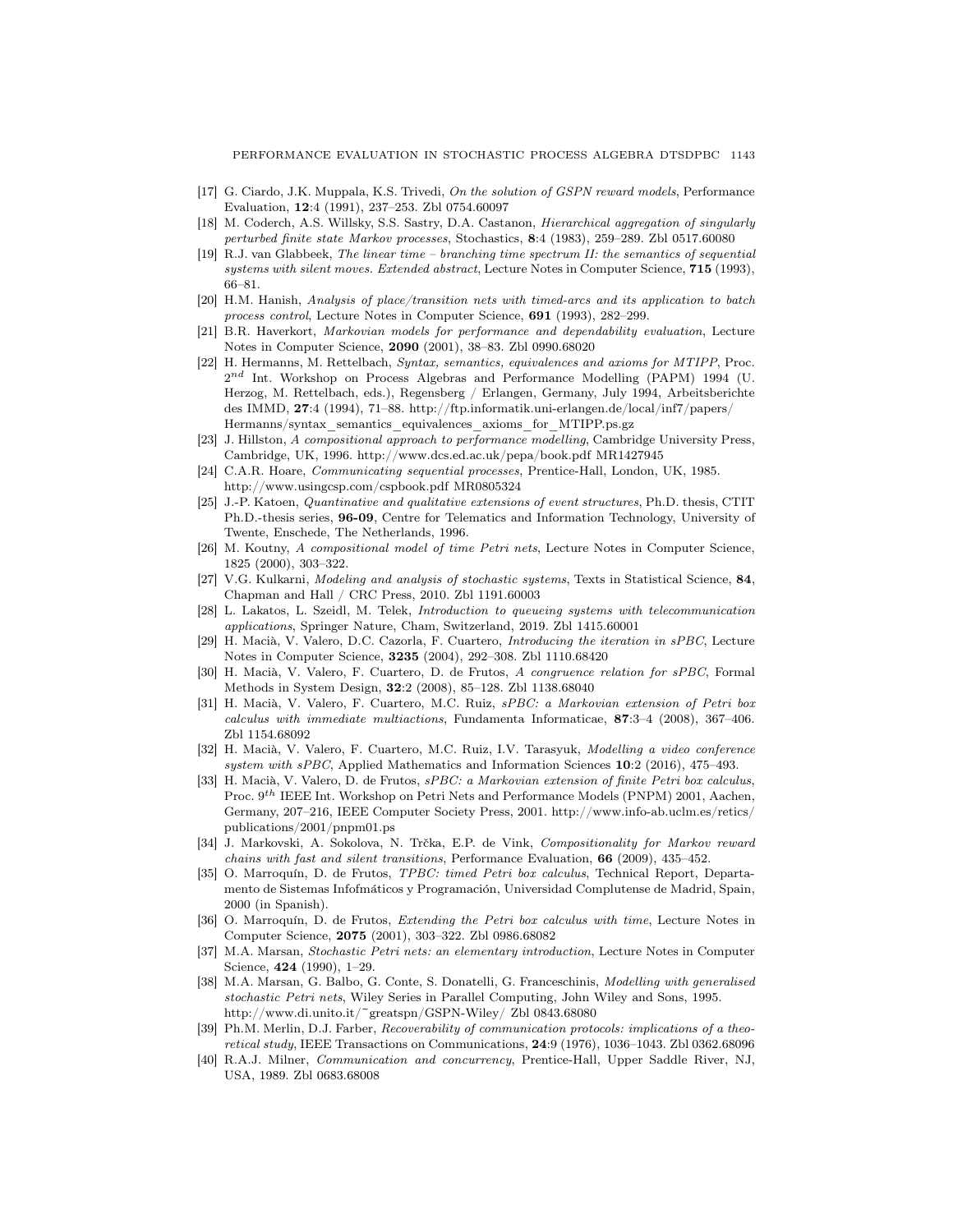- [41] M.K. Molloy, *On the integration of the throughput and delay measures in distributed processing models*, Ph.D. thesis, Report, CSD-810-921, 108 p., University of California, Los Angeles, CA, USA, 1981.
- [42] M.K. Molloy, *Discrete time stochastic Petri nets*, IEEE Transactions on Software Engineering, 11:4 (1985), 417–423. MR0788999
- [43] T.N. Mudge, H.B. Al-Sadoun, *A semi-Markov model for the performance of multiple-bus systems*, IEEE Transactions on Computers, C-34(10) (1985), 934–942.
- [44] A. Niaouris, *An algebra of Petri nets with arc-based time restrictions*, Lecture Notes in Computer Science, 3407 (2005), 447–462. Zbl 1109.68076
- [45] A. Niaouris, M. Koutny, *An algebra of timed-arc Petri nets*, Technical Report, CS-TR-895, 60 p., School of Computer Science, University of Newcastle upon Tyne, UK, 2005. http://www.cs.ncl.ac.uk/publications/trs/papers/895.pdf
- [46] C. Ramchandani, *Performance evaluation of asynchronous concurrent systems by timed Petri nets*, Ph.D. thesis, Department of Electrical Engineering, Massachusetts Institute of Technology, Cambridge, Massachusetts, USA, 1973.
- [47] S.M. Ross, *Stochastic processes*, John Wiley and Sons, New York, USA, 1996. MR1373653
- [48] I.V. Tarasyuk, *Discrete time stochastic Petri box calculus*, Berichte aus dem Department für Informatik, 3/05, 25 p., Carl von Ossietzky Universität Oldenburg, Germany, 2005. http://itar.iis.nsk.su/files/itar/pages/dtspbcib\_cov.pdf
- [49] I.V. Tarasyuk, *Iteration in discrete time stochastic Petri box calculus*, Bulletin of the Novosibirsk Computing Center, Series Computer Science, IIS Special Issue, 24 (2006), 129–148. Zbl 1249.68132
- [50] I.V. Tarasyuk, *Stochastic Petri box calculus with discrete time*, Fundamenta Informaticae, 76:1–2 (2007), 189–218. MR2293057
- [51] I.V. Tarasyuk, *Equivalence relations for modular performance evaluation in dtsPBC*, Mathematical Structures in Computer Science, 24:1 (2014), e240103. MR3183269
- [52] I.V. Tarasyuk, *Discrete time stochastic and deterministic Petri box calculus dtsdPBC*, Siberian Electronic Mathematical Reports, 17 (2020), 1598–1679. Zbl 1448.68352
- [53] I.V. Tarasyuk, H. Macià, V. Valero, *Discrete time stochastic Petri box calculus with immediate multiactions*, Technical Report, DIAB-10-03-1, 25 p., Department of Computer Systems, High School of Computer Science Engineering, University of Castilla - La Mancha, Albacete, Spain, 2010. http://www.dsi.uclm.es/descargas/technicalreports/DIAB-10-03-1/dtsipbc.pdf
- [54] I.V. Tarasyuk, H. Maci`a, V. Valero, *Discrete time stochastic Petri box calculus with immediate multiactions dtsiPBC*, Proc.  $6^{th}$  Int. Workshop on Practical Applications of Stochastic Modelling (PASM) 2012 and  $11^{th}$  Int. Workshop on Parallel and Distributed Methods in Verification (PDMC) 2012 (J. Bradley, K. Heljanko, W. Knottenbelt, N. Thomas, eds.), London, UK, 2012, Electronic Notes in Theoretical Computer Science, 296 (2013), 229–252.
- [55] I.V. Tarasyuk, H. Macià, V. Valero, *Performance analysis of concurrent systems in algebra dtsiPBC*, Programming and Computer Software, 40:5 (2014), 229–249.
- [56] I.V. Tarasyuk, H. Macià, V. Valero, *Stochastic equivalence for performance analysis of concurrent systems in dtsiPBC*, Siberian Electronic Mathematical Reports, 15 (2018), 1743– 1812. Zbl 1414.60062
- [57] K.S. Trivedi, *Probability and statistics with reliability, queuing, and computer science applications*, John Wiley and Sons, 2016. Zbl 1344.60003
- [58] V. Valero, M.E. Cambronero, *Using unified modelling language to model the publish/subscribe paradigm in the context of timed Web services with distributed resources*, Mathematical and Computer Modelling of Dynamical Systems, 23:6 (2017), 570–594.
- [59] R. Zijal, *Discrete time deterministic and stochastic Petri nets*, Proc. Int. Workshop on Quality of Communication-Based Systems 1994, Technical University of Berlin, Germany, 123–136, Kluwer Academic Publishers, 1995. Zbl 0817.68111
- [60] R. Zijal, *Analysis of discrete time deterministic and stochastic Petri nets*, Ph.D. thesis, Technical University of Berlin, Germany, 1997.
- [61] R. Zijal, G. Ciardo, *Discrete deterministic and stochastic Petri nets*, ICASE Report, 96-72, 23 p., Institute for Computer Applications in Science and Engineering (ICASE), NASA, Langley Research Centre, Hampton, VA, USA, 1996. http://www.cs.odu.edu/~mln/ltrspdfs/icase-1996-72.pdf, http://www.dtic.mil/dtic/tr/fulltext/u2/a322409.pdf
- [62] R. Zijal, G. Ciardo, G. Hommel, *Discrete deterministic and stochastic Petri nets*, Proc.  $9<sup>th</sup> ITG/GI Professional Meeting on Measuring, Modeling and Evaluation of Computer and$